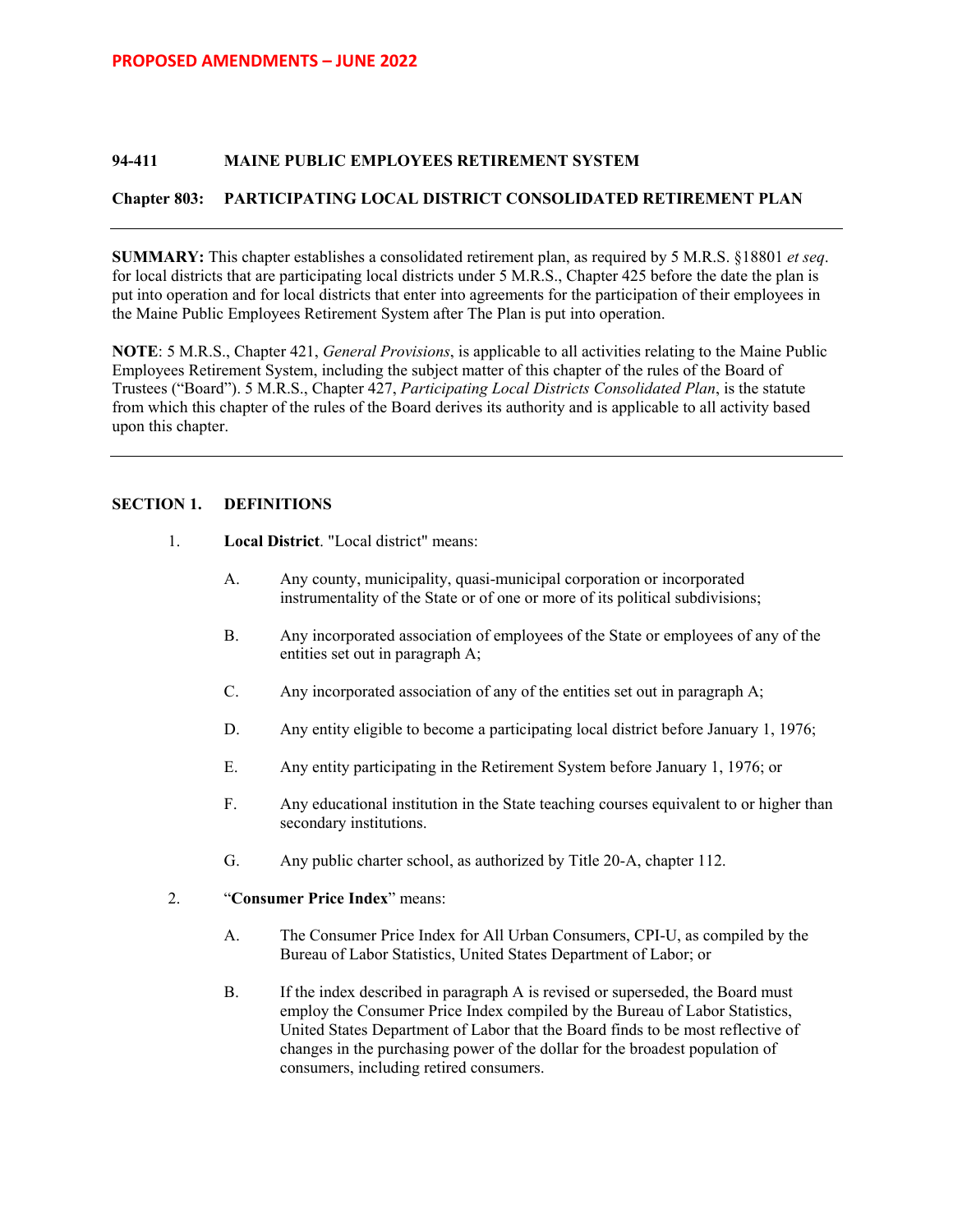- 3. "**Current Employer**" means the employer who is the member's employer at the time the member becomes a member under The Plan.
- 4. "**Member**" means any employee included in the membership of The Plan.
- 5. "**Normal Retirement Age**" means the specified age, the years of service requirement or any combination of age and years of service requirements at which a member becomes eligible for an unreduced retirement benefit.
- 6. "**Participant**" means any employee included in the defined contribution plan under this chapter.
- 7. "**Participating Local District**" means a local district which has approved the participation of its employees in the Retirement System under 5 M.R.S. §18201 or §18804.
- 8. "**The Plan**" means the defined benefit plan under the consolidated retirement plan for local districts established by 5 M.R.S., Chapter 427 (§18801 *et seq*.) and this chapter.
- 9. **Other Terms**. All other terms used in this chapter, unless the context otherwise indicates, shall have the same definitions as in 5 M.R.S. §17001.

## **SECTION 2. LOCAL DISTRICT PARTICIPATION**

- 1. **Participating Local District Election**. Before July 1, 1996, the executive body or legislative body of each local district that is a participating local district under 5 M.R.S., Chapter 425 (§18201 *et seq*.) must, by resolution or order, elect one of the following options. Failure to make an election will have the same effect as electing paragraph B.
	- A. **To Join The Plan**. A participating local district may elect to participate in The Plan in accordance with the requirements of 5 M.R.S. §18804. Upon receipt of the certified copy of the resolution or order and record of the vote, the Executive Director shall prepare an agreement, to be signed by the authorized representative of the district and the Executive Director, specifying the parts of The Plan applicable to the district and the duties and rights of the district and the Retirement System. The resolution or order shall include:
		- (1) Approval of the participation in The Plan;
		- (2) The regular service retirement benefit plan and, if applicable, the special service retirement benefit plan elected from those provided by this chapter for the district's employees; and
		- (3) The name or title of the person authorized to sign the agreement on behalf of the local district.
	- B. **To Be Transferred to The Plan**. A participating local district may elect to have its participation in the Retirement System transferred to The Plan without electing the retirement benefit plan or plans for the district's employees.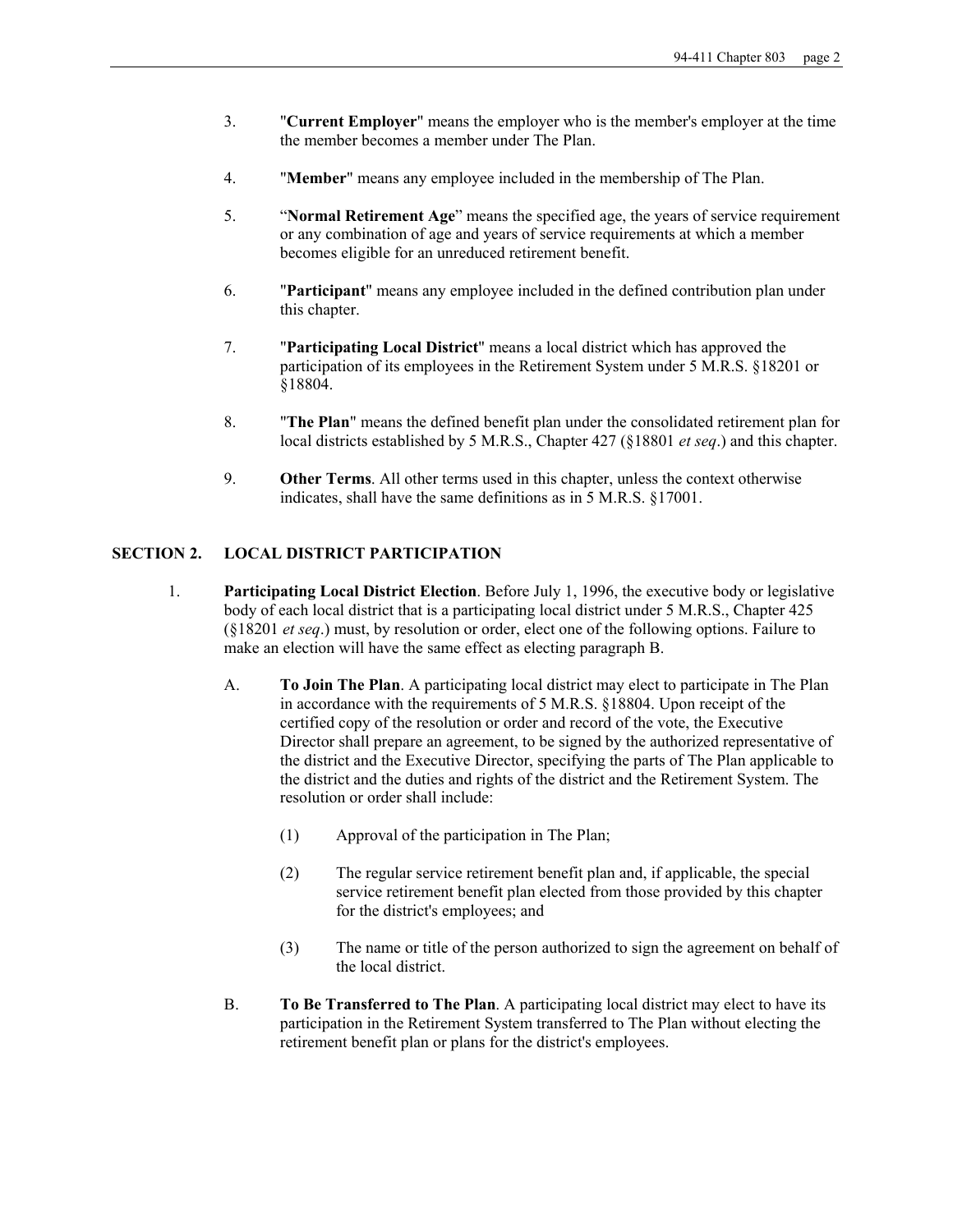- (1) The Retirement System will transfer the district's employees to the plan or plans with the benefit level or levels closest to the district's current plan or plans.
- (2) The resolution or order shall include the same information as that required under paragraph A, except that it shall state that the Retirement System is to determine the retirement benefit plan or plan that apply to the district's employees.
- (3) The agreement as prepared by the Executive Director shall be as provided in paragraph A.
- C. **To Withdraw from the Maine Public Employees Retirement System**. Subject to 5 M.R.S. §18203, a participating local district may withdraw from participation in the Retirement System. The effect of withdrawal on the district's employees is governed by 5 M.R.S. §18254.
- 2. **Local District May Enter into Agreement for The Plan**. Any local district that is not a participating local district before July 1, 1993, may enter into an agreement for participation of its employees in the Retirement System only under The Plan and in the manner provided by 5 M.R.S. §18804, sub-§1 or 2. Upon receipt of the certified copy of the resolution or order and record of the vote, the Executive Director shall prepare an agreement specifying the parts of The Plan applicable to the district and the duties and rights of the district and the Retirement System. The resolution or order shall include:
	- A. Approval of the participation in The Plan;
	- B. The regular service retirement benefit plan and, if applicable, the special service retirement benefit plan elected from those provided by this chapter for the district's employees;
	- C. A list of classes, and a list by name and social security number, of any employees who are excluded from membership based upon their being provided for by local pension provisions;
	- D. Any limitations on the granting of service credits to employees for service before the beginning date of the participation of its employees in The Plan; and
	- E. The name or title of the person authorized to sign the agreement on behalf of the local district.

## 3. **Effective Date; Date of Operation; Date of Participation**

- A. **Effective Date**. July 1, 1993, is the effective date of The Plan. Participating local districts and other local districts may enter into an agreement to participate in The Plan on and after that date.
- B. **Date the Plan Goes into Operation**. The Plan will be put into operation as of July 1 immediately following the date when: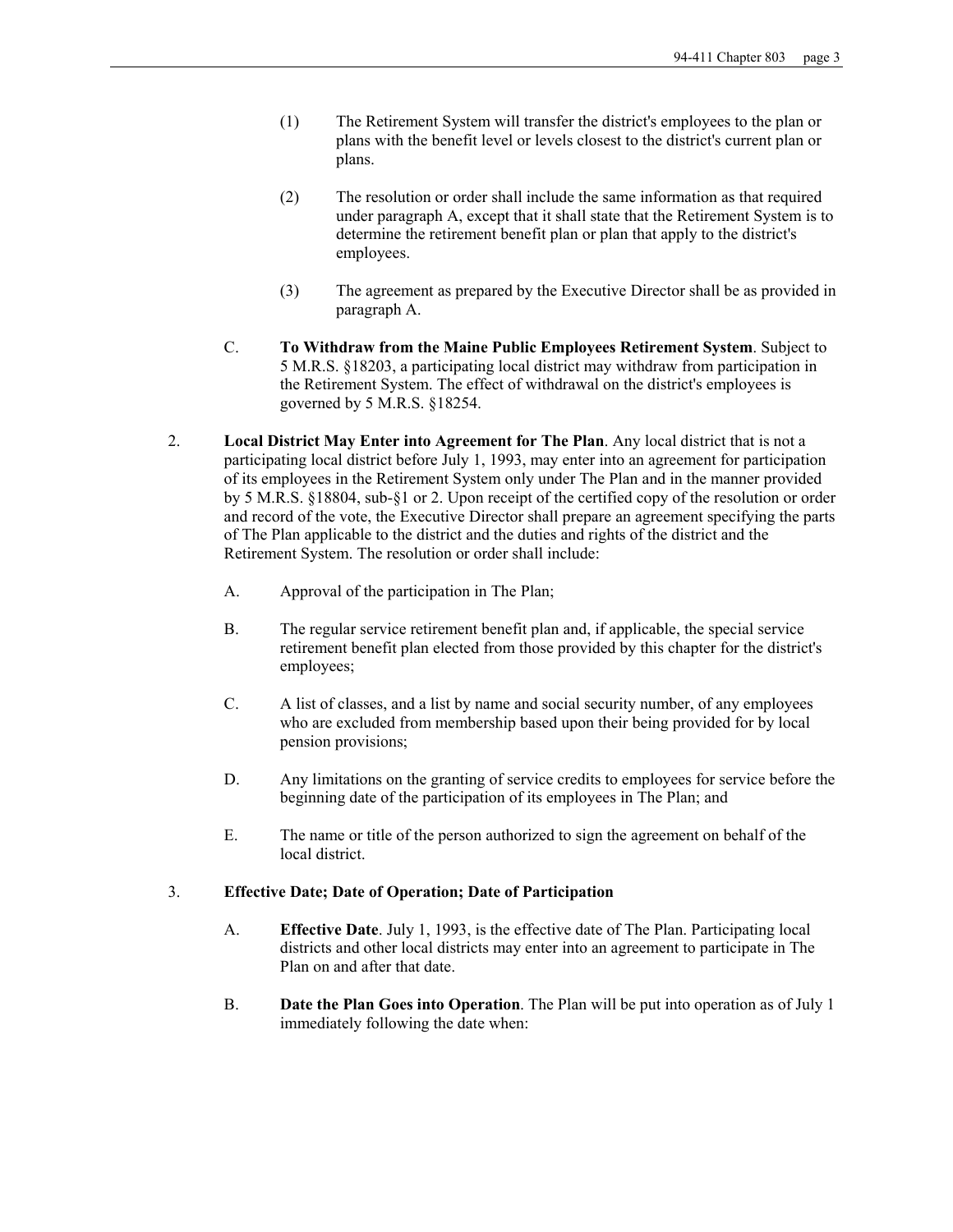- (1) The number of local districts that have entered into agreements for participation in The Plan with an election of regular service retirement benefits for their employees exceeds 3% of the districts which as of that date are participating in the Retirement System in regular service retirement benefit plans;
- (2) The number of local districts that have entered into agreements for participation in The Plan with an election of special service retirement benefits for their employees exceeds 3% of the districts which as of that date are participating in the Retirement System special service retirement benefit plans; and
- (3) In each instance the total number of members employed by districts that have entered agreements exceeds 5% of the total of all participating local district members in each category as of that date.
- C. **Date of Participation**. The date of participation in The Plan for a participating local district is the first day of the month that most immediately follows the date on which the agreement for participation is signed by the Executive Director and the authorized representative of the participating local district or such later date stated in the agreement or amendment, unless The Plan is not then in operation, in which case, the date of participation is the date on which The Plan goes into operation.
- 4. **Full Withdrawal from The Plan**. A participating local district may fully withdraw from participation in The Plan by filing with the Board of Trustees a duly certified copy of the withdrawal vote of the body entitled to approve participation under 5 M.R.S. §18804, sub-§1 or 2. The withdrawal date is the later of the last day of the month following the month in which the certified notice is received by the Board or the last day of a later month specified in the notice. The effect of withdrawal on the district's employees is governed by 5 M.R.S. §18254, sub-§1 through 4.
	- 1. A participating local district that withdraws from participation in The Plan must continue to make payments as required under Section 5, subsection 2.
	- 2. Additionally, the withdrawing participating local district must make a withdrawal liability payment determined as follows:
		- (1) The System's actuary will calculate the pooled unfunded actuarial liability of The Plan as of the most recent valuation date that precedes the withdrawal date. The actuary will allocate a portion of the pooled unfunded actuarial liability to the withdrawing participating local district on the basis of the proportion of the withdrawing participating local district's total covered payroll to the total covered payroll of The Plan as of the valuation date.
		- (2) Unless otherwise agreed under subparagraph 3, the actuary will subtract from the withdrawing participating local district's portion calculated under subparagraph 1 the present value, as of the withdrawal date, of pooled unfunded actuarial liability payments the participating local district has made since the valuation and pooled unfunded actuarial liability payments the participating local district is expected to pay through the payment of employer contributions after withdrawal on those employees who remain active members. The difference is the withdrawal liability payment amount.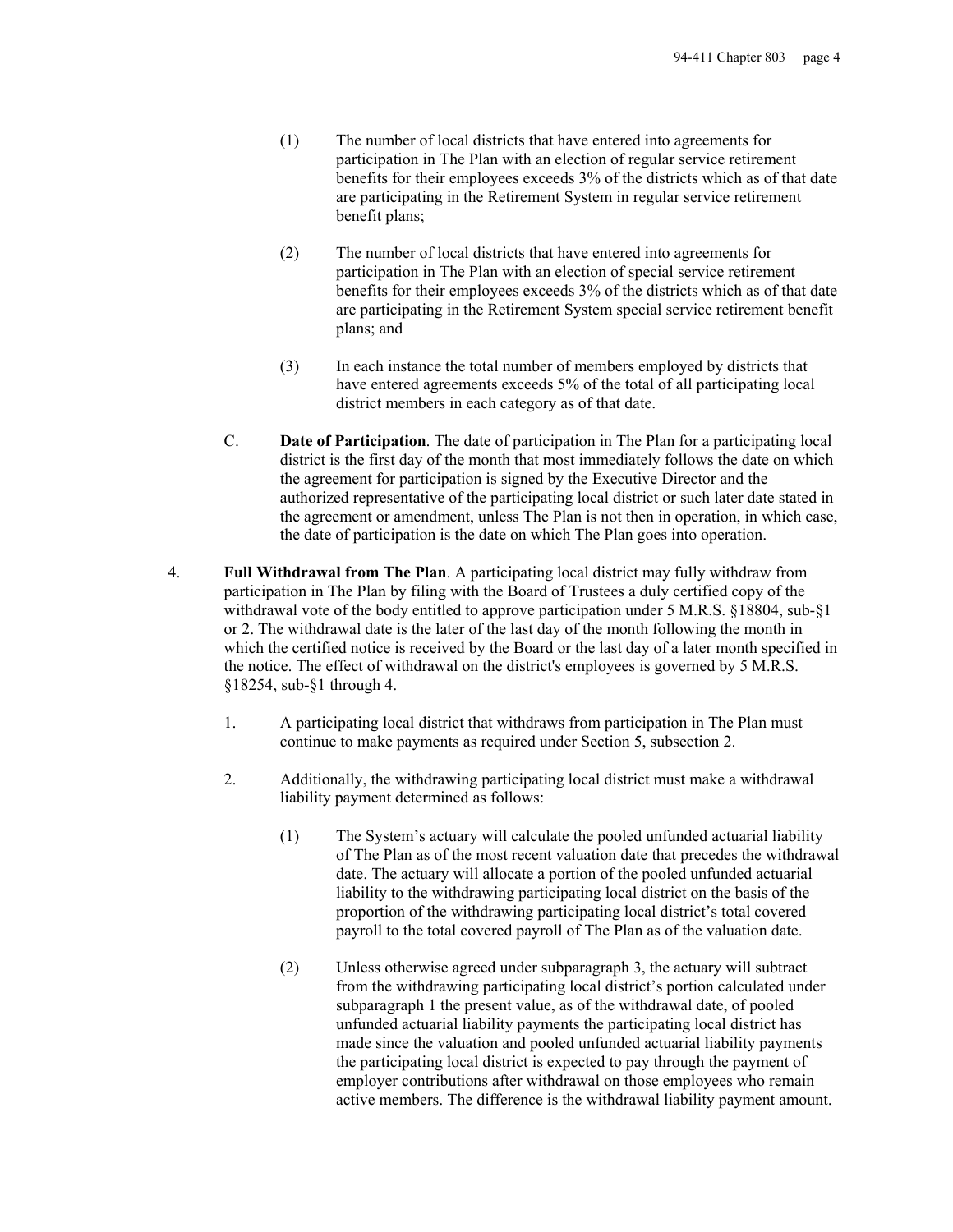- (3) As an alternative to subparagraph 2, the Executive Director and the withdrawing participating local district may agree that the withdrawal liability payment amount is the withdrawing participating local district's portion as calculated under subparagraph 1, reduced only by the present value, as of the withdrawal date, of any pooled unfunded actuarial liability payments the participating local district has made since the valuation. In that case, the withdrawing participating local district's obligations under paragraph A do not include payments under Section 5, subsection 2, paragraph C.
- (4) The withdrawing participating local district may pay this withdrawal liability amount in a lump sum or amortize it over a period of up to 30 years at the actuarial assumed rate of return used in the most recent valuation that precedes the withdrawal date.
- 3. The withdrawing participating local district remains a participating local district subject to this rule until it has no remaining active members and all of its liabilities for inactive vested members, retired members and beneficiaries of retired members have been satisfied according to the requirements of federal and state law, and rules and policies governing satisfaction of liabilities.
- 4-1. **Partial Withdrawal from The Plan.** For purposes of this subsection, a partial withdrawal occurs when a participating local district elects a change under subsection 7 that excludes a category of employees from membership who would have been eligible for membership absent the change. In the case of a partial withdrawal, the participating local district must make a withdrawal liability payment calculated and paid in the same manner as set forth in subsection 4, paragraph B, except that the portion of The Plan's pooled unfunded actuarial liability that will be allocated to the partially-withdrawing participating local district will be based on the proportion of the district's covered payroll for that category of employees to the total covered payroll of The Plan as of the valuation date.
- 5. **Resumption of Participation after Withdrawal**. A participating local district that has withdrawn from The Plan under subsection 1, paragraph C or subsection 4 may resume participation in The Plan by taking the actions required by subsection 2.
	- A. A participating local district which has resumed participation and which thereafter again withdraws may not subsequently again resume participation before 3 years from the date of its immediately prior withdrawal.
	- B. A local district may resume participation only under the consolidated plan. The retirement benefit plan adopted by the local district on resumption is applicable to all current and future employees who are members if the plan results in a higher level of benefits for the district's employees. The plan adopted on resumption is applicable only to new employees if the plan results in a lower level of benefits for the district's employees or results in a change from a plan with cost of living adjustments to a plan without cost of living adjustments.
	- C. **Effect on employees**. Except as set forth below in this paragraph C, employees of a local district which resumes participation in the Retirement System are eligible for membership in the System on the same basis as employees of a local district upon initial participation.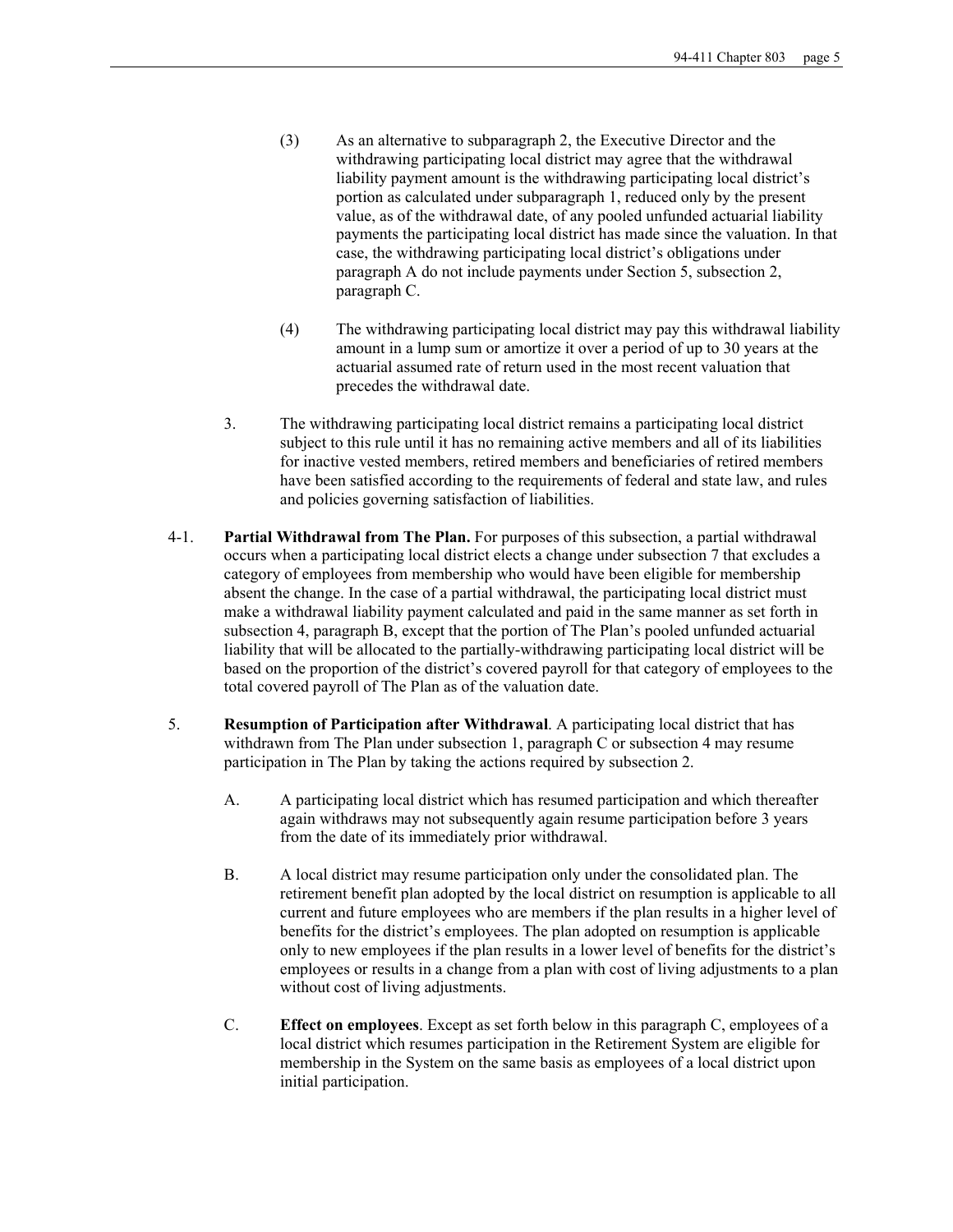- (1) Employees who did not withdraw from membership when the local district withdrew from participation in the System may continue membership on the same basis as before the resumption of participation and are entitled to any additional benefit provisions selected and any increase in the level of benefits provided under The Plan.
- (2) Employees for whom membership was compulsory who withdrew from membership when the local district withdrew from participation in the System must resume membership in the System if membership with the local district remains compulsory upon the resumption of participation by the local district.
	- (a) These employees may receive service credits for previous membership service upon repayment of withdrawn accumulated contributions and applicable interest.
	- (b) These employees may not purchase service credits for periods of employment between withdrawal from membership and resumption of participation by the local district.
- (3) Employees for whom membership was not compulsory and who elected not to become or remain a member may not be a member as an employee of that local district unless the employee is electing to rejoin The Plan and:
	- (a) The employee is covered by a plan provided by the employer under section 5 M.R.S. §18252-B with an employee contribution rate that is not lower than the employee contribution rate for the applicable plan under The Plan; and
	- (b) Employee contributions after rejoining The Plan qualify for treatment as pick-up contributions for federal tax purposes and the person's membership otherwise complies with the United States Internal Revenue Code as applicable to governmental qualified defined benefit plans.
- (4) The participating local district may allow current employees who began service with the district after the district withdrew from participation to purchase service credits for service rendered from the time of hire to the resumption of participation. The purchase of such service credits is governed by 5 M.R.S. §18253, sub-§2, paragraphs A and B.
- (5) If the district grants prior service credits, those service credits shall be based only upon the employee's employment with the district before the district's initial date of participation.
- 6. **Disbanded or Dissolved Districts**. The effect of the disbanding or dissolution of a district that participates in The Plan on the membership and benefits of its employees is governed by 5 M.R.S. §18255 and §18408.
- 7. **Change of Service Retirement Benefit Plan or Plans**. After beginning participation in The Plan, a participating local district may elect to change the service retirement benefit plan or plans which apply to the district's employees by following the same process set forth in Section 2 for participation in The Plan. The change is applicable to all current and future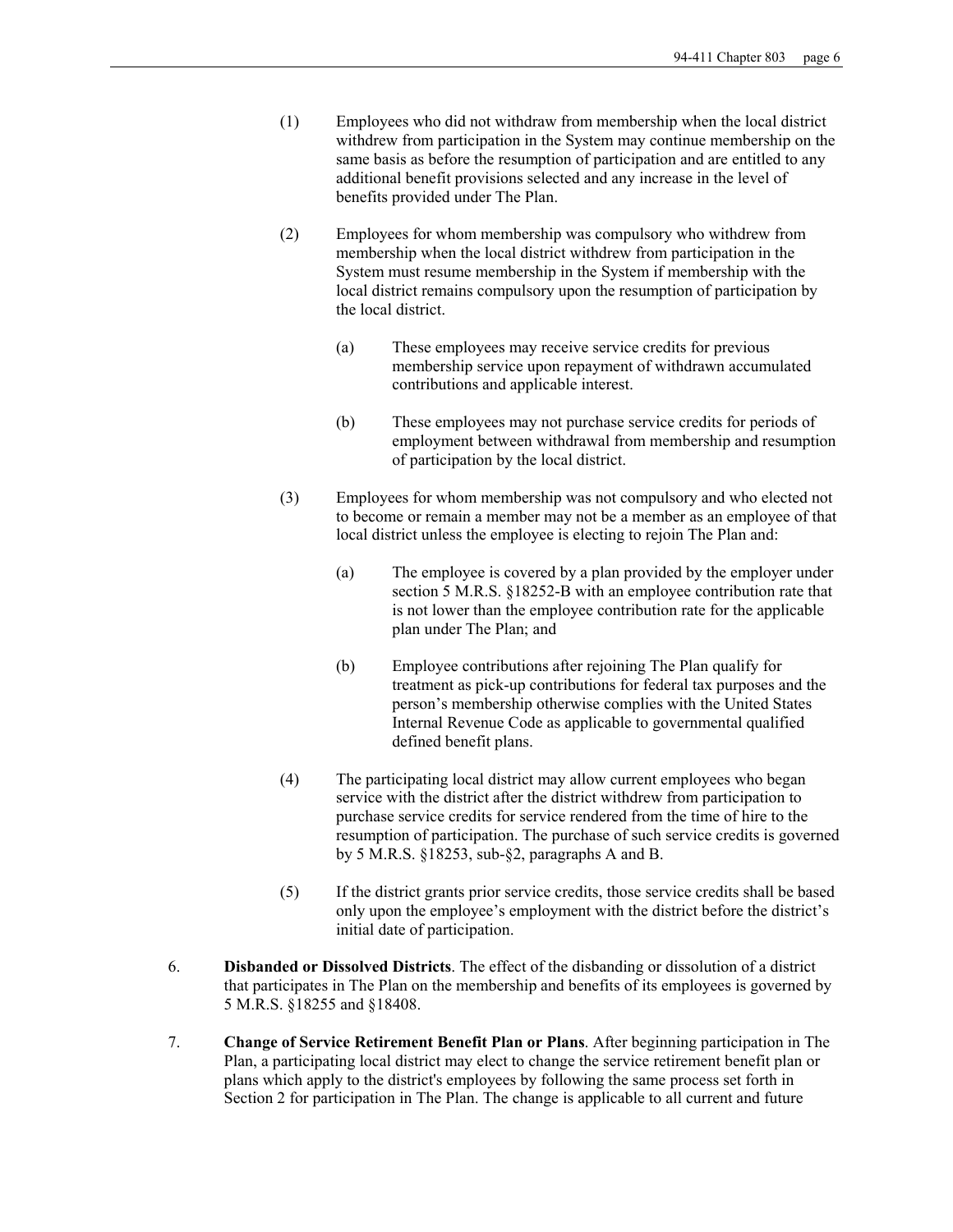employees who are members, if the change results in a higher level of benefits for the district's employees. The change is applicable to new employees only, if the change results in a lower level of benefits for the district's employees or results in a change from a plan with cost of living adjustments to a plan without cost of living adjustments.

 The Executive Director shall prepare either a new agreement or an amendment to the district's agreement which will be signed by the authorized representative of the district and the Executive Director. The effective date of the change is the first day of the month that most immediately follows the date the new agreement or amendment to the agreement is signed by the authorized representative of the district and the Executive Director or such later date stated in the agreement or amendment.

### **SECTION 3. MEMBERSHIP**

- 1. **Compulsory Membership**. Membership is compulsory for all employees who are in the service of a participating local district on the date when participation of the employees of that district in The Plan begins and who are members of the System on that date and for all employees entering the service of that district after that date, except as provided under subsection 2 and 3. A local district that is not a participating local district before July 1, 1993, shall designate in its resolution or order approving participation any class of employees otherwise provided for by local pension provisions who are excluded from membership in The Plan as provided under 5 M.R.S. §18804, sub-§3.
- 2. **Optional Membership**. Optional membership under The Plan for employees of participating local districts is governed as follows:
	- A. **Member When Participation of Employees Begins**. Membership is optional for employees in the service of a local district on the date when the participation in the Retirement System of the employees of the local district first begins, whether under 5 M.R.S., Chapters 425 or 427.
	- B. **Elected or Appointed Officials**. Membership is optional for elected officials and officials appointed for a fixed term.
	- C. **Trustees of Water, Sanitary and Sewer Districts**. Membership of trustees of water, sanitary and sewer districts is subject to the following:
		- (1) **Water districts**. Membership of trustees of a water district is governed by 35-A M.R.S., §6410, subsection 8;
		- (2) **Sanitary districts**. Membership of trustees of a sanitary district is governed by 38 M.R.S. §1104.
		- (3) **Sewer districts**. Membership of trustees of a sewer district is governed by 38 M.R.S. §1036.
	- D. **Employees Covered by Social Security**. Membership is optional for an employee of a participating local district who is covered under the *United States Social Security Act*. Except as provided by paragraph H, optional membership for those employees is subject to 5 M.R.S. §18252.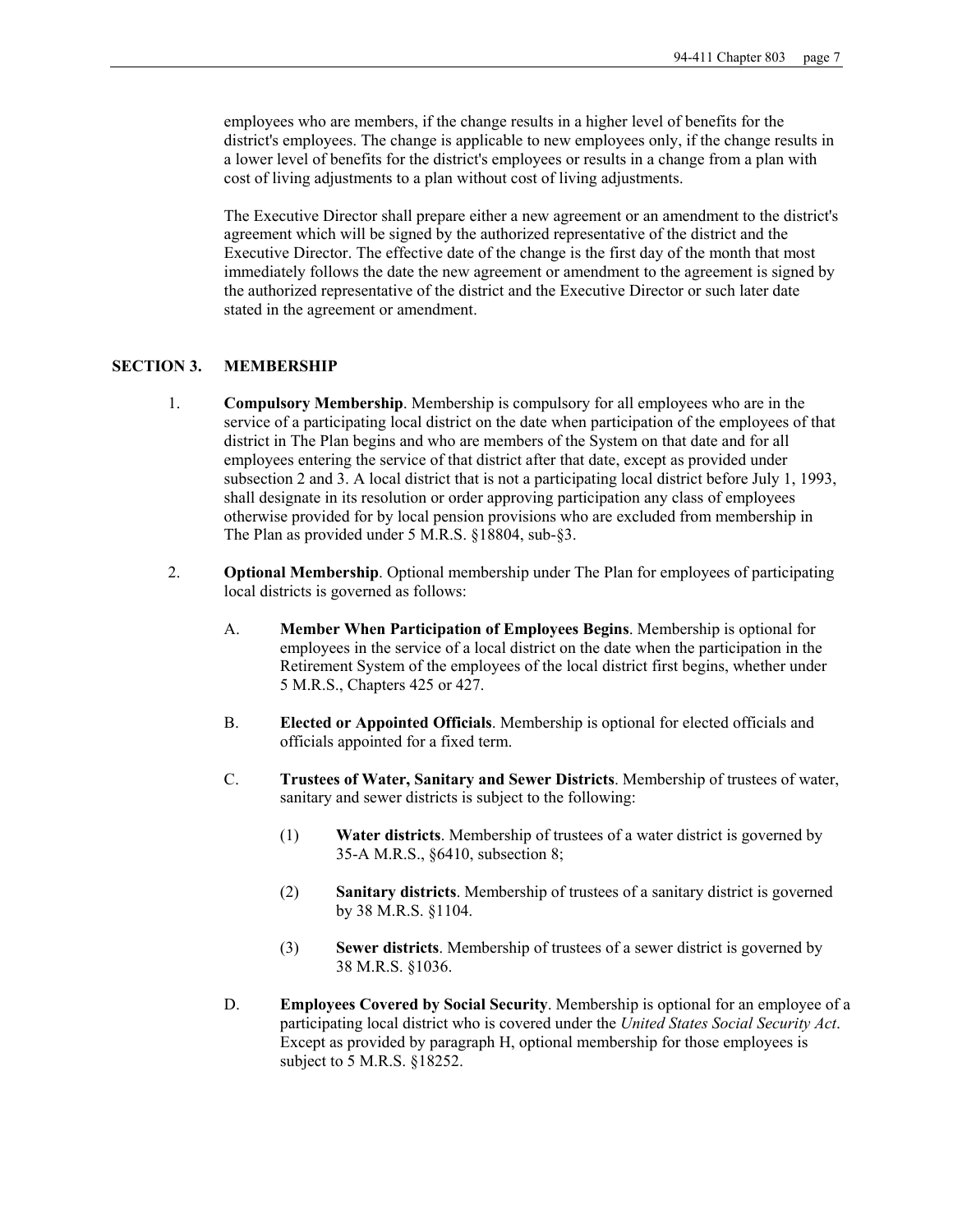- E. **Employees Not Covered by Social Security**. Membership is optional for any employee of a participating local district that does not provide Social Security coverage provided that the district offers an alternative plan that meets the requirements of 5 M.R.S. §18252-B, and provided that the employee participates in the alternative plan. Optional membership for those employees is subject to 5 M.R.S. §18252-A as amended by PL 2021, c. 90.
- F. **Chief Administrative Officer**. Membership is optional for a chief administrative officer of a participating local district, whether appointed for a fixed term or whether appointed with tenure.
- G. **Employees Not Subject to Municipal Public Employees Labor Relations Law**. Membership is optional for those employees who are not subject to the municipal public employees labor relations laws contained in 26 M.R.S., Chapter 9-A.
- H. Membership for employees of a participating local district that provides a plan under 5 M.R.S. §18252-B is governed by 5 M.R.S. §18252-A as amended by PL 2021, c. 90.
- I. The provisions of 5 M.R.S. §18252-C apply only to employees of participating local districts who specifically adopt them in their participation agreement.
- 3. **Part-Time, Seasonal or Temporary Employees**. Membership of part-time, seasonal and temporary employees, as defined by Chapter 802 (94-411 CMR 802) of the rules of the Board is determined by the election made by each participating local district under Section 2.
- 4. **Cessation of Membership**. A member ceases to be a member of the Retirement System if the member:
	- A. **Withdrawal**. Withdraws accumulated contributions;
	- B. **Beneficiary**. Becomes a beneficiary as a result of the member's own retirement; or
	- C. **Death**. Dies.
- 5. **Service in the Armed Forces**. The membership of the following members under The Plan is considered to have continued during the period of the member's service in the Armed Forces of the United States:
	- A. Any member entering a class of service in the Armed Forces of the United States approved by resolution of the Board, if the member does not withdraw accumulated contributions;
	- B. Any member who enlists in or is inducted or drafted into the service of the Armed Forces of the United States; and
	- C. Any member who enlists in or is inducted or drafted into the service of the Armed Forces of the United States while the *United States Selective Service Act of 1948*, Public Law 759, or any of its amendments or extensions is in effect.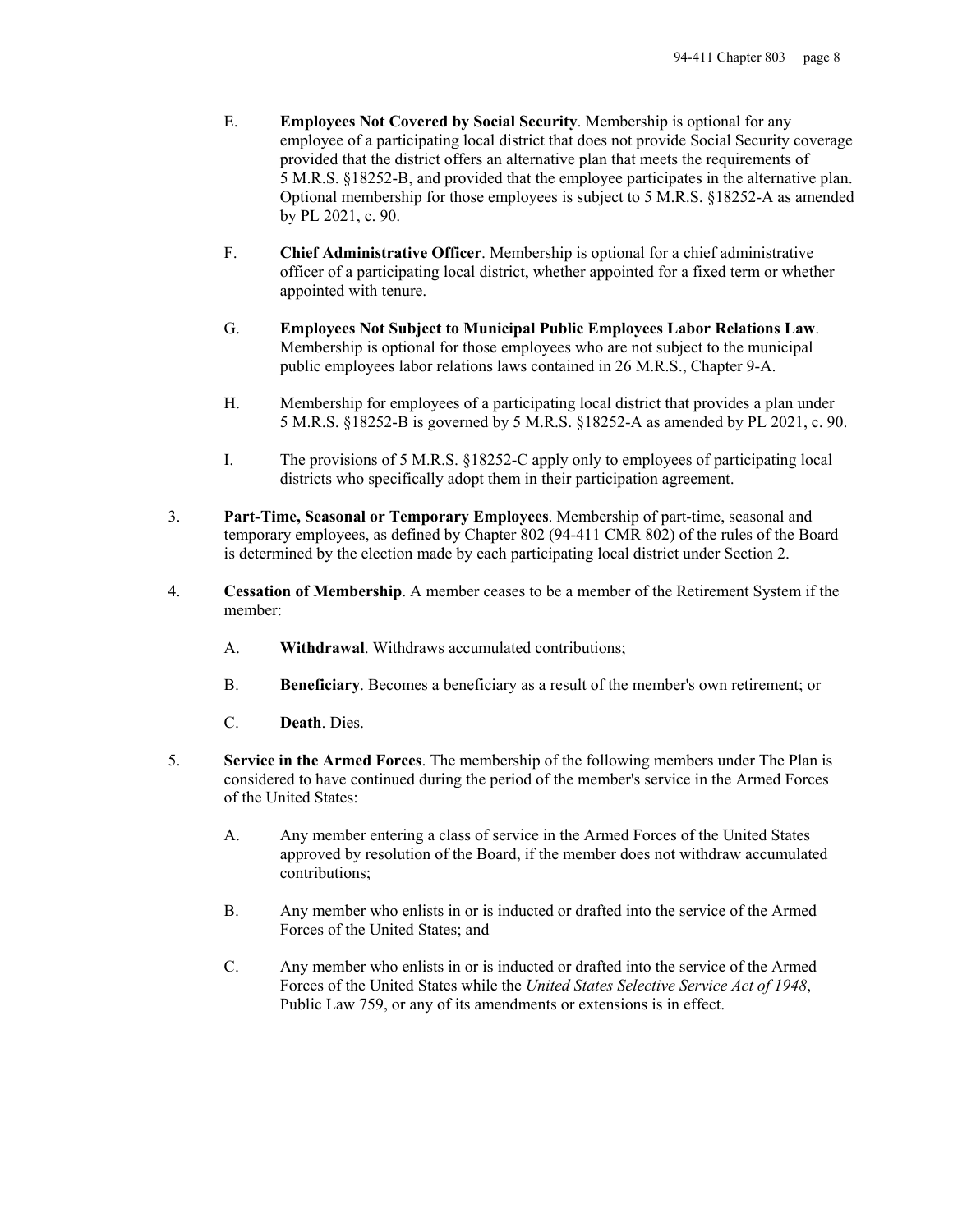## **SECTION 4. PORTABILITY OF SERVICE CREDITS; ELIGIBILITY TO RETIRE, COMPUTATION OF BENEFIT**

- 1. **Two or More Employers under The Plan**. A member's benefits are based upon all creditable service with all participating employers while a member under The Plan, and creditable service with the member's employer on the date the member began participation under The Plan. When a member under The Plan terminates employment and is subsequently reemployed by another employer whose employees participate in The Plan, the member is not considered to be reemployed by a new employer. If the member is reemployed by the subsequent employer as of the first work day following termination of employment with the previous employer, for the purpose of determining eligibility for benefits, the member is considered to have continuous membership and creditable service.
- 2. **Previous Employer Not under The Plan**; Subsequent Employer under The Plan. When a member either terminates employment with an employer that has withdrawn from the System, or terminates employment with another employer under the System whose employees are not covered by The Plan, and is employed by a subsequent employer whose employees are members under The Plan, the member's creditable service with the previous employer is used in determining eligibility to retire under the subsequent employer's regular service retirement benefit plan under Section 7. Benefits for service with the previous employer are based upon creditable service and earnable compensation with the previous employer and the provisions of 5 M.R.S., Part 20 in effect with respect to the previous employer at the date of termination of service by the member. A county or municipal law enforcement officer or a municipal firefighter who is eligible under 5 M.R.S. §18253, sub-§1, paragraph E, and who elects to make the contribution necessary under Section 5, subsection 1, paragraph K may include all or part of the creditable service earned with a previous employer with service earned with the new employer both for the purpose of qualification for a service retirement benefit and for the benefit computation.
- 3. **Previous Employer under The Plan**; Subsequent Employer Not under The Plan. Membership, creditable service and benefits of a member under The Plan who terminates employment and is reemployed as a state employee or teacher are governed by 5 M.R.S. §17656, sub-§1. Until July 1, 1996, membership, creditable service and benefits of a member under The Plan who terminates employment and is reemployed by a participating local district whose employees do not participate in The Plan are governed by 5 M.R.S. §18253, sub-§1. As required by Section 2, paragraph 1, as of July 1, 1996, each local district that is a participating local district must have either entered into an agreement to participate in The Plan or have withdrawn from participation in the Retirement System.
- 4. **Service under Two or More Special Service Retirement Benefit Plans; Eligibility to Retire**. If a member accrues service credits under more than one special service retirement benefit plan in The Plan, whether with the same employer or more than one employer, credit from service under other special plans toward meeting the retirement eligibility requirements of the special plan from which the member retires is transferred based upon the percentage of the eligibility requirements for the previous plan or plans which were met while under the previous plan or plans. For example, a member who accrues 10 years of creditable service under Special Service Retirement Benefit Plan 1 (1/2 of AFC after 20 years) would have completed 50% of the eligibility requirement under that plan and upon transferring to employment under Special Service Retirement Benefit Plan 2 (1/2 of AFC after 25 years) would be entitled to 50% of the eligibility requirements for that plan; i.e., 12.5 years. The member's benefit would be calculated at 2.5% of AFC for each year under Plan 1 and at 2% for each year under Plan 2.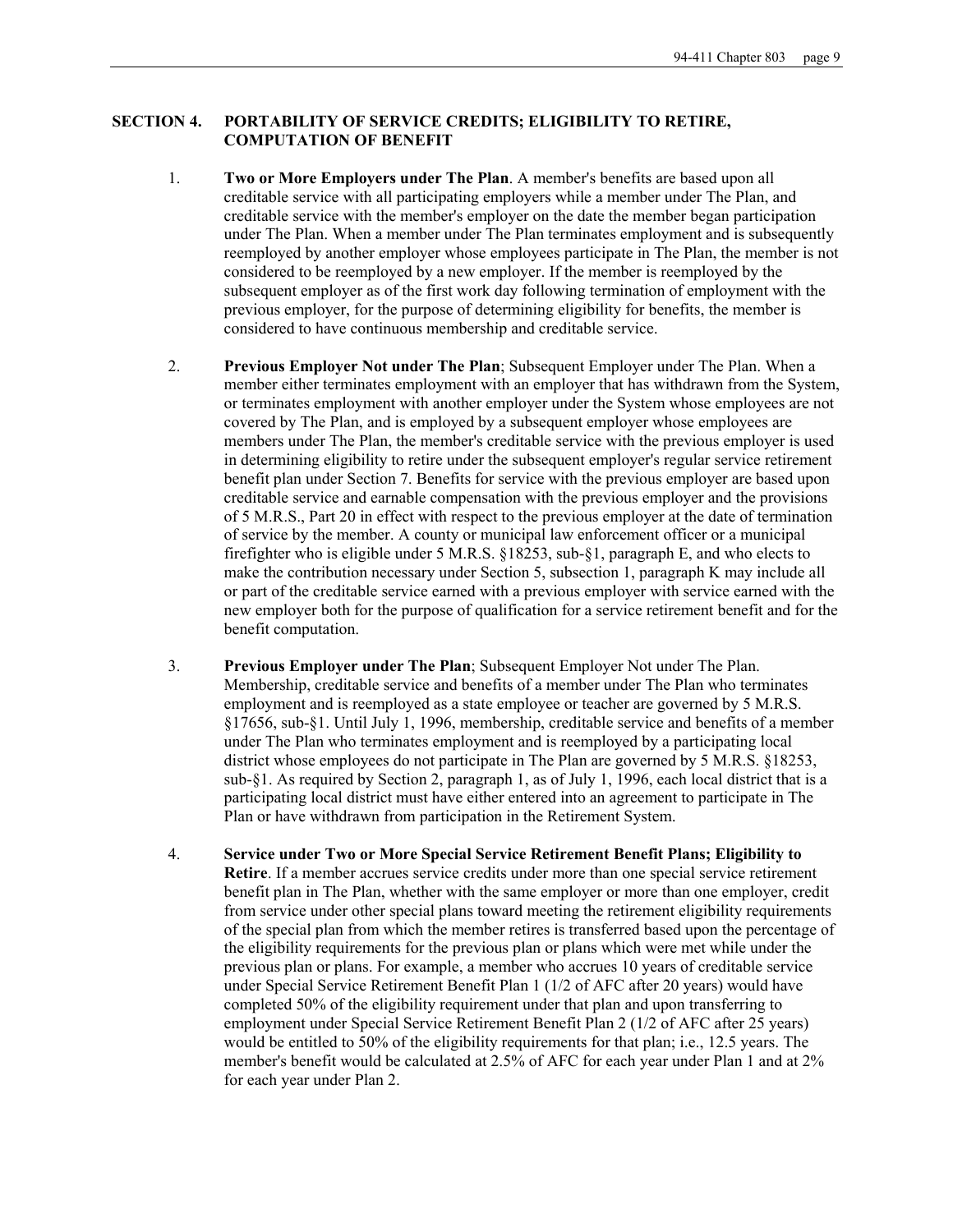## 5. **Service under Two or More Service Retirement Benefit Plans – One Regular and One Special; Eligibility to Retire**

- A. **Regular Service before Special Service**. If a member under The Plan accrues service credits under a regular service retirement plan before accruing service credits under a special service retirement benefit plan, whether with the same employer or more than one employer,
	- (1) the member may retire at any time after the member qualifies for a special service retirement benefit under Section 8. The regular plan service credits may be used toward qualifying to retire under a special service retirement benefit as provided in Section 8. The regular plan service credits used towards qualification for a special service retirement benefit are considered to be special plan service credits for the purpose of computation of the special service retirement benefit as provided in Section 8. If the application of the provisions of Section 4, subsection 6 would result in a greater service retirement benefit, then the benefit will be computed under that section.
	- (2) A member who does not qualify to retire under a special service retirement plan may retire under a regular service retirement plan at any time after the member qualifies under Section 7. The service retirement benefit for all service is computed as provided in Section 7.
- B. **Special Service before Regular Service**. If a member under The Plan accrues service credits under a special service retirement benefit plan before accruing service credits under a regular service retirement benefit plan, whether with the same employer or more than one employer,
	- (1) before qualifying to retire under a special service retirement plan, the member may retire at any time after completing 25 years total service or reaching normal retirement age with at least one year of service. The service retirement benefit for all service is computed as provided in Section 7.
	- (2) after qualifying to retire under a special service retirement plan, the member may retire at any time. The portion of the benefit that is based upon service credits under a regular service retirement benefit plan is subject to early retirement reduction if retirement is before normal retirement age. The portion of any benefit paid to a member that is based upon service credits under Special Service Retirement Benefit Plan 4 is also subject to early retirement reduction, if retirement is before age 55.
- 6. **Service under Two or More Service Retirement Benefit Plans; Computation of Benefits.** When a member has creditable service under two or more service retirement benefit plans, the appropriate benefit formula is applied to each period of service as provided by Section 7, "Regular Service Retirement Benefits Plans" and Section 8, "Special Service Retirement Benefit Plans". All benefits based upon creditable service under The Plan are based upon one calculation of average final compensation.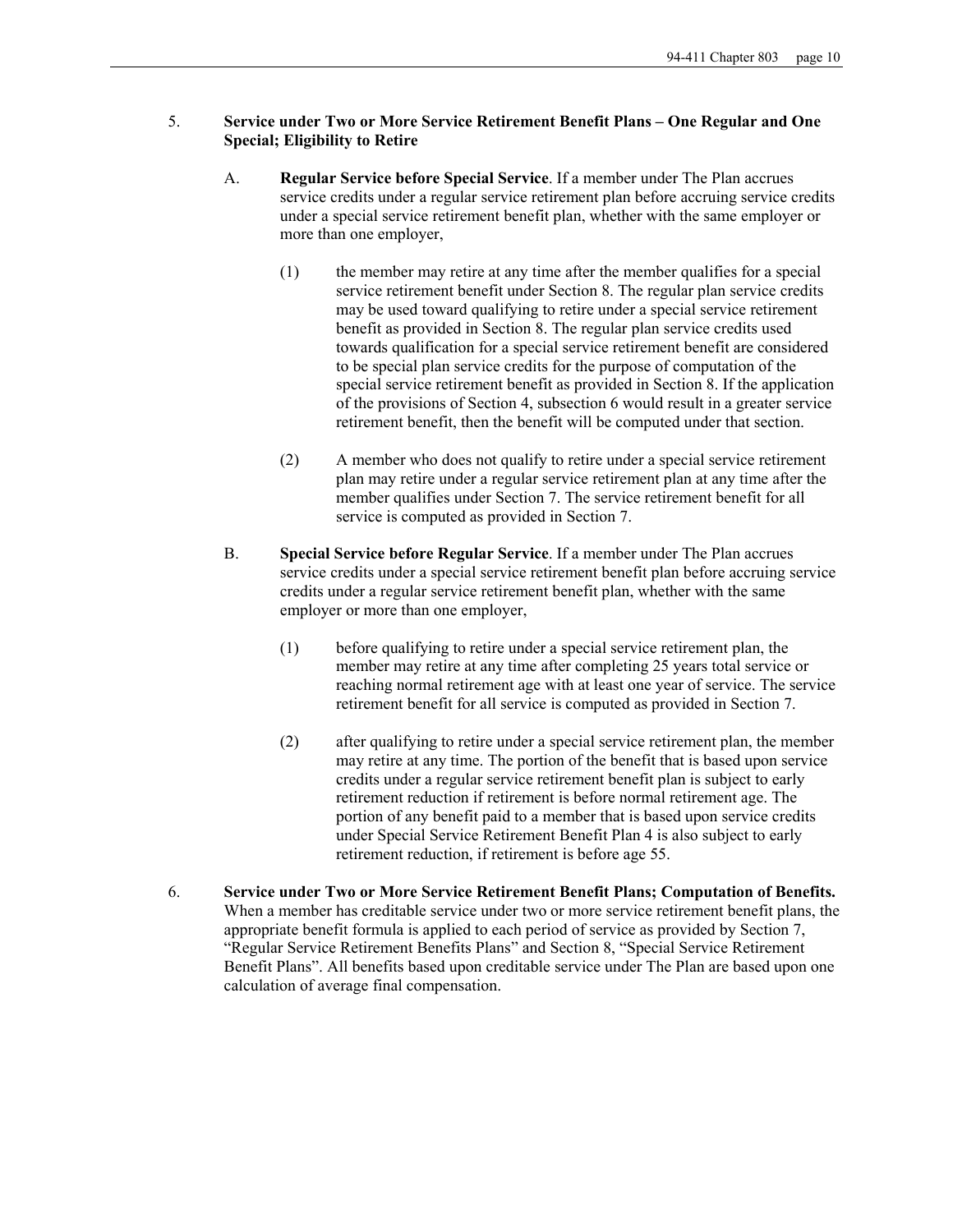## **SECTION 5. CONTRIBUTIONS**

### 1. **Member contributions**

- A. **Active Member**. Each member under The Plan shall contribute to the Retirement System or have pick-up contributions made by the employer at a rate provided by Sections 7, 8, and 9. The contribution rate for a member is the rate assigned to the retirement benefit plan under which the member is accruing service credits.
- B. **Former Members; Service under The Plan**. Any former member who, after having terminated service while a member under The Plan and having withdrawn accumulated contributions, again becomes a member under The Plan may repay the withdrawn contributions to the Members' Contribution Fund under the following conditions:
	- (1) **Time**. The repayment must be made before the date any retirement benefit becomes effective for the member.
	- (2) **Manner of Repayment**. The repayment must be made to the Retirement System consistent with Chapter 406 (94-411 CMR 406) of the rules of the Board.
	- (3) **Amount of Repayment**. The amount of repayment must be equal to the withdrawn accumulated contributions plus interest on the amount of those accumulated contributions, beginning on the date of withdrawal to the date the repayment or repayments are made, at a rate to be set by the Board not to exceed regular interest by 5 or more percentage points.
	- (4) **Credit under The Plan**. Except as provided in paragraph C, only withdrawn contributions relating to creditable service under The Plan may be repaid for service credit under The Plan.

## C. **Service Not under The Plan**

## (1) **Withdrawn Contributions**

- (a) Any member who had service while not a member under The Plan and having withdrawn contributions relating to that service may repay the withdrawn contributions to the Members Contribution Fund under the conditions specified in paragraph B, subparagraphs 1 to 3. Creditable service related to these repaid contributions is used in determining eligibility to retire under the applicable regular service retirement benefit plan under Section 7. Benefits for that service are calculated based on that service and on earnable compensation related to that service in accordance with applicable provisions of 5 M.R.S., Part 20 in effect with respect to the previous employer's regular service retirement plan immediately before that employer's employees became members under The Plan. The additional liability relating to the service credits granted under this division becomes part of the previous employer's unpooled unfunded actuarial liability as provided in subsection 2, paragraph A, subparagraph 2.
- (b) Any member who had service while not a member under The Plan and having withdrawn contributions relating to that service may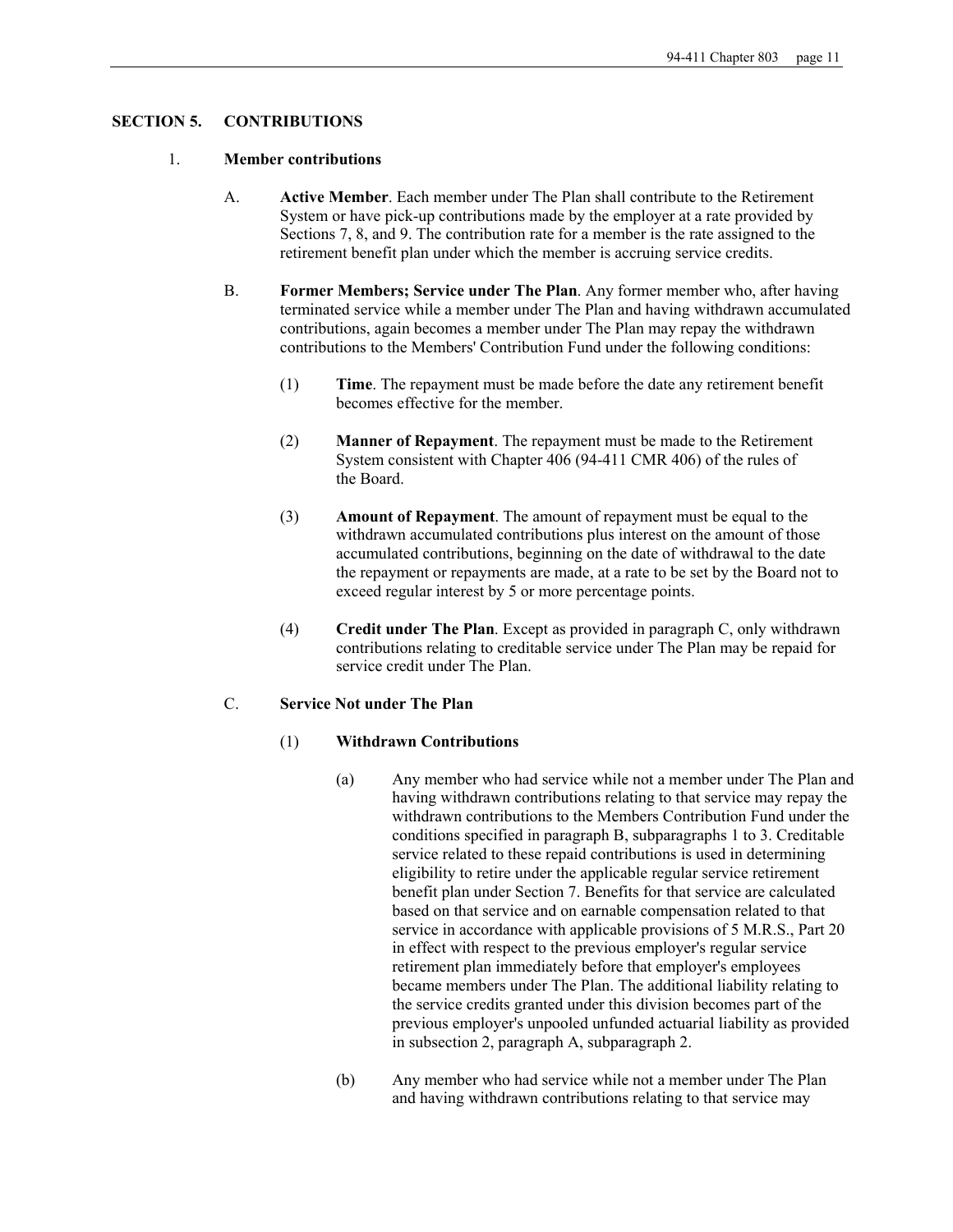repay the withdrawn contributions to the Members Contribution Fund under the conditions specified in paragraph B, subparagraphs 1 to 3. Creditable service related to these repaid contributions is used in determining that a member is qualified to retire and in the computation of retirement benefit under the applicable service retirement benefit plan under Section 7 or Section 8. Unless the service was with the same employer that is the member's employer at the time the contributions are repaid, the contributions provided for under this subparagraph may be repaid only after the participating local district that is the member's employer at the time the contributions are repaid agrees to assume the additional liability incurred as part of the district's unpooled unfunded actuarial liability as provided in subsection 2, paragraph A, subparagraph 2.

### (2) **Non-member Service**

- (a) Subject to the personnel rules or policies of the member's employer at the time of the service; provided the member has continued to be employed by that employer; and subject to 5 M.R.S. §18305-B, a member who had service as an employee of a participating local district for which contributions were not made may receive service credit for that service upon paying the appropriate contributions to the Members Contribution Fund under the conditions specified in paragraph B, subparagraphs 2 and 3. Creditable service related to these contributions is used in determining that a member is qualified to retire and in the computation of retirement benefit under the applicable service retirement benefit plan under Section 7 or Section 8. The additional liability relating to the service credits granted under this division becomes part of the district's unpooled unfunded actuarial liability as provided in subsection 2, paragraph A, subparagraph 2.
- (b) Subject to 5 M.R.S. §18305-B, a member who had service as an employee of any participating local district for which contributions were not made may receive service credit for that service upon paying the appropriate contributions to the Members Contribution Fund under the conditions specified in paragraph B, subparagraphs 2 and 3. Creditable service related to these contributions is used in determining that a member is qualified to retire and in the computation of retirement benefit under the applicable service retirement benefit plan under Section 7 or Section 8. The contributions provided for under this subparagraph may be made only after the participating local district that is the member's employer at the time the contributions are made and the service credits are granted agrees to assume the additional liability incurred as part of the district's unpooled unfunded actuarial liability as provided in subsection 2, paragraph A, subparagraph 2.
- D. **Optional Members with non-member service**. The purchase of service credit for a member for whom membership is optional under Section 3, subsection 2 who had service as an employee of a participating local district for which contributions were not made is governed by 5 M.R.S. §18305-B, provided that the member has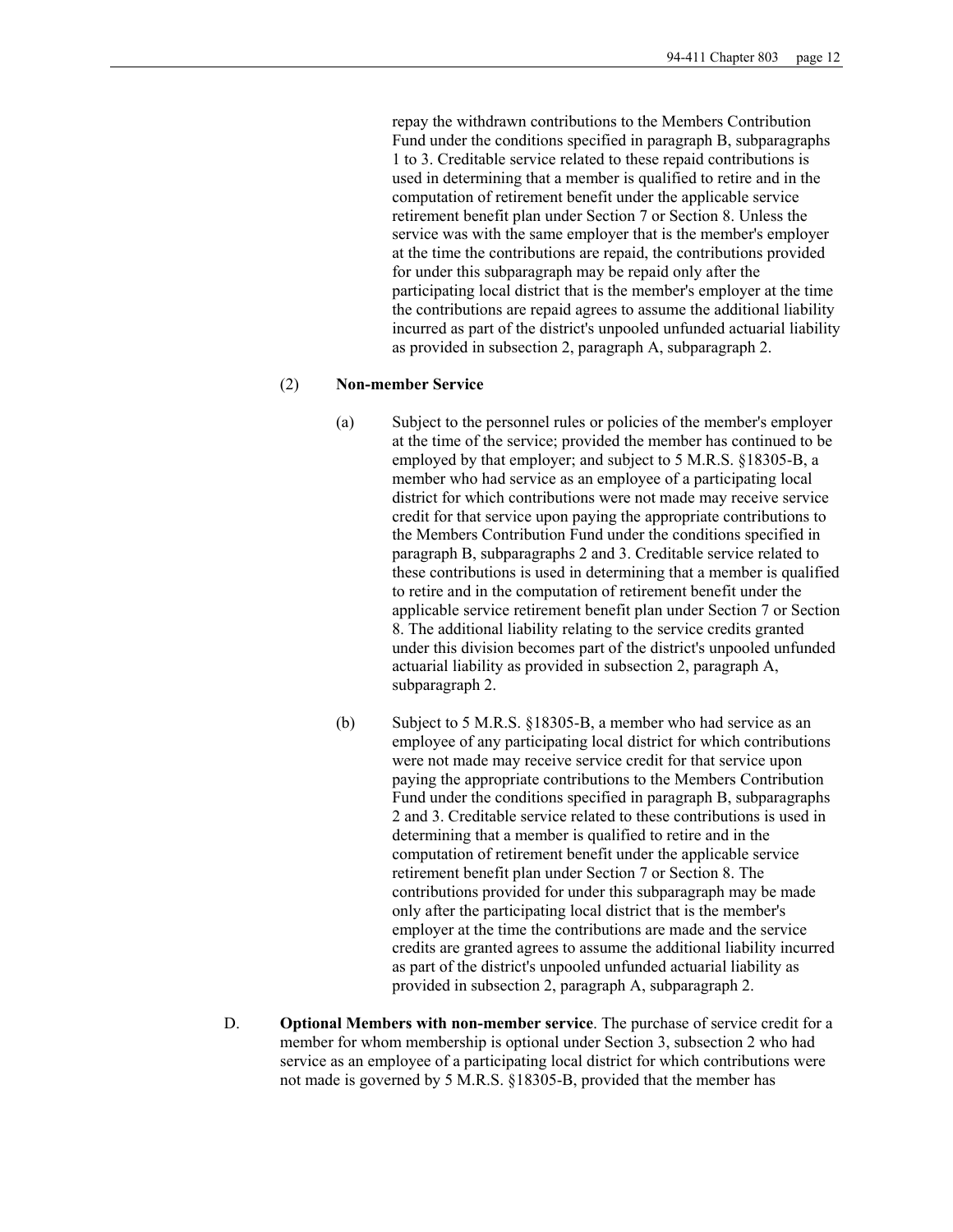continued to be employed by the same employer as that during which no contributions were paid.

- E. **Former Member**; Withdrawal by Employees Not Covered by Social Security. In addition to paragraphs B and C, the repayment of contributions that were withdrawn by a member who is an employee of a participating local district that is not covered under a Social Security Section 218 agreement but that has a plan that meets the requirements of 5 M.R.S. §18252-B is subject to the provisions of 5 M.R.S. §18252-A as amended by PL 2021, c. 90.
- F. **Service in the Armed Forces before Becoming a Member**. A member who qualifies under Section 6, subsection 4, paragraph B, sub-paragraphs 1 through 4, shall contribute to the Retirement System for the period of service in the Armed Forces under the following terms and conditions:
	- (1) Contributions are calculated at the percentage rate required of active members during the period of time covered by the service in the Armed Forces applied to the member's earnable compensation during the first year as an employee subsequent to service in the Armed Forces under the following terms and conditions:
		- (a) The payment may not be made until the member has accumulated at least 15 years of creditable service and must be made before the date any retirement benefit becomes effective for the member;
		- (b) If 2 or more percentage rates were in effect during the period of service in the Armed Forces, the highest percentage rate is used;
		- (c) The minimum rate is 5%; and
		- (d) Interest at a rate set by the board not to exceed regular interest by 2 or more percentage points is paid on the unpaid balance beginning January 1, 1976, or the date of attaining 15 years of creditable service, if later, to the date payment is made.
	- (2) **Manner of Repayment**. The repayment must be made to the Retirement System consistent with Chapter 406 (94-411 CMR 406) of the rules of the Board.
- G. **Service in the Armed Forces after Becoming a Member**. For members who qualify to have their membership in the Retirement System continued under Section 3, subsection 5 because of service in the Armed Forces of the United States, the participating local district shall contribute to the Members' Contribution Fund the same amount that the member would have been required to contribute if the member had been serving the district during the period of service in the Armed Forces in the same capacity in which the member was serving at the time the member joined the Armed Forces. Any member whose contributions to the Members' Contribution Fund are paid by the district under this subsection, who withdraws or ceases to be a member of the Retirement System, may not withdraw any of the contributions made by the district under this subsection. Upon receiving written certification and substantiation from the member's employer that a member has met the requirements of Section 3, subsection 5 and Section 6, subsection 4, paragraph A, the System shall calculate the member contributions applicable to the period of service in the Armed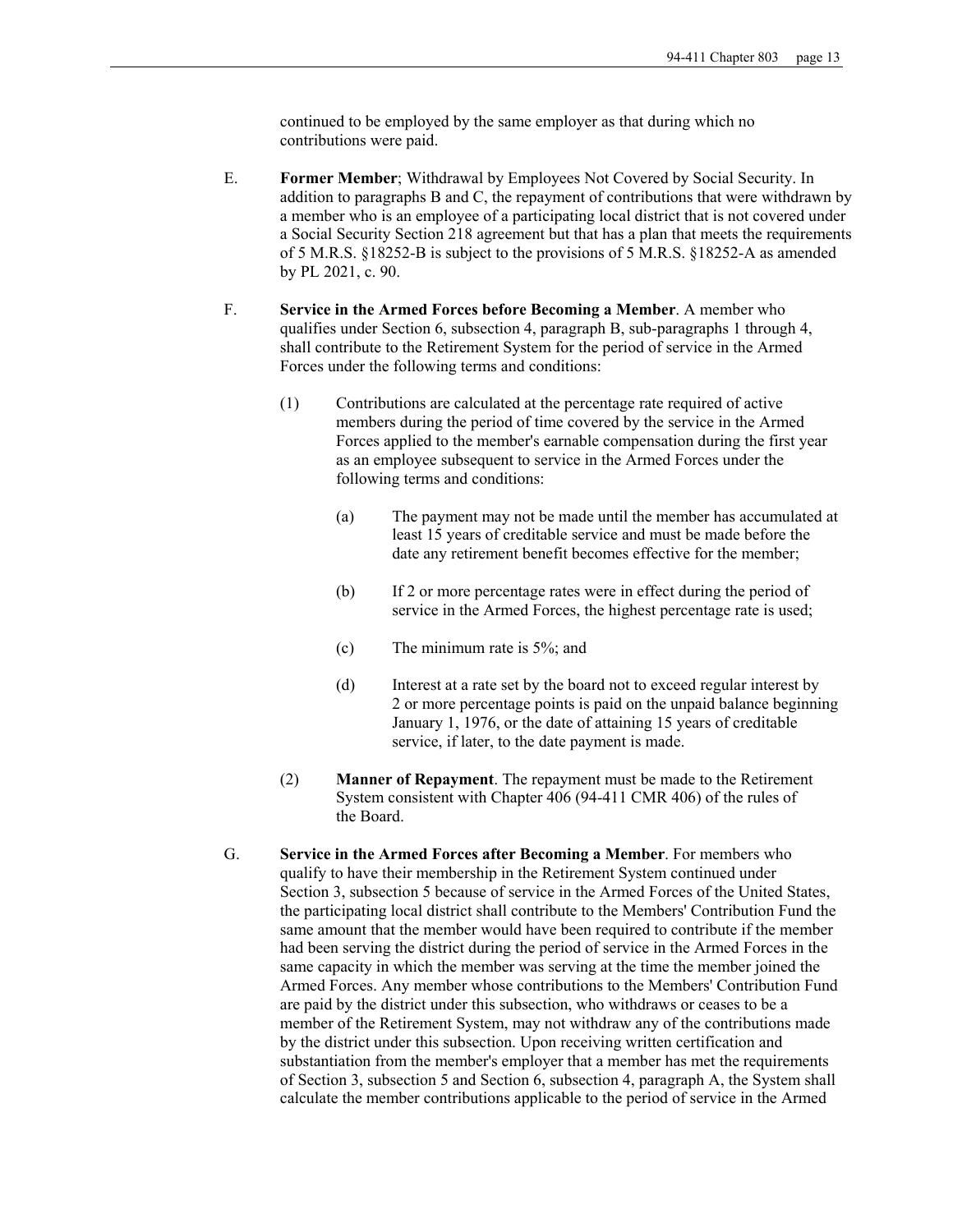Forces. The participating local district by which the member is employed is responsible for those contributions and will be billed by the System.

- H. **Out-of-state Service**. A member who qualifies under Section 6, subsection 5, must make contributions into the Members' Contribution Fund for the years of out-of-state service under the following terms and conditions:
	- (1) Contributions are calculated on the same basis as the member would have made contributions had the service been in the State;
		- (a) The payment may not be made until the member has accumulated at least 20 years of creditable service in the Retirement System and must be made before the date any retirement benefit becomes effective for the member; and
		- (b) Interest at a rate, to be set by the Board, not to exceed regular interest by 5 or more percentage points is paid on the unpaid balance. Interest shall be computed from the end of the year when those contributions would have been made, if the service had been in the State, to the date of payment.
	- (2) **Manner of Payment**. The payment must be made to the Retirement System consistent with Chapter 406 (94-411 CMR 406) of the rules of the Board.
- I. **Refund of Contributions**. Refunds of contributions to members under The Plan are subject to 5 M.R.S. §§ 18306-A and 18307-A.
- J. **Teachers in Private, Parochial and Other Schools**. A member who qualifies under Section 6, subsection 8, must make contributions into the Members' Contribution Fund for the years of private, parochial or other school service under the following terms and conditions:
	- (1) Contributions are calculated on the same basis as the member would have made contributions had the service been as a state employee or teacher in the State. The member's earnings for the years of private or parochial teaching must be assumed to have been the same as the average salary for teachers in the State as determined by the Department of Education for each of the years when the private or parochial school teaching took place.
		- (a) The payment may not be made until the member has accumulated at least 20 years of creditable service in the Retirement system as a member of the participating local district and must be made before the date any retirement benefit becomes effective for the member;
		- (b) Interest at a rate, to be set by the Board, not to exceed regular interest by 5 or more percentage points is paid on the unpaid balance. Interest shall be computed from the end of the year when those contributions would have been made, if the service had been as a state employee or teacher in the State, to the date of payment.
	- (2) **Manner of Payment**. The payment must be made to the Retirement System consistent with Chapter 406 (94-411 CMR 406) of the rules of the Board.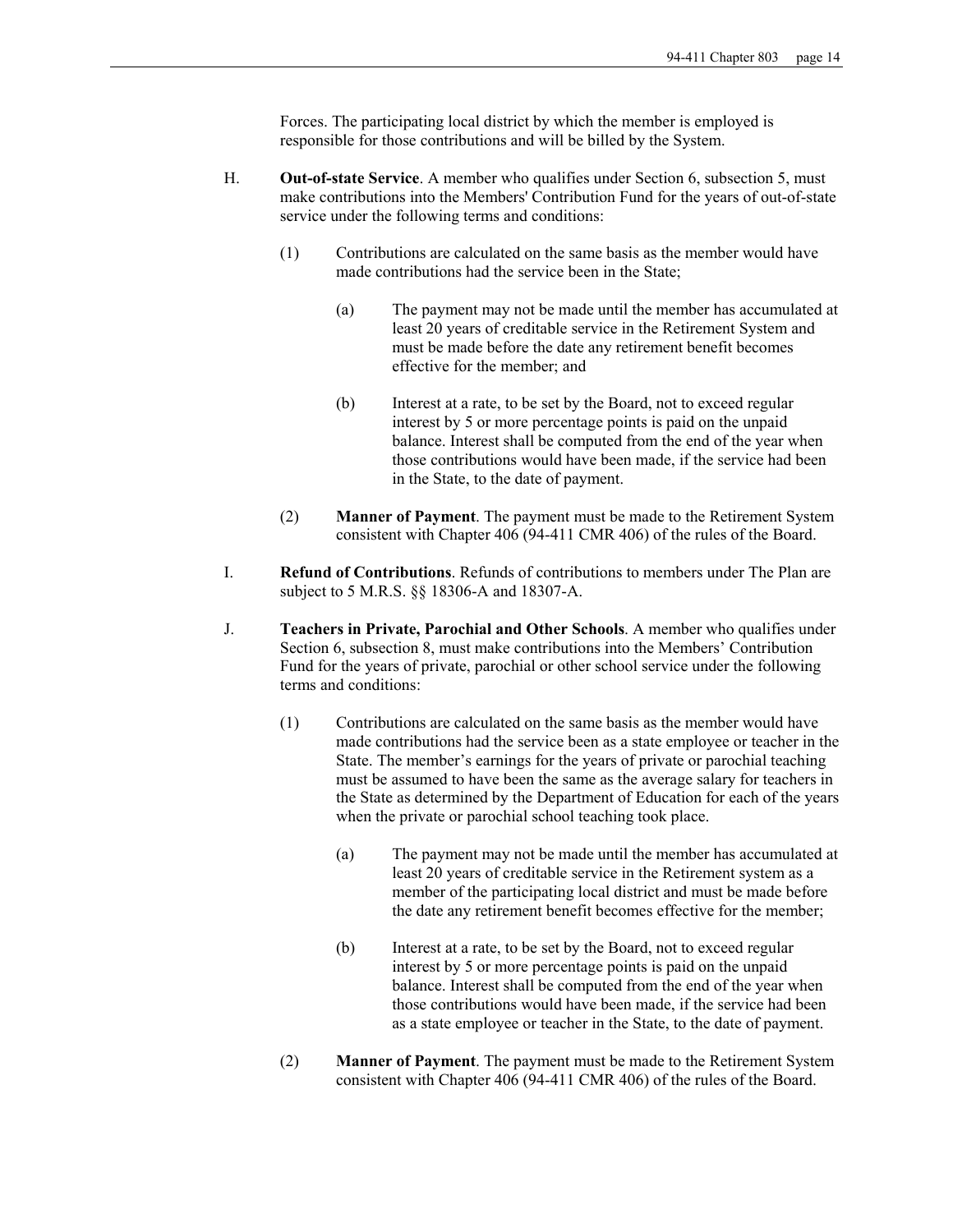- K. **Portability of Service**. A member who elects under 5 M.R.S. §18253, sub-§1, paragraph E to include all or part of the creditable service and earnable compensation from a prior plan with service earned under The Plan may do so under the following terms and conditions:
	- (1) Before any retirement benefit becomes effective for that member, the member must pay into the Members' Contribution Fund an amount that, together with regular interest on that amount, is the actuarial equivalent, at the effective date of the retirement benefit, of the portion of the retirement benefit based on the inclusion of the prior plan creditable service and earnable compensation with service earned under The Plan.
	- (2) **Manner of Payment**. The payment must be made to the Retirement System consistent with Chapter 406 (94-411 CMR 406) of the rules of the Board.
- L. **Back contributions for certain days off without pay**. A member who elects under 5 M.R.S. §18305-C to include compensation that would have been paid for days off without pay in order to include those earnings in the calculation of the member's average final compensation as provided in 5 M.R.S. §17001, sub-§4, paragraph A, may do so under the following terms and conditions:
	- (1) **Election**. If the retirement system determines at the time a member retires that the member's benefit would be increased as a result of the inclusion of compensation that would have been paid for days off without pay, the retirement system shall advise the member of that result and shall allow the member to elect to have that compensation included in the calculation of the member's benefit and to make payments as set forth in subsection 2.
	- (2) **Payment**. The amount that a member who makes the election permitted in subsection 1 must pay is the amount equal to the employee contribution that member would have made on compensation that would have been paid to that member on the days off without pay, plus interest at the same rate as that required for repayment of withdrawn contributions pursuant to section 18304. If the member elects to make the payment, the retirement system shall withhold the required amount from the member's first retirement benefit check.
	- (3) **Benefit calculation**. If a member fails to make the election within 31 days of the notification provided under subsection 1, the retirement system shall calculate the member's retirement benefit without inclusion of the compensation that would have been paid for the days off without pay.
- M. **Law enforcement service before becoming a member.** A member who qualifies under Section 6, subsection 10 must make contributions into the Members' Contribution Fund for the period of law enforcement service under the following terms and conditions:
	- (1) Before any retirement benefit becomes effective for that member, the member must pay into the Members' Contribution Fund an amount that, together with regular interest on that amount, is the actuarial equivalent, at the effective date of the retirement benefit, of the portion of the retirement benefit based on the inclusion of the prior law enforcement service credit with service earned under The Plan.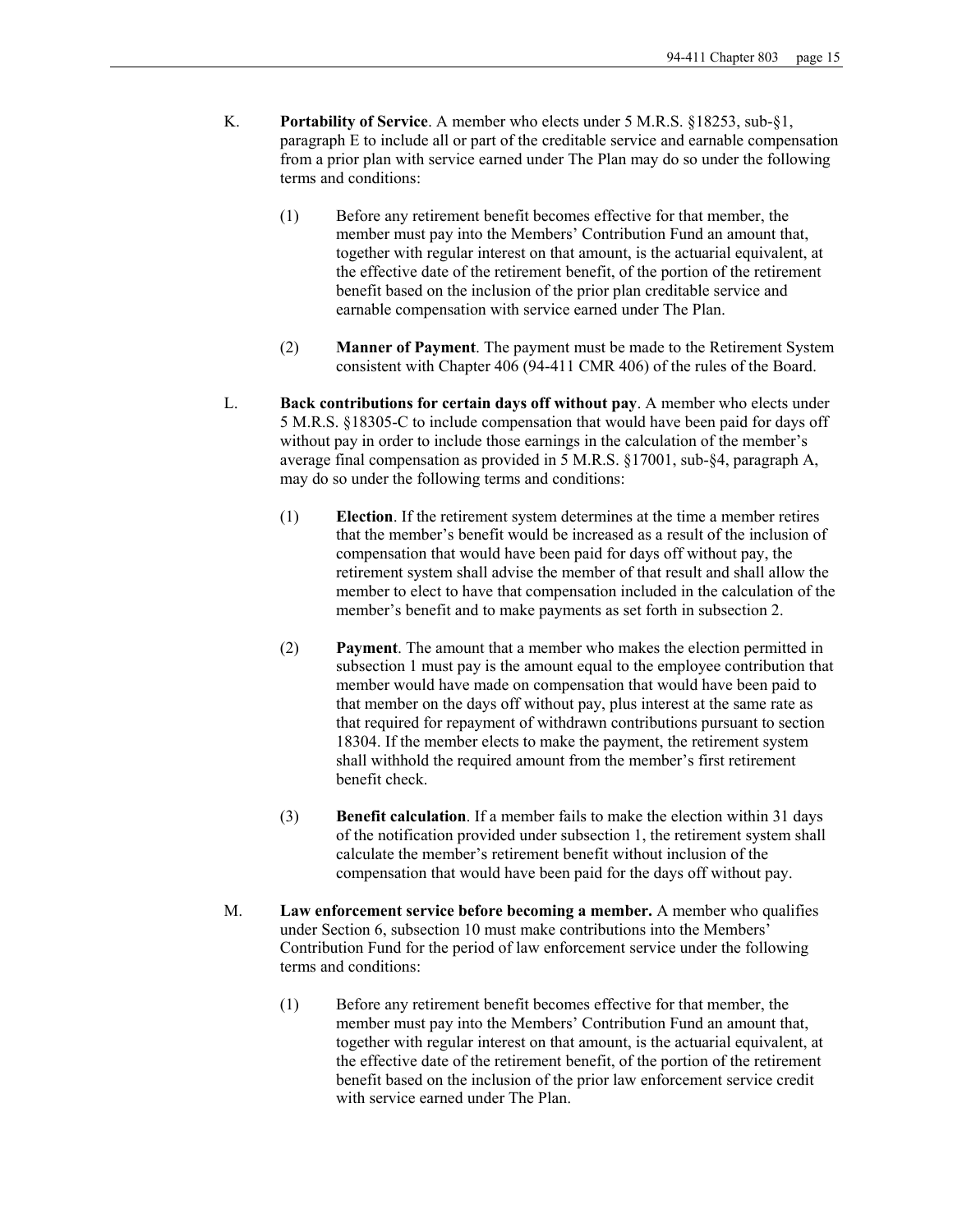- (2) **Manner of Payment**. The payment must be made to the Retirement System consistent with Chapter 406 (94-411 CMR 406) of the rules of the Board.
- 2. **Employer Contributions**. Contributions by participating local districts whose employees are members under The Plan are subject to 5 M.R.S. §18303, except that contributions and pickup contributions are to be calculated according to Sections 7, 8, and 9, and the following:
	- A. **Unpooled Unfunded Actuarial Liability Contribution**. Each participating local district with employees who are members under The Plan shall make a contribution known as the "Unpooled Unfunded Actuarial Liability Contribution" based upon:
		- (1) its Initial Unpooled Unfunded Actuarial Liability, which is the excess of projected liabilities allocated to future benefit payments to current recipients of benefits and to current members as of the date its employees begin participation under The Plan over the sum of the participating local district's assets on hand as of that date and its future employer and member normal contributions. The rate for this portion of Unpooled Unfunded Actuarial Liability Contribution shall be determined by a valuation made by the System's actuary for each participating local district with employees who are members under The Plan; and
		- (2) any adjustments to the Initial Unpooled Unfunded Actuarial Liability attributable to that district separately. The rate for this portion of the Unpooled Unfunded Actuarial Liability Contribution shall be added to or subtracted from the rate determined under a.
		- (3) if the calculation required by  $(1)$  or  $(2)$  above results in a credit balance, the balance may, at the discretion of the participating local district, be applied as an offset against the monthly contribution required in an amount no greater than the total amount of the monthly contribution against which the offset is applied.
	- B. **Normal Contribution**. Each participating local district with employees who are members under The Plan, along with those members pursuant to Sections 7, 8, and 9, shall make a contribution known as a "Normal Contribution" based upon the portion of projected liabilities attributable to service of all members under the several benefit plans under The Plan for the year following the valuation. The rate of this contribution shall be determined annually by a valuation made by the System's actuary based upon the membership data relating to all members under each benefit plan under The Plan and in accordance with Sections 7, 8, and 9.
	- C. **Pooled Unfunded Actuarial Liability Contribution**. Each participating local district with employees who are members under The Plan, along with those members pursuant to Sections 7, 8, and 9, shall make a contribution known as the "Pooled Unfunded Actuarial Liability Contribution" based upon the Pooled Unfunded Actuarial Liability. This liability is equal to the present value of all projected benefits for current and future members, including employer contributions related to military service credit under The Plan, less the present value of future member and employer normal contributions, the assets of The Plan and the present value of all Unpooled Unfunded Actuarial Liability contributions. This rate of this contribution shall be determined annually in accordance with Sections 7, 8, and 9.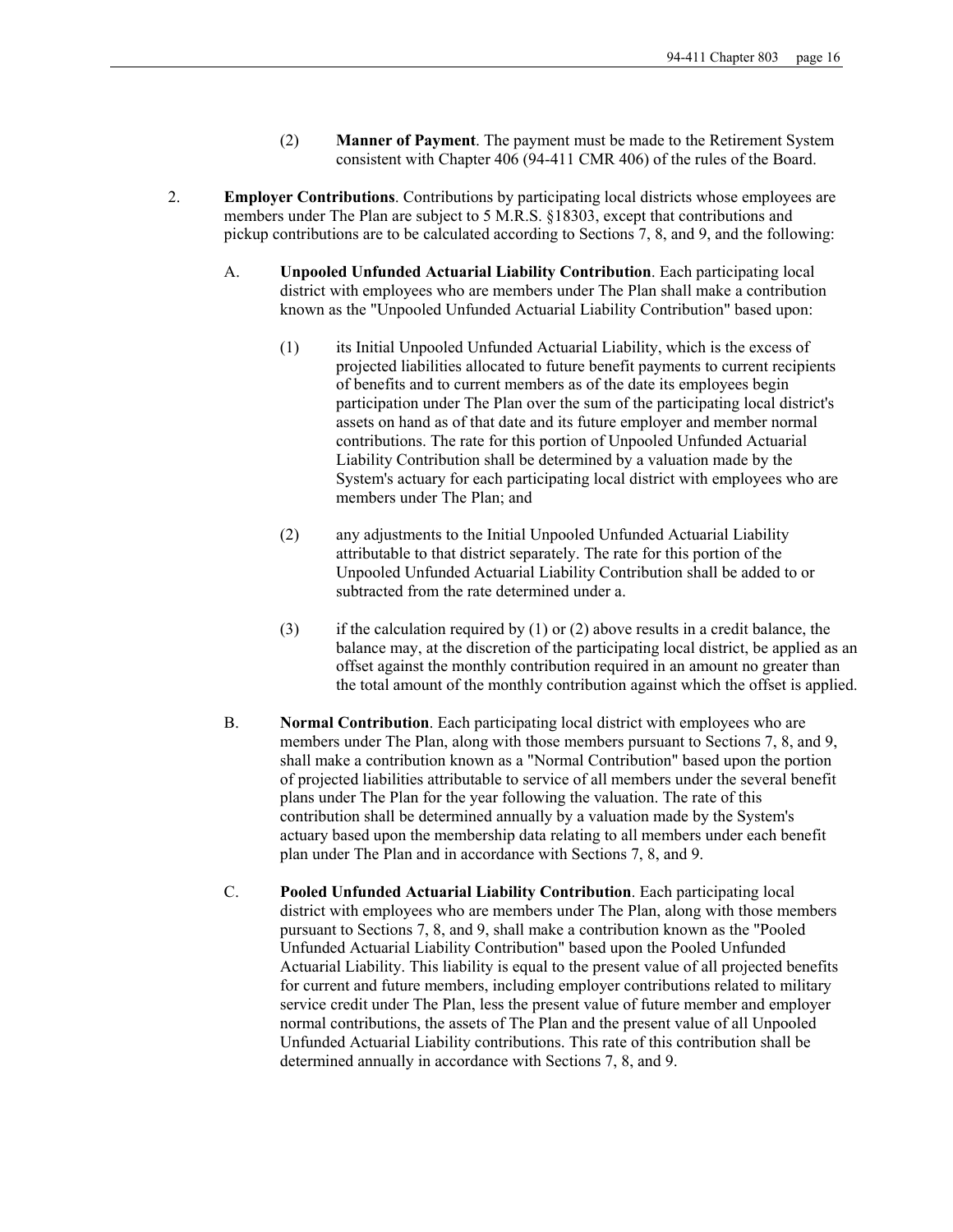- D. **Disability Benefit Contribution**. Each participating local district with employees who are members under The Plan shall make a contribution known as a "disability benefit contribution" based upon the expected value of future disability benefits to be paid to those employees, and to employees who are participants in the defined contribution 401(a) plan under this chapter but who are not members under The Plan, as a result of disablements occurring during the year following the valuation date. The rate of this contribution shall be determined annually by a valuation made by the System's actuary based upon the membership data relating to all members under each benefit plan under The Plan and participants in the defined contribution 401(a) plan under this chapter who are not members under The Plan.
- E. **Death Benefit Contribution**. Each participating local district with employees who are members under The Plan shall make a contribution known as a "death benefit contribution" based upon the expected value of future death benefits to be paid to beneficiaries of those employees and to beneficiaries of employees who are participants in the defined contribution plan under this chapter as a result of deaths occurring during the year following the valuation date. The rate of this contribution shall be determined annually by a valuation made by the System's actuary based upon the membership data relating to all members under each benefit plan under The Plan and participants in the defined contribution plan under this chapter.

## **SECTION 6. CREDITABLE SERVICE**

- 1. **Determination of Service Credits**. The determination of service credits for members under The Plan is subject to Chapter 401 (94-411 CMR 401) of the rules of the Board.
- 2. **Prior Service**; Service Before Effective Date of District's Participation. Service credit for service as an employee of a local district before the beginning date of the participation of the employees of a participating local district in the Retirement System shall be granted upon certification by the district, subject to limitations in the district's agreement as provided by Section 2, subsection 2, paragraph D and statutes and rules in effect at the time the service was rendered.

## 3. **Former Member**

- A. **Member who Terminated Service**. Upon complete payment of the withdrawn contributions under Section 5, subsection 1, paragraph B, a member shall be granted service credit for the period of time for which the contributions have been repaid. Upon making partial payment of the withdrawn contributions under Section 5, the member shall be granted service credit on a pro rata basis in accordance with rules adopted by the Board.
- B. **Service Not under The Plan**. Upon complete payment of the contributions under Section 5, subsection 1, paragraph C, a member shall be granted service credit for the period of time for which the contributions have been paid. Upon making partial payment of the contributions under Section 5, the member shall be granted service credit on a pro rata basis in accordance with rules adopted by the Board.
- C. **Contributions Withdrawn by Employees Not Covered by Social Security**. The granting of creditable service upon repayment of contributions, under section 5, subsection 1, paragraph E, that were withdrawn by a member who is an employee of a participating local district that is not covered under a Social Security Section 218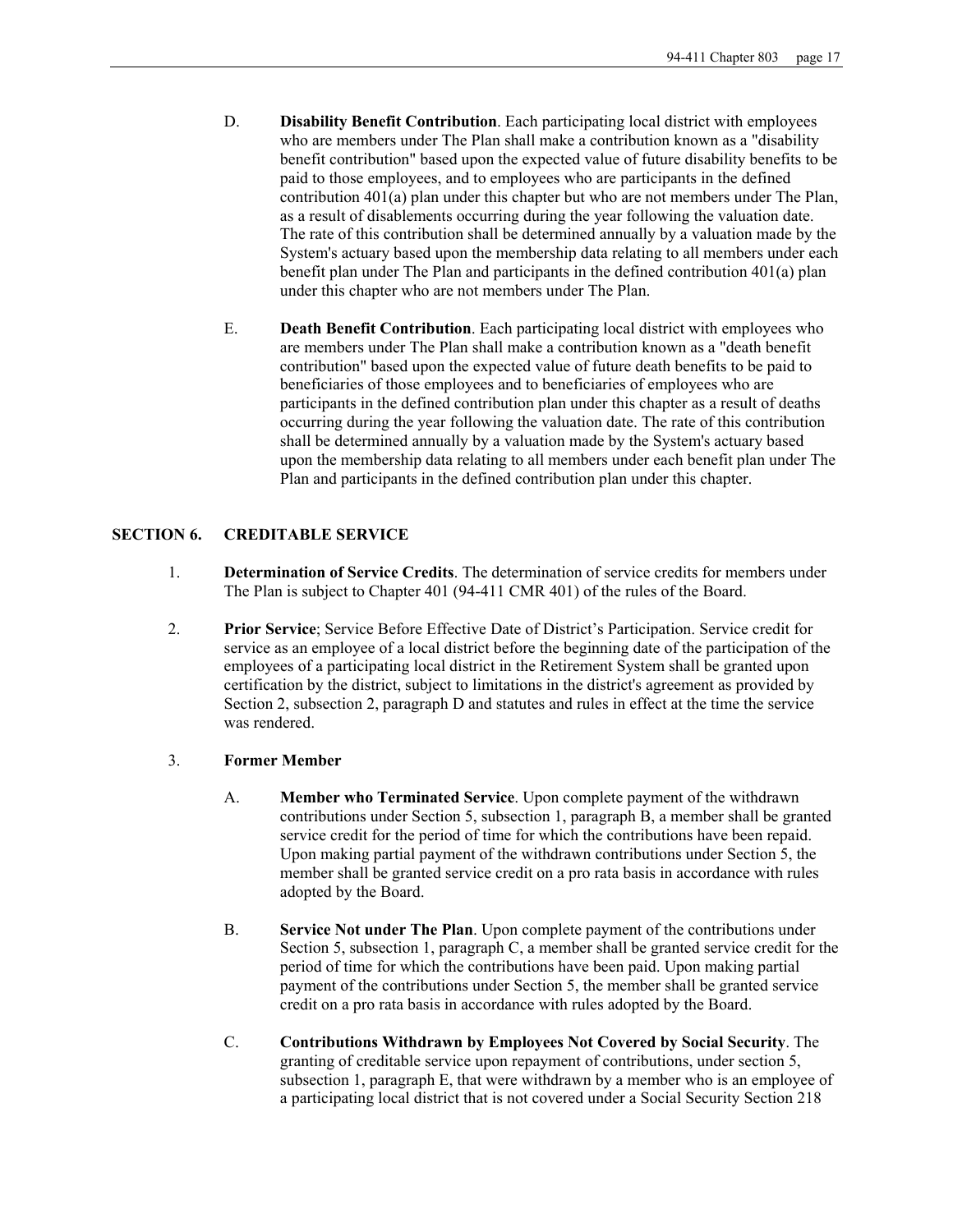agreement but that has a plan that meets the requirements of 5 M.R.S. §18252-B is subject to the provisions of 5 M.R.S. §18252-A as amended by PL 2021, c. 90.

- 4. **Service in the Armed Forces**. Service credit for service in the Armed Forces of the United States is governed as follows:
	- A. **Service after Becoming a Member**. A member is entitled to service credit for the period of time during which the member's membership is continued under Section 3, subsection 5 under the following terms and conditions. Except as provided in subparagraph 3, service credit under this subsection is limited to 5 years.
		- (1) A member's separation from service in the Armed Forces of the United States must be under conditions other than dishonorable.
		- (2) A member is not entitled to service credit for military leave if the member's return to membership service is delayed beyond 90 days after separation from the service in the Armed Forces, unless the delay is caused by an illness or disability incurred in the service in the Armed Forces.
		- (3) A member may not receive service credit for military leave beyond the end of the period of first enlistment or induction or beyond 5 years from the date of original call to active duty in the Armed Forces, whichever is less, unless:
			- (a) The member's return to active duty in the Armed Forces or the extension of the period of service beyond 5 years is required by some mandatory provision; and
			- (b) The member presents proof of the return to or extension of service satisfactory to the Board.
	- B. **Service before Becoming a Member**. A member who served as a full-time active duty member of the Armed Forces of the United States before becoming a member of the Retirement System is entitled to service credit for the period of time the member served in the Armed Forces, under the following terms and conditions. Service credit under this subsection is limited to 4 years.
		- (1) Except as provided in paragraph 6, on the date of retirement, the member must have at least 15 years of creditable service.
		- (2) The member must have separated from the Armed Forces under conditions other than dishonorable.
		- (3) Except as provided in subparagraph 4, the member must have begun membership before January 1, 1976.
		- (4) Except as provided in paragraph 6, a member who served in the Armed Forces during any federally recognized period of conflict, as defined in 5 M.R.S. §18360(2)(E), is entitled to service credit under this paragraph.
		- (5) Upon complete payment of the back contributions under Section 5, subsection 1, paragraph F, the member shall be granted service credit for the period of time for which the contributions have been made. Upon making partial payment of the back contributions under Section 5, the member shall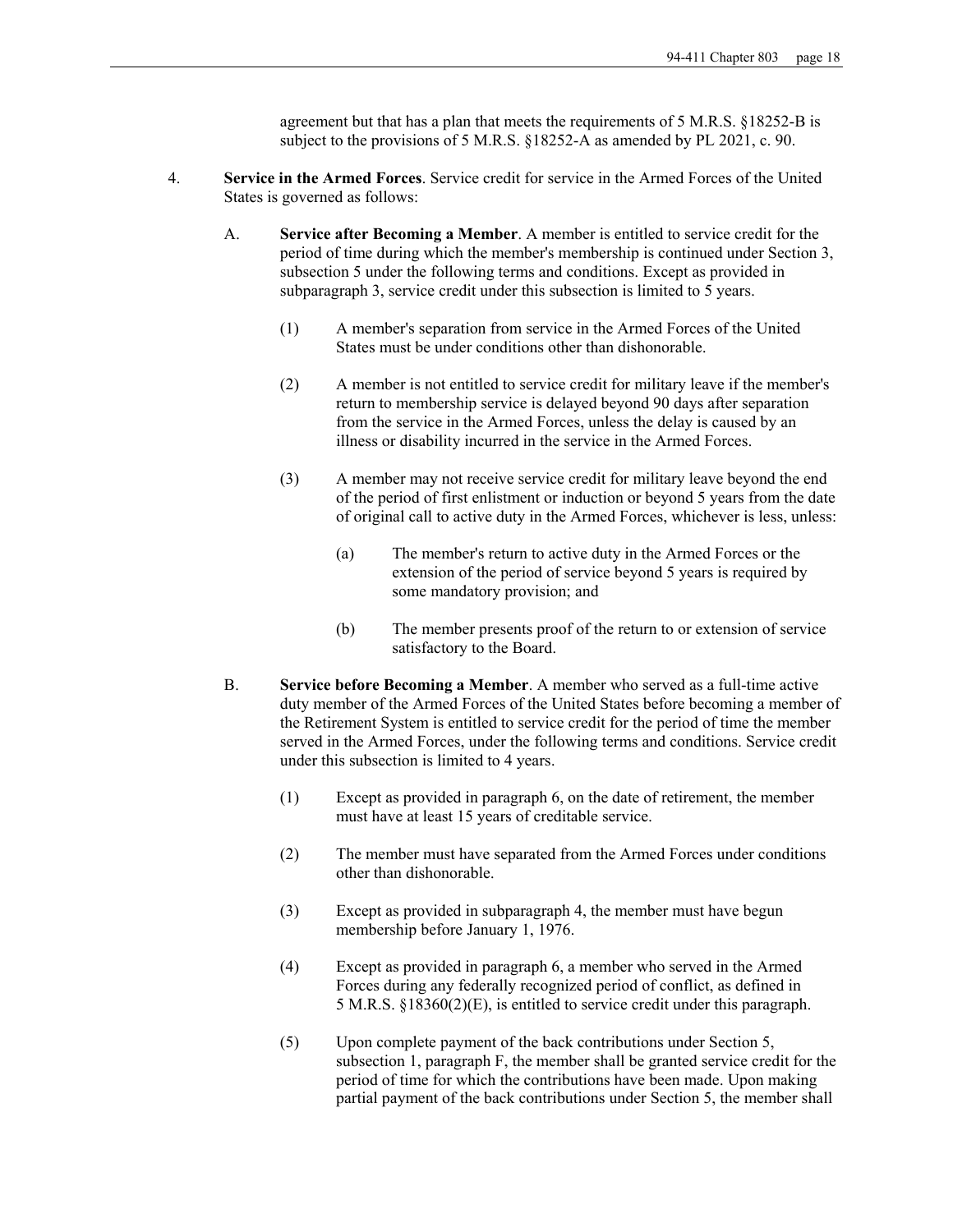be granted service credit on a pro rata basis in accordance with rules adopted by the board.

- (6) **Alternative**. A member who fails to meet one or more of the terms and conditions required under paragraphs 1, 3 and 4 may purchase service credit as provided in this paragraph. The member must have at least 5 years of creditable service and, before any retirement benefit becomes effective for that member, must pay into the Members' Contribution Fund, an amount that, together with regular interest on that amount, is the actuarial equivalent, at the effective date of the retirement benefit, of the portion of the retirement benefit based on the additional creditable service. Any member who purchases service credit under this paragraph who subsequently, without inclusion of the purchased service credit and prior to retirement, meets the terms and conditions of paragraphs 1, 2 and 4 is entitled to purchase the service credit under Section 5, subsection 1, paragraph F and to receive a refund of the amount paid under this paragraph that exceeds the cost to purchase the service under Section 5.
- 5. **Out-of-state Service**. For members who began membership before January 1, 1976, additional service credit shall be allowed for out-of-state service, subject to the following conditions.
	- A. **20 Years of Creditable Service**. The member must have creditable service in the Retirement System of at least 20 years in the aggregate;
	- B. **Last 10 Years in Maine; 10 Year Limit**. The member's last 10 years of creditable service before the date of retirement must be in the State and no more than 10 years of service credit may be allowed for out-of-state service; and
	- C. **Payment of Contributions**. Upon complete payment of the back contributions under Section 5, subsection 1, paragraph H, subparagraph 2, the member shall be granted service credit for the period of time for which the contributions have been made. Upon making partial payment of the back contributions under Section 5, subsection 1, paragraph H, subparagraph 2, the member shall be granted service credit on a pro rata basis in accordance with rules adopted by the board.
	- D. **Alternative**. If service credit for out-of-state service is not allowed under paragraph A and B, service credit for out-of-state service shall be allowed if the member, before any retirement benefit becomes effective for that member, pays into the Members' Contribution Fund, an amount that, together with regular interest on that amount, is the actuarial equivalent, at the effective date of the retirement benefit, of the portion of the retirement benefit based on the additional creditable service. Payments must be made consistent with Chapter 406 (94-411 CMR 406) of the rules of the Board.
		- (1) Additional amounts paid under this subsection shall become a part of the member's accumulated contributions.
		- (2) If any retirement benefit becomes effective before the completion of the payment under this subsection, the member is entitled to service credit for that portion of the additional creditable service that the total amount of payments actually made, plus regular interest on those payments to the date the retirement benefit becomes effective, bears to the actuarial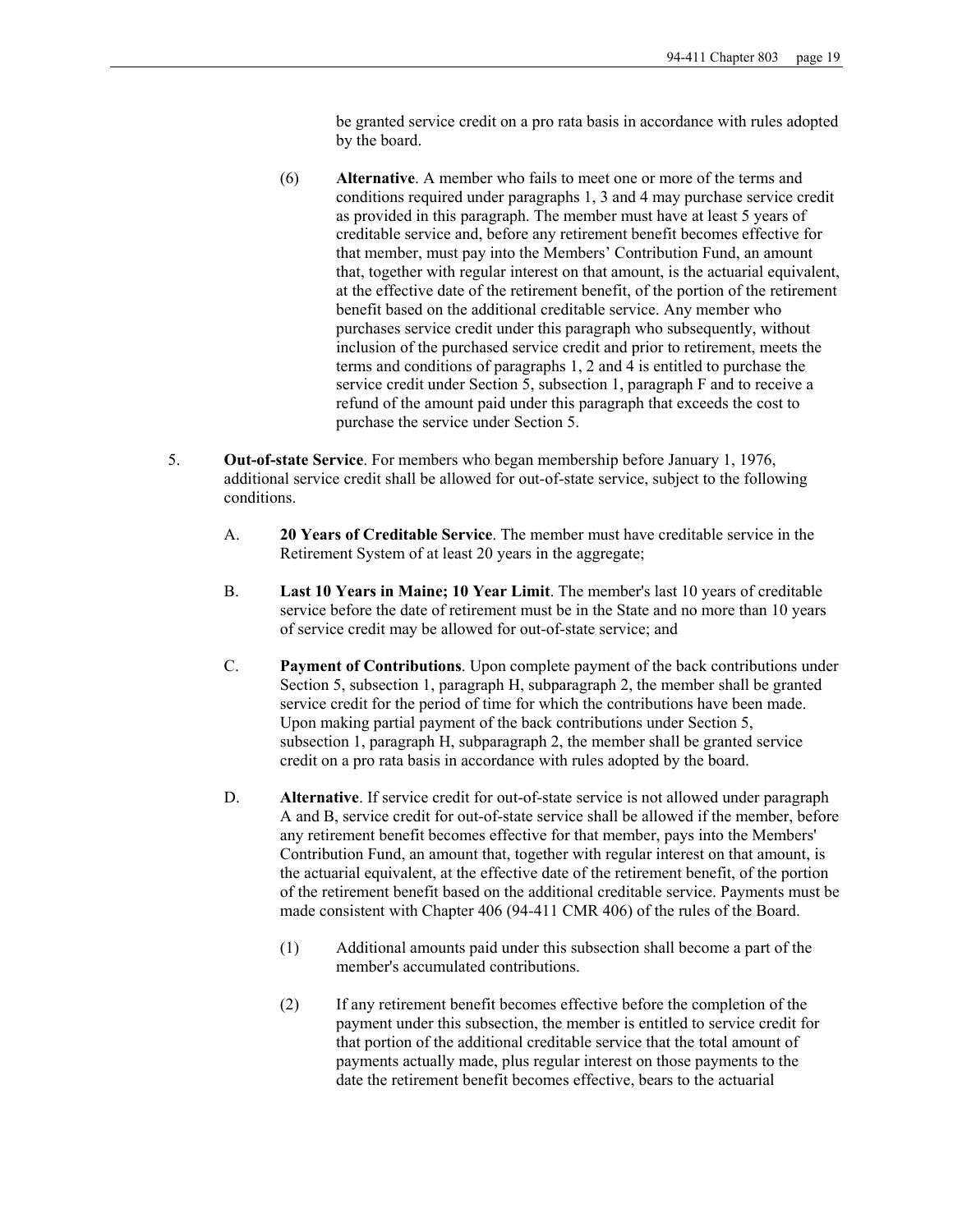equivalent of the total portion of the retirement benefit based on the additional creditable service.

- E. **Service Credit not to be Used in Another State**. Any application for a retirement benefit for which out-of-state service credit is to be granted must be accompanied by a certified statement from the appropriate retirement system that the out-of-state service credit granted has not been or will not be used to obtain benefits in another state.
- 6. **Disability Retirement Service Credit**. A recipient of a disability retirement benefit shall receive service credit for the purpose of determining benefits under The Plan for the period of time following termination of service during which disability retirement benefits are being received under 5 M.R.S. Chapter 425, subchapter V, article 3-A.

### 7. **Unused Sick Leave or Vacation Leave**

- A. **Earnable Compensation.** A member's earnable compensation does not include payment for unused accumulated or accrued sick leave, unused vacation time, or a combination of both, or any other payment that is not compensation for actual services rendered or that is not paid at the time the actual services are rendered, except that for a member with at least 20 years of creditable service under The Plan at the effective date of the member's retirement, and for a recipient of a disability retirement benefit, earnable compensation includes payment for unused accumulated or accrued sick leave, unused vacation time, or a combination of both, up to a maximum of 30 days, if paid upon the member's last termination before the member applies for retirement benefits.
- B. **Service Credit.** A member may not receive service credit for unused accumulated or accrued sick leave, unused vacation leave, or a combination of both, for which a member is credited on termination of service, but for which the member does not receive payment, except under the following conditions.
	- (1) Leave, up to a lifetime maximum of 90 days, qualifies for service credit for a member with at least 20 years of creditable service under The Plan, before the application of this sub-paragraph, at the effective date of the member's retirement.
	- (2) Leave, up to a lifetime maximum of 90 days, qualifies for service credit for a recipient of a disability retirement benefit, at the effective date of the member's disability retirement.
- (3) Leave, including leave beyond 90 days, may qualify for service credit, up to the maximum number of days of leave, set by personnel rules or by contract, that a person is allowed to accumulate, if, the member, before any retirement benefit becomes effective for the member, pays into the Members' Contribution Fund, a single payment which is the actuarial equivalent, at the effective date of the member's retirement benefit, of the portion of the member's retirement benefit based on the additional creditable service beyond 90 days.
- 8. **Teachers in Private, Parochial and Other Schools**. A member who taught in a parochial school or in a public or private academy may purchase up to 10 years of service credit for that service under the following conditions.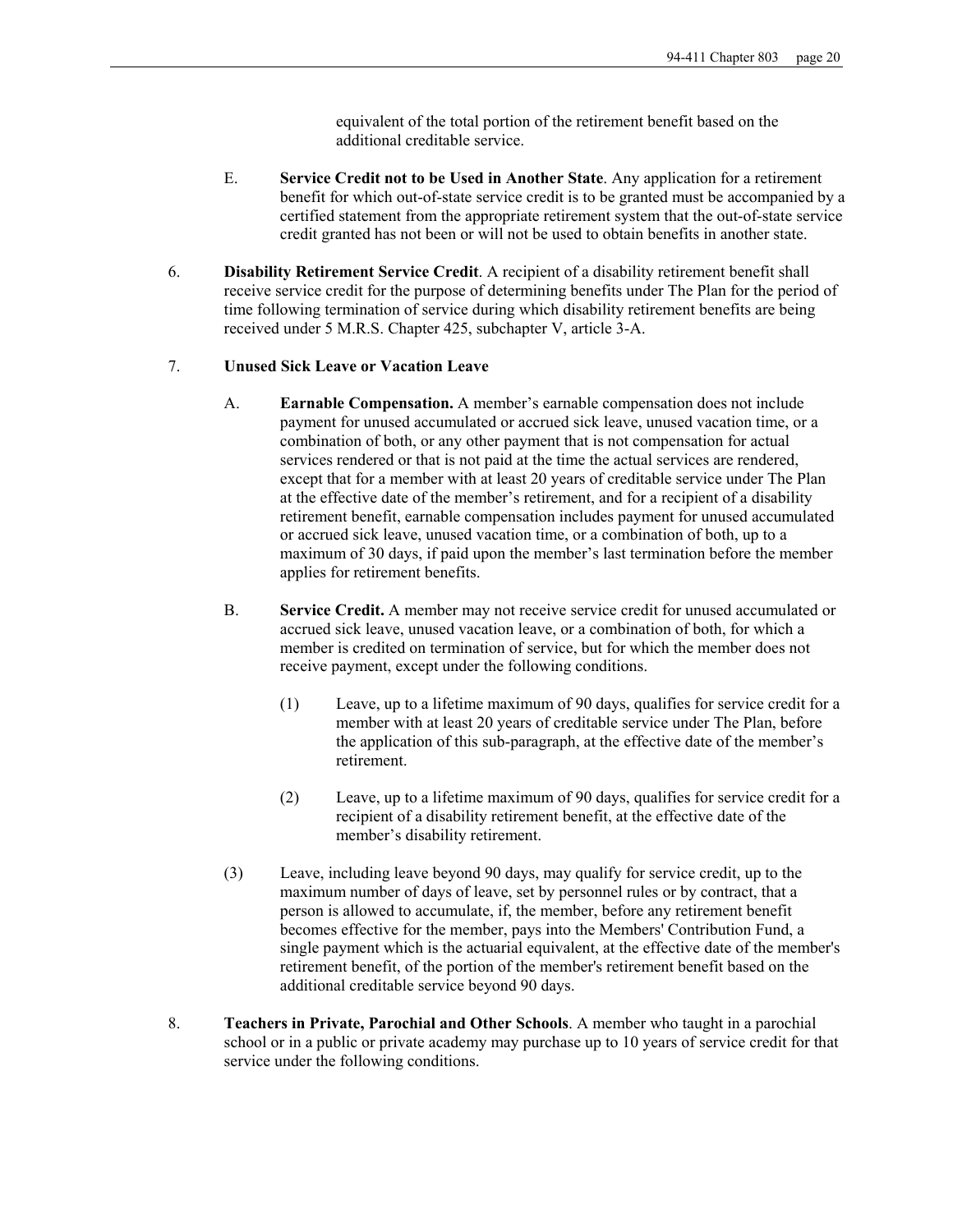- A. The member must have taught in a school approved by the Department of Education or the education department of another state while holding an appropriate teaching certificate;
- B. **20 Years of Creditable Service**. The member must have 20 years of creditable service as a member of the participating local district;
- C. **Membership before January 1, 1976**. The member must have begun membership before January 1, 1976;
- D. **Last 10 Years in Participating Local District**. The member's last 10 years of creditable service before the date of retirement must be as a member of the participating local district; and
- E. **Payment of Contributions**. Upon complete payment of the back contributions under Section 5, subsection 1, paragraph K, subparagraph 2, the member shall be granted service credit for the period of time for which the contributions have been made. Upon making partial payment of the back contributions under Section 5, subsection 1, paragraph K, subparagraph 2, the member shall be granted service credit on a pro rata basis in accordance with rules adopted by the board.
- F. **Alternative**. If service credit for private, parochial or other school service is not allowed under paragraphs B and C, additional service credit is allowed for any member who meets the requirements of paragraphs A and D, if the member, before any retirement benefit becomes effective for that member, pays into the Members' Contribution Fund an amount that, together with regular interest on that amount, is the actuarial equivalent, at the effective date of the retirement benefit, of the portion of the retirement benefit based on the additional creditable service. Payments must be made consistent with Chapter 406 (94-411 CMR 406) of the rules of the Board.
	- (1) Additional amounts paid under this subsection shall become a part of the member's accumulated contributions.
	- (2) If any retirement benefit becomes effective before the completion of the payment under this subsection, the member is entitled to service credit for that portion of the additional creditable service that the total amount of payments actually made, plus regular interest on those payments to the date the retirement benefit becomes effective, bears to the actuarial equivalent of the total portion of the retirement benefit based on the additional creditable service.
- 9. **Other Schools and Programs**. A member who terminates service in the State and teaches under the Volunteers in Service to America Program, the Fulbright Exchange Program or the Peace Corps, foreign or domestic, or teaches children of United States Foreign Corps personnel outside the continental limits of the United States is entitled to service credit for that service under the following conditions.
	- A. **2 Year Limit**. The service credit may not exceed 2 years.
	- B. **Return to Active Service**. The member must return to active service as a member of the retirement system within one year of the completion of the teaching outside of the State described in this section.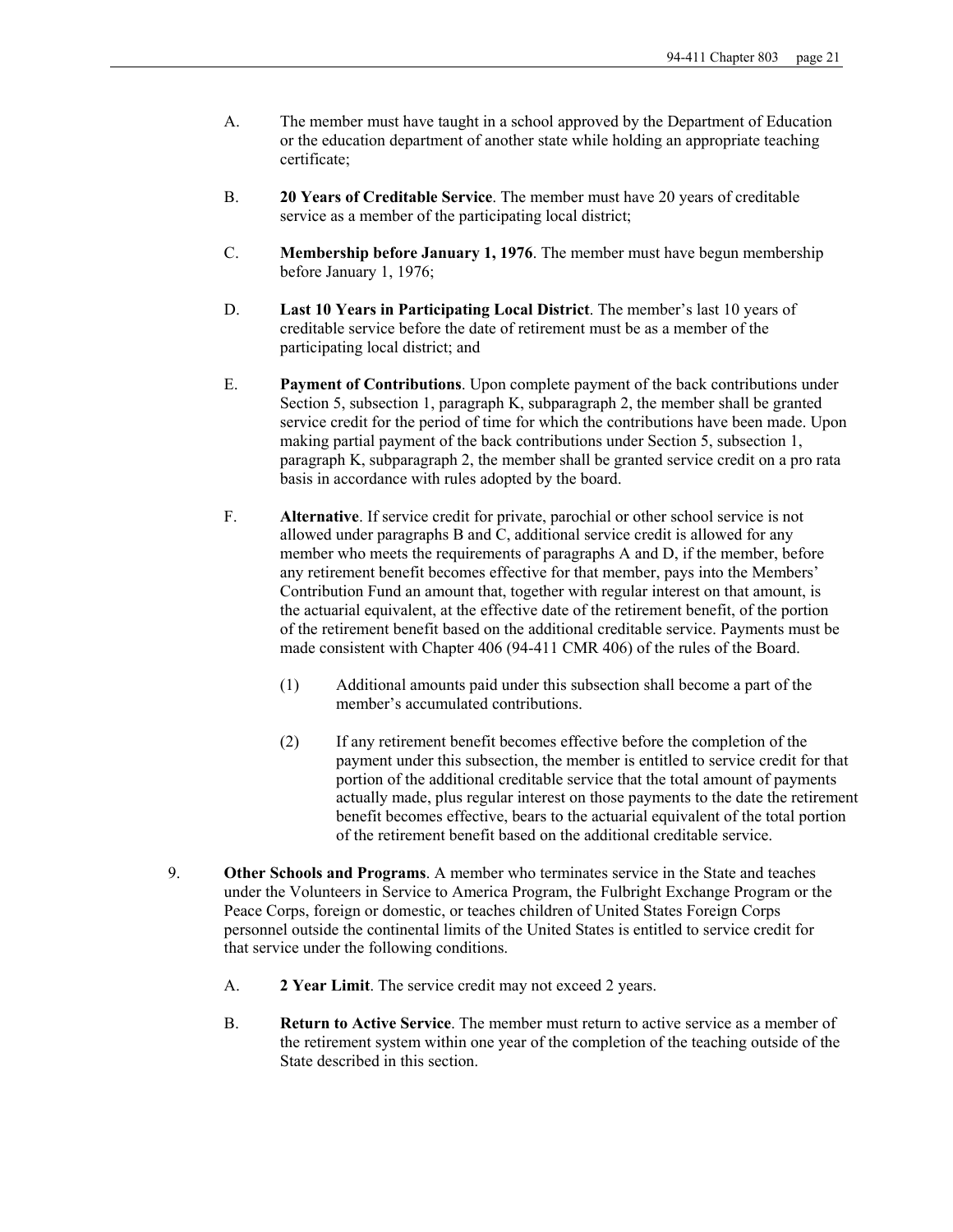- C. **Payment of Contributions**. The member, before any retirement benefit becomes effective for that member, must pay into the Members' Contribution Fund an amount that, together with regular interest on that amount, is the actuarial equivalent, at the effective date of the retirement benefit, of the portion of the retirement benefit based on the additional creditable service. Payments must be made consistent with Chapter 406 (94-411 CMR 406) of the rules of the Board.
- 10. **Law enforcement service before becoming a member.** A member who served as a full-time law enforcement officer with a federal, state, county or local law enforcement agency before becoming a member, and who did not decline membership under section 3, subsection 2, during the period of prior law enforcement service, is entitled under this subsection to purchase service credit for the period of time that the member served as a law enforcement officer under the following conditions:
	- A. **15 years of creditable service.** The member must have at least 15 years of creditable service at the time of retirement.
	- B. **4 year limit.** Service credit purchased under this subsection is limited to 4 years.
	- C. **Service credit not to be used for other benefits.** The member must provide a certified statement from the appropriate retirement system that the service credit to be granted has not been and will not be used to obtain other retirement benefits.
	- D. **Payment of contributions.** The member must complete payment of contributions as required by Section 5, subsection 1, paragraph M.
		- (1) Additional amounts paid under this subsection shall become a part of the member's accumulated contributions.
		- (2) If any retirement benefit becomes effective before the completion of the payment under this subsection, the member is entitled to service credit for that portion of the additional creditable service that the total amount of payments actually made, plus regular interest on those payments to the date the retirement benefit becomes effective, bears to the actuarial equivalent of the total portion of the retirement benefit based on the additional creditable service.

### **SECTION 7. REGULAR SERVICE RETIREMENT BENEFIT PLANS**

Payment of benefits to members under The Plan is subject to the provisions of 5 M.R.S. §§ 18403 – 18405-A, 18409 - 18413.

- 1. **Regular Benefit Plan AC**. Regular Benefit Plan AC may be elected by any participating local district or local district.
	- A. **Contribution Rate**. Subject to Section  $\frac{1415}{12}$ , subsection 1, and the rate caps under Section 9, employer and employee contributions shall be set annually by the Board based on the recommendations of the System's actuary in accordance with the following:
		- (1) The Plan's unfunded actuarial liability as of June 30, 2018, shall be paid in an actuarially sound manner and allocated between the employer and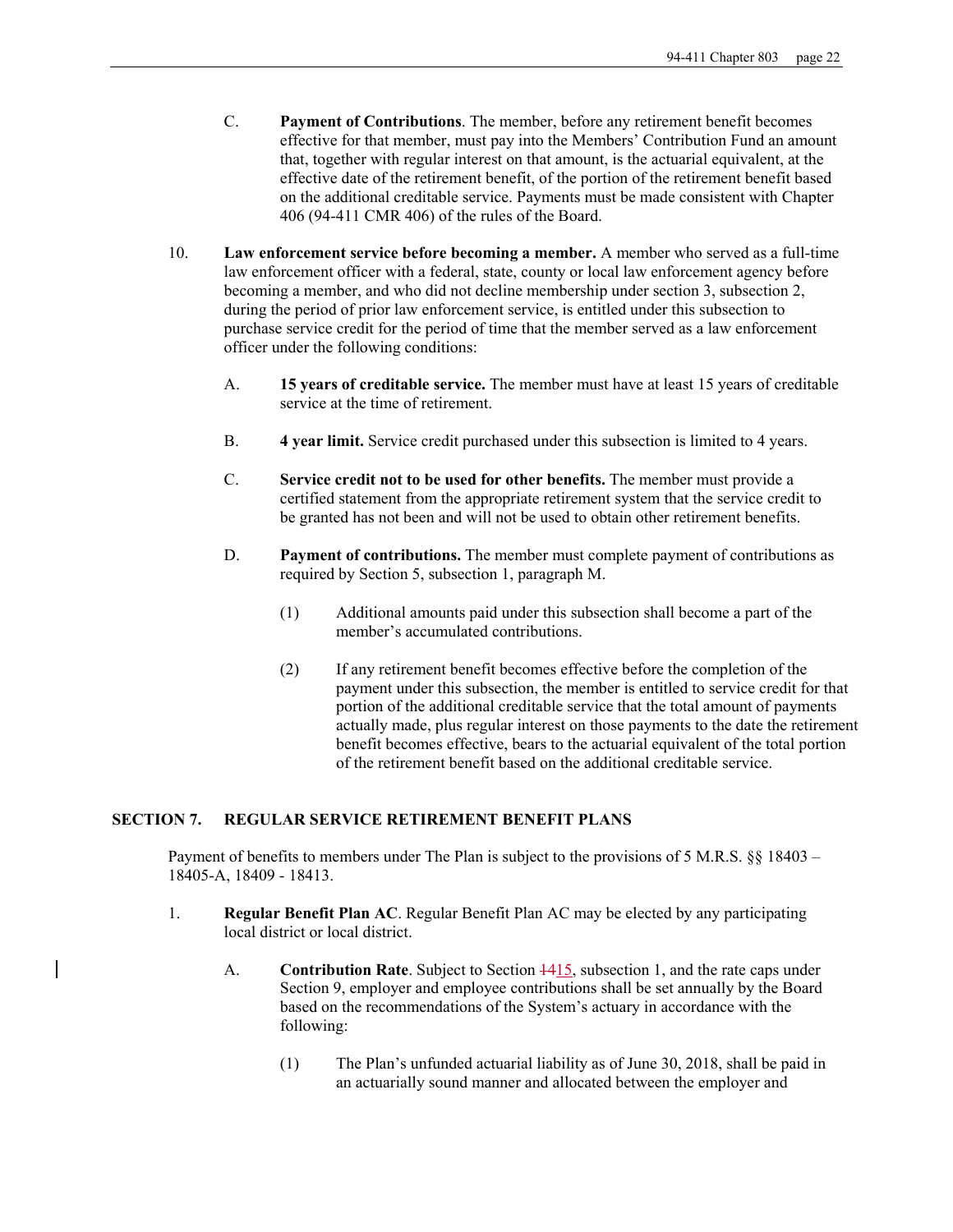employee in a ratio approved by the Board based on the recommendation of the Participating Local District Advisory Committee;

- (2) Any Plan unfunded actuarial liability created beginning July 1, 2018, shall be paid through employer and employee contributions allocated 58% to the employer and 42% to the employee;
- (3) The normal cost shall be paid through employer and employee contributions allocated 58% to the employer and 42% to the employee.; and
- (4) Rates shall reflect any differences in actuarial assumptions and experience and shall be based on whether the member is subject to paragraphs B or B-1.
- B. **Qualification for Benefit Prior to July 1, 2014**. A member of The Plan prior to July 1, 2014 qualifies for a service retirement benefit under this paragraph when one of the following occurs:
	- (1) The member is in service when reaching 60 years of age, or is in service after reaching 60 years of age, and has been in service for a minimum of one-year immediately before retirement or except as provided in subparagraph 4 has at least 10 years of creditable service, which may include creditable service as a member of the Legislative Retirement Program under 3 M.R.S. §701, sub-§8;
	- (2) The member is not in service when reaching 60 years of age, and except as provided in sub-paragraph 4 has at least 10 years of creditable service, which may include creditable service as a member of the Legislative Retirement Program under 3 M.R.S. §701, sub-§8; or
	- (3) The member has completed 25 or more years of creditable service, which may include, for the purpose of meeting eligibility requirements, creditable service as a member of the Legislative Retirement Program under 3 M.R.S. §701, sub-§8.
	- (4) The member has at least 5 years of creditable service, which, for the purpose of determining completion of the 5-year requirement, may include creditable service as a member of the Legislative Retirement Program, and:
		- (a) Was in service on October 1, 1999;
		- (b) Had left prior to October 1, 1999 with or without withdrawing contributions and on or after October 1, 1999 returned to service; or
		- (c) Was first in service on or after October 1, 1999.
- B-1. **Qualification for Benefit after July 1, 2014**. A member who was not covered by The Plan prior to July 1, 2014 qualifies for a service retirement benefit under this paragraph when one of the following occurs:
	- (1) The member is in service when reaching 65 years of age, or is in service after reaching 65 years of age, and has been in service for a minimum of one year immediately before retirement or has at least 5 years of creditable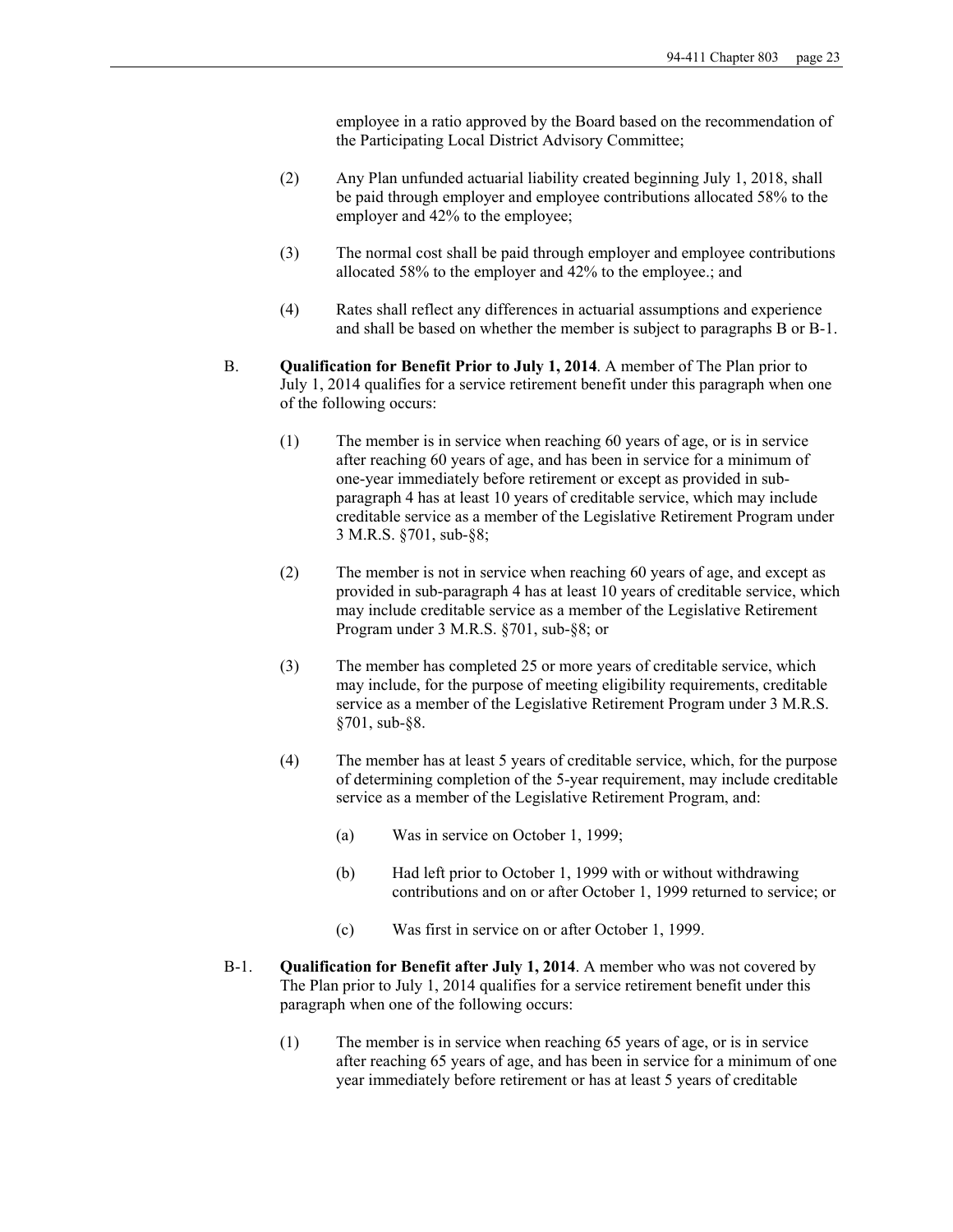service, which may include creditable service as a member of the Legislative Retirement Program under 3 M.R.S. §701, sub-§8;

- (2) The member is not in service when reaching 65 years of age and has at least 5 years of creditable service, which may include creditable service as a member of the Legislative Retirement Program under 3 M.R.S. §701, sub-§8; or
- (3) The member has completed 25 or more years of creditable service, which may include, for the purpose of meeting eligibility requirements, creditable service as a member of the Legislative Retirement Program under 3 M.R.S. §701, sub-§8.
- C. **Computation of Benefit Retirement at Normal Retirement Age or Later**. Subject to the requirements of Section 4, subsection 6, the total amount of the service retirement benefit for a member qualified under paragraph B, subparagraphs 1, 2 or 4 or under paragraph B-1, equals:
	- (1) 1/50 of the member's average final compensation multiplied by the number of years of creditable service under The Plan; and
	- (2) If the member had creditable service, with the member's current employer before that employer's employees were under The Plan, the benefit for that creditable service is calculated on the basis of:
		- (a) 1/50 of the member's average final compensation multiplied by the number of years of creditable service, if, before being under The Plan, the service retirement benefit for that employer's employees was based upon the 1/50 formula;
		- (b) 1/60 of the member's average final compensation multiplied by the number of years of creditable service, if, before being under The Plan, the service retirement benefit for that employer's employees was based upon the 1/60 formula;
		- (c) 1/70 of the member's average final compensation multiplied by the number of years of creditable service, if, before being under The Plan, the service retirement benefit for that employer's employees was based upon the 1/70 formula;
	- (3) If the member had creditable service with an employer other than the member's current employer before becoming a member under The Plan for which the member's current employer has not accepted liability, and for which the member has not made the election under 5 M.R.S. §18253, sub-§1, paragraph E, the benefit for that creditable service is calculated on the basis of creditable service and earnable compensation with the previous employer and in accordance with the previous employer's regular service retirement plan immediately before the previous employer's employees became members under The Plan or the previous employer withdrew from the System. If the previous employer has neither begun participation in The Plan nor withdrawn from the System, the benefit is calculated on the basis of the previous employer's plan at the time of the member's retirement.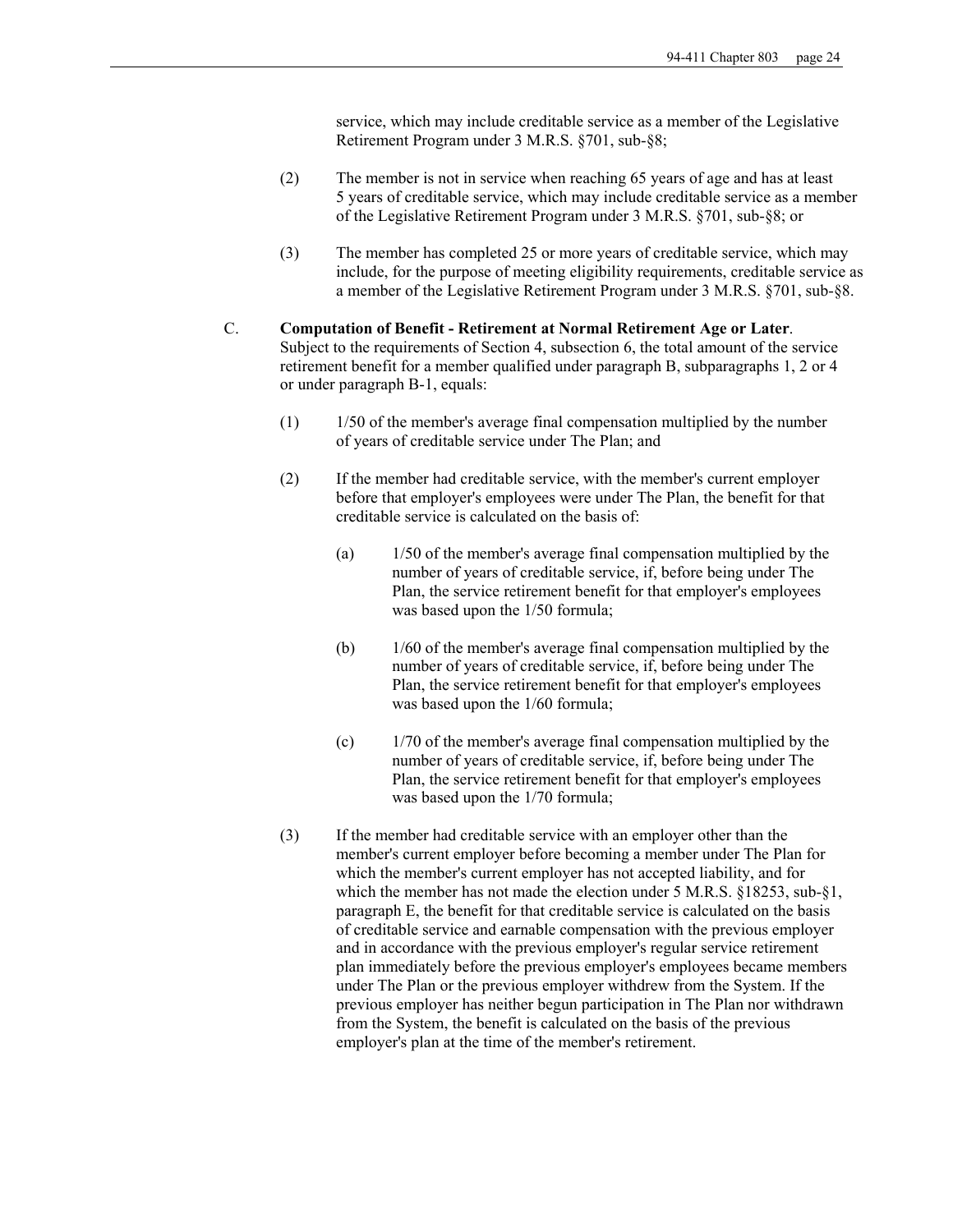- (4) If the member has prior service credit, the benefit for that service is calculated on the basis of the applicable formula of paragraph C (2) above, as adopted by the district for prior service credit.
- D. **Computation of Benefit Retirement before Normal Retirement Age With Creditable Service of 25 Years or More**. Subject to the requirements of Section 4, subsections 5 and 6, the amount of the service retirement benefit for a member who retires prior to normal retirement age shall be computed as follows:
	- (1) The amount of the service retirement benefit for a member qualified under paragraph B, subparagraph 3, who has 20 or more years of creditable service under The Plan as of July 1, 2019, shall be computed in accordance with paragraph C, except that:
		- (a) The amount arrived at under paragraph C shall be reduced by applying to that amount the percentage that a life annuity due at age 60 bears to the life annuity due at the age of retirement.
		- (b) For the purpose of making the computation under division a, the Board-approved tables of annuities in effect at the date of the member's retirement shall be used.
	- (2) The amount of the service retirement benefit for a member qualified under paragraph B-1, subparagraph 3, who, pursuant to Title 5, Section 18253, has 20 or more years of creditable service under The Plan as of July 1, 2019, shall be computed in accordance with paragraph C, except that the benefit is reduced by 6% for each year that the member's age precedes 65 years of age.
	- (3) The amount of the service retirement benefit for all other members shall be computed in accordance with paragraph C, except that the amount arrived at under paragraph C shall be reduced to reflect the full actuarial impact of the early retirement. At the election of the member, any cost of living adjustments pursuant to Section 9 shall not be applied until the member has reached age 60, for a member to whom paragraph B applies, or age 65, for a member to whom paragraph B-1 applies, and the actuarial impact shall reflect this election.
- E. **Cost of Living Adjustments**. Subject to paragraph D, subparagraph 2, all benefits based upon creditable service under this service retirement benefit plan are subject to cost of living adjustments as provided by Section 9. Benefits based upon creditable service earned before a member was under The Plan will be subject to cost of living adjustments only if the employer's plan provided for cost of living adjustments.
- 2. **Regular Benefit Plan AN**. Regular Benefit Plan AN may be elected by any participating local district or local district.

This benefit plan is the same as Regular Benefit Plan AC, except that there is no provision for cost of living adjustments.

3. **Regular Benefit Plan BC**. Regular Benefit Plan BC may be elected by any participating local district or local district which covers its employees under the Federal Social Security program under a Section 218 Agreement. Any current employee who was a member under a plan which provided benefits under the 1/50 or 1/60 formula with a cost of living adjustment may elect to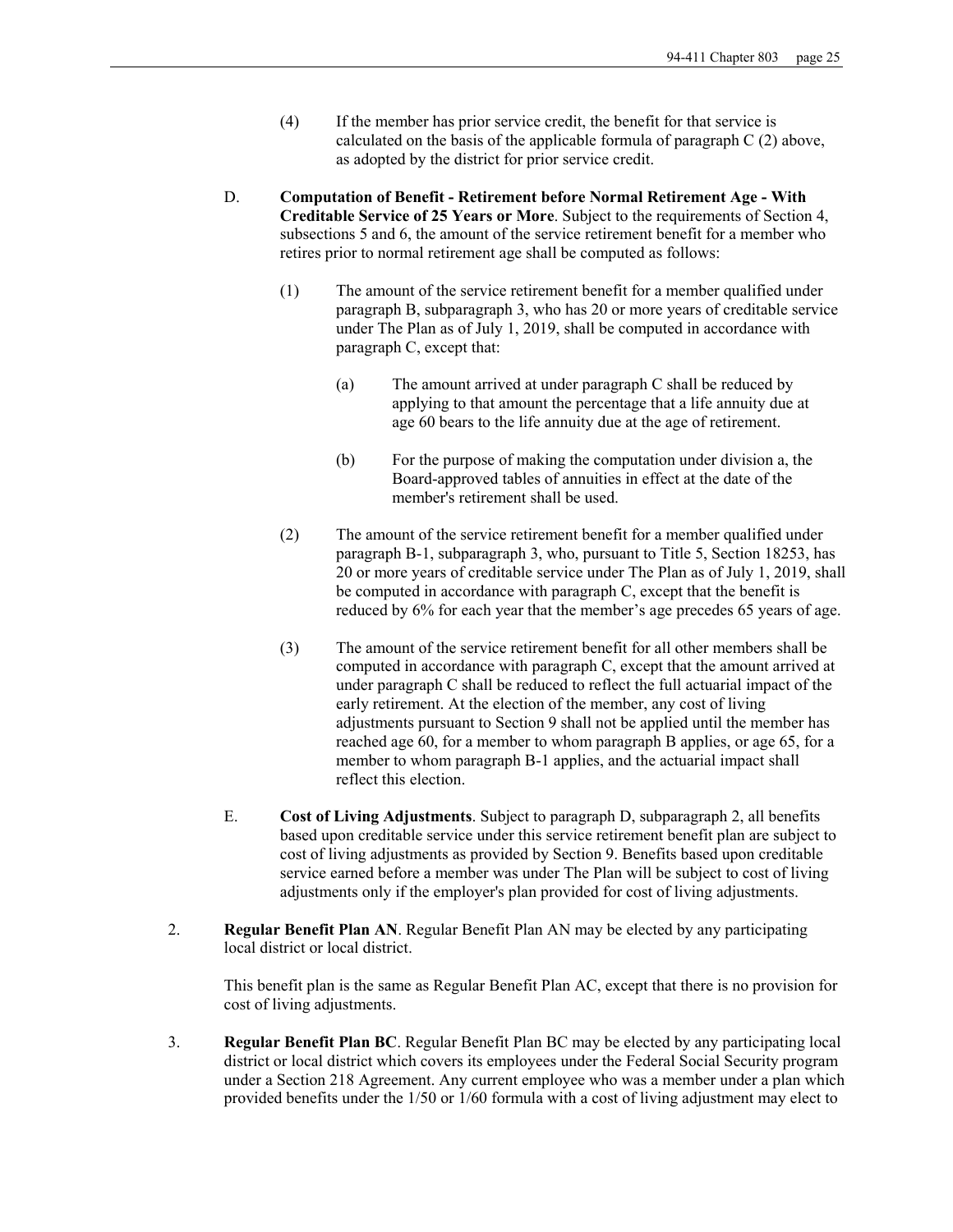be under Regular Benefit Plan A and any current employee who was under a plan which provided benefits under the 1/50 or 1/60 or 1/70 formula without cost of living adjustments may elect to be under Regular Benefit Plan AN. Regular Benefit Plans AC and AN require that members make contributions at the rate as set forth in subsections 1 and 2. For the purposes of this subsection, "current employee" means a person whose employment with a participating local district began prior to the date on which participation in The Plan for that district's employees begins and who is a member as an employee of that district on that date.

- A. **Contribution Rate**. Employer and employee contribution rates are set in the same manner and subject to the same requirements as Regular Benefit Plan AC.
- B. **Qualification for Benefit**. The requirements for a member to qualify for a service retirement benefit under this paragraph are exactly the same as under Regular Benefit Plan AC - subsection 1, paragraphs B and B-1.
- C. **Computation of Benefit Retirement at Normal Retirement Age or Later**. Subject to the requirements of Section 4, subsection 6, the total amount of the service retirement benefit for a member qualified as specified in subsection 1, paragraph B, subparagraph 1, 2 or 4 or under subsection 1, paragraph B-1 equals:
	- $(1)$  1/100 of the member's average final compensation multiplied by the number of years of membership service under The Plan; and
	- (2) If the member had creditable service, with the member's current employer before that employer's employees were under The Plan, the benefit for that creditable service is calculated on the basis of:
		- (a) 1/50 of the member's average final compensation multiplied by the number of years of creditable service, if, before being under The Plan, the service retirement benefit for that employer's employees was based upon the 1/50 formula;
		- (b) 1/60 of the member's average final compensation multiplied by the number of years of creditable service, if, before being under The Plan, the service retirement benefit for that employer's employees was based upon the 1/60 formula;
		- (c) 1/70 of the member's average final compensation multiplied by the number of years of creditable service, if, before being under The Plan, the service retirement benefit for that employer's employees was based upon the 1/70 formula;
	- (3) If the member had creditable service with an employer other than the member's current employer before becoming a member under The Plan for which the member's current employer has not accepted liability, and for which the member has not made the election under 5 M.R.S. §18253, sub-§1, paragraph E, the benefit for that creditable service is calculated on the basis of creditable service and earnable compensation with the previous employer and in accordance with the previous employer's regular service retirement plan immediately before the previous employer's employees became members under The Plan or the previous employer withdrew from the System. If the previous employer has neither begun participation in The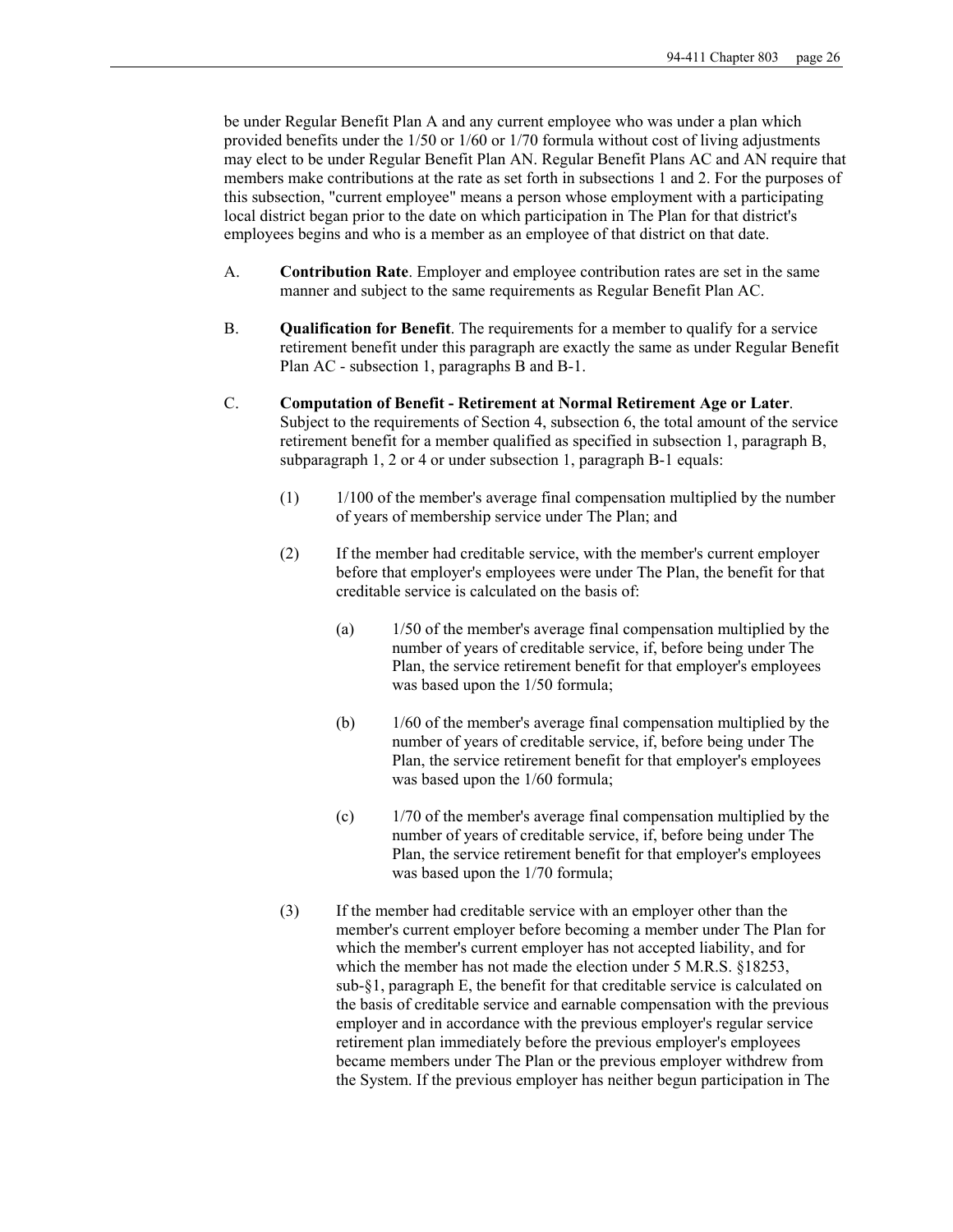Plan nor withdrawn from the System, the benefit is calculated on the basis of the previous employer's plan at the time of the member's retirement.

- (4) If the member has prior service credit, the benefit for that service is calculated on the basis of the applicable formula of paragraph  $C(2)$  above, as adopted by the district for prior service credit.
- D. **Computation of Benefit Retirement before Normal Retirement Age With Creditable Service of 25 Years or More**. Subject to the requirements of Section 4, subsections 5 and 6, the amount of the service retirement benefit for a member who retires prior to normal retirement age shall be computed as follows:
	- (1) The amount of the service retirement benefit for a member qualified as specified in subsection 1, paragraph B, subparagraph 3, who has 20 or more years of creditable service under The Plan as of July 1, 2019, shall be computed in accordance with paragraph C, except that:
		- (a) The amount arrived at under paragraph C shall be reduced by applying to that amount the percentage that a life annuity due at age 60 bears to the life annuity due at the age of retirement.
		- (b) For the purpose of making the computation under subparagraph 1, the board-approved tables of annuities in effect at the date of the member's retirement shall be used.
	- (2) The amount of the service retirement benefit for a member qualified under subsection 1, paragraph B-1, subparagraph 3, who, pursuant to Title 5, Section 18253, has 20 or more years of creditable service under The Plan as of July 1, 2019, shall be computed in accordance with subsection 1, paragraph C, except that the benefit is reduced by 6% for each year that the member's age precedes 65 years of age.
	- (3) The amount of the service retirement benefit for all other members shall be computed in accordance with paragraph C, except that the amount arrived at under Paragraph C shall be reduced to reflect the full actuarial impact of the early retirement. At the election of the member, any cost of living adjustments pursuant to Section 9 shall not be applied until the member has reached age 60, for a member to whom subsection 1, paragraph B applies, or age 65, for a member to whom subsection 1, paragraph B-1 applies, and the actuarial impact shall reflect this election.
- E. **Cost of Living Adjustments**. Subject to paragraph D, subparagraph 2, all benefits based upon creditable service under this service retirement benefit plan are subject to cost of living adjustments as provided by Section 9. Benefits based upon creditable service earned before a member was under The Plan will be subject to cost of living adjustments only if the employer's plan provided for cost of living adjustments.
- 4. **Minimum Benefit**. Any member under The Plan who has 10 or more years of creditable service at retirement is entitled to a minimum service retirement benefit of \$100 per month.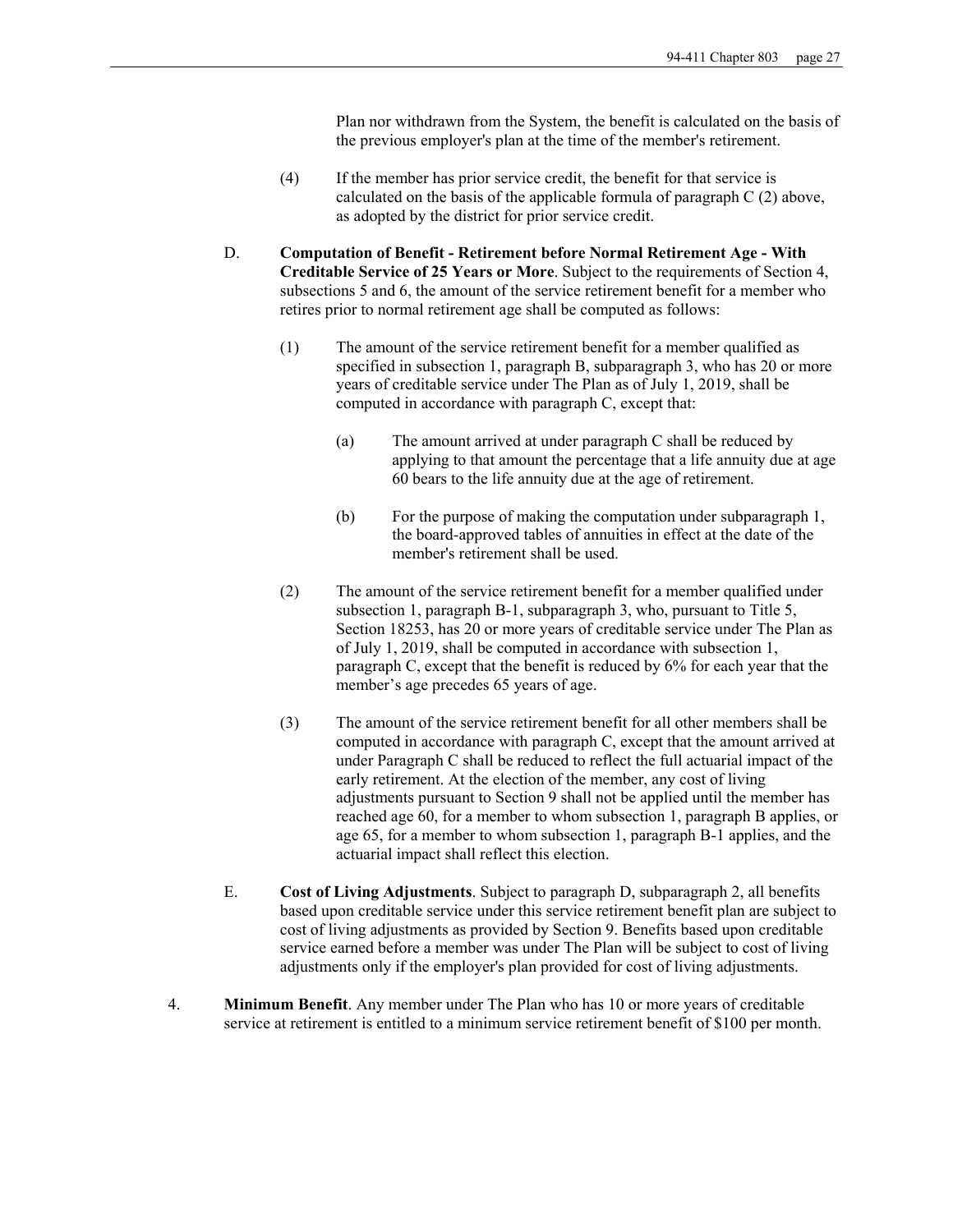## **SECTION 8. SPECIAL SERVICE RETIREMENT BENEFIT PLANS**

Payment of benefits to members under The Plan is subject to the provisions of 5 M.R.S. §§ 18403 – 18405-A, 18409-18413. If, upon electing to participate in The Plan, a participating local district elects a special benefit plan other than the special benefit plan that a member is then covered under, the member may elect to continue under the special benefit plan under which the member is then covered. The member's election must be made as of the date on which the district's participation in The Plan begins and may not be changed thereafter. Members having membership service under special plans prior to July 1, 1977, are entitled to the alternative benefit computation based on that service in accordance with the applicable provision of 5 M.R.S. §18453. A member who does not qualify to retire under a special service retirement plan may retire under a regular service retirement plan at any time after the member qualifies under Section 7. The service retirement benefit for all service is computed as provided in Section 7.

- 1. **Special Benefit Plan 1C**. Special Benefit Plan 1C may be elected by any participating local district or local district for police officers, firefighters, sheriffs, full-time deputy sheriffs, county corrections employees who are employed at a county jail and whose duties include contact with prisoners or juvenile detainees, and emergency medical services persons as defined in Title 32 M.R.S. §83, sub-§12, including but not limited to first responders, emergency medical technicians, advanced emergency medical technicians and paramedics.
	- A. **Contribution Rate**. Subject to Section 1415, subsection 1, and to the rate caps under Section 9, employer and employee contributions shall be set annually by the Board based on the recommendations of the System's actuary in accordance with the following:
		- (1) The Plan's unfunded actuarial liability as of June 30, 2018, shall be paid in an actuarially sound manner and allocated between the employer and employee in a ratio approved by the Board based on the recommendation of the Participating Local District Advisory Committee;
		- (2) Any Plan unfunded actuarial liability created beginning July 1, 2018, shall be paid through employer and employee contributions allocated 58% to the employer and 42% to the employee; and
		- (3) The normal cost shall be paid through employer and employee contributions allocated 58% to the employer and 42% to the employee.

#### B. **Qualification for Benefit**

- (1) A member qualifies for a service retirement benefit under this subsection when the member has completed 20 years of creditable service as an employee in one or more of the types of employment specified in this subsection and specified by the district as covered under this plan. If the member had creditable service under a special plan with the member's current employer before that employer's employees became members under The Plan, that creditable service is counted when determining the member's qualification for this benefit;
- (2) A member who has accrued service credits under a regular service retirement plan before accruing service under this plan, and for whom the regular plan service credits are considered service under The Plan as provided by Section 4, subsection 1, may use those service credits toward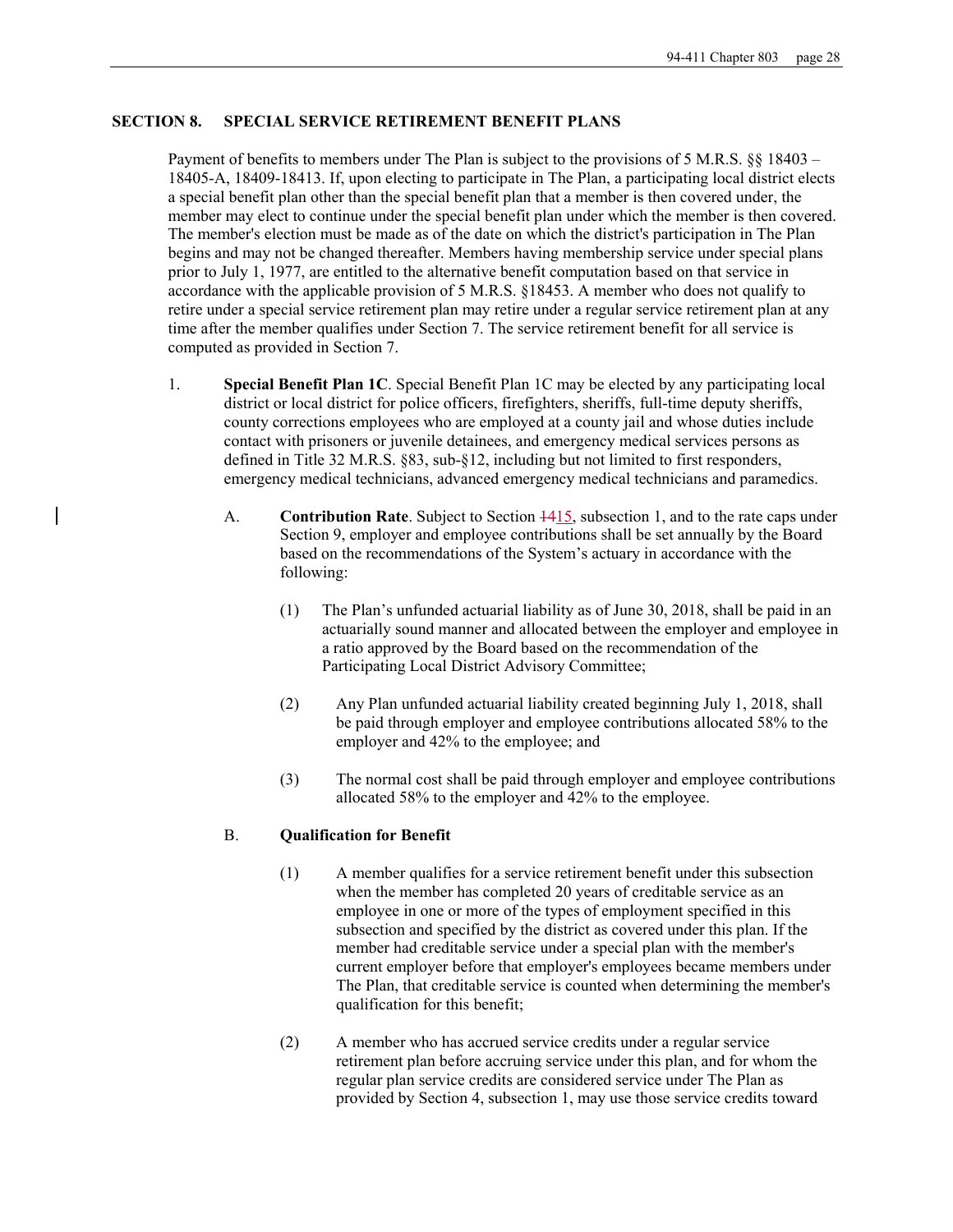qualifying to retire under this plan at the rate of one year of special plan service credit for each two years of regular plan service credit; and

- (3) Except for employees who are entitled, under the current employer's plan in effect before the employer's employees become members under The Plan, to use military service credits to qualify for service retirement benefits, service credits for service in the Armed Forces before becoming a member, under Section 6, subsection 4, paragraph B, apply only to additional retirement benefits under this plan and the service credits do not apply to service requirements to qualify for retirement benefits.
- (4) Service credits for law enforcement service before becoming a member, under Section 6, subsection 10, apply only to additional retirement benefits under this plan and the service credits do not apply to service requirements to qualify for retirement benefits.
- C. **Computation of Benefit**. Subject to the requirements of Section 4, subsections 5 and 6, the total amount of the service retirement benefit for a member qualified under paragraph B, equals 1/2 of the member's average final compensation and, subject to the limitations of subsection J, an additional 2% of the member's average final compensation for each year of creditable service not included in determining qualification under paragraph B.
	- (1) If the member had creditable service under a special plan, with the member's current employer, before that employer's employees became members under The Plan, that creditable service is used when calculating the benefit under this paragraph.
	- (2) If the member had creditable service with an employer other than the member's current employer before becoming a member under The Plan for which the member's current employer has not accepted liability, and for which the member has not made the election under 5 M.R.S. §18253, sub-§1, paragraph E, the benefit for that creditable service is calculated on the basis of creditable service and earnable compensation with the previous employer and in accordance with the previous employer's regular service retirement plan immediately before the previous employer's employees became members under The Plan or the previous employer withdrew from the System. If the previous employer has neither begun participation in The Plan nor withdrawn from the System, the benefit is calculated on the basis of the previous employer's plan at the time of the member's retirement.
- D. **Cost of Living Adjustments**. All benefits based upon creditable service under this service retirement benefit plan are subject to cost of living adjustments as provided by Section 9. Benefits based upon creditable service earned before a member was under The Plan will be subject to cost of living adjustments only if the employer's plan provided for cost of living adjustments.
- 2. **Special Benefit Plan 1N**. Special Benefit Plan 1N may be elected by any participating local district or local district.

This benefit plan is identical to Special Benefit Plan 1C, except that there is no provision for cost of living adjustments.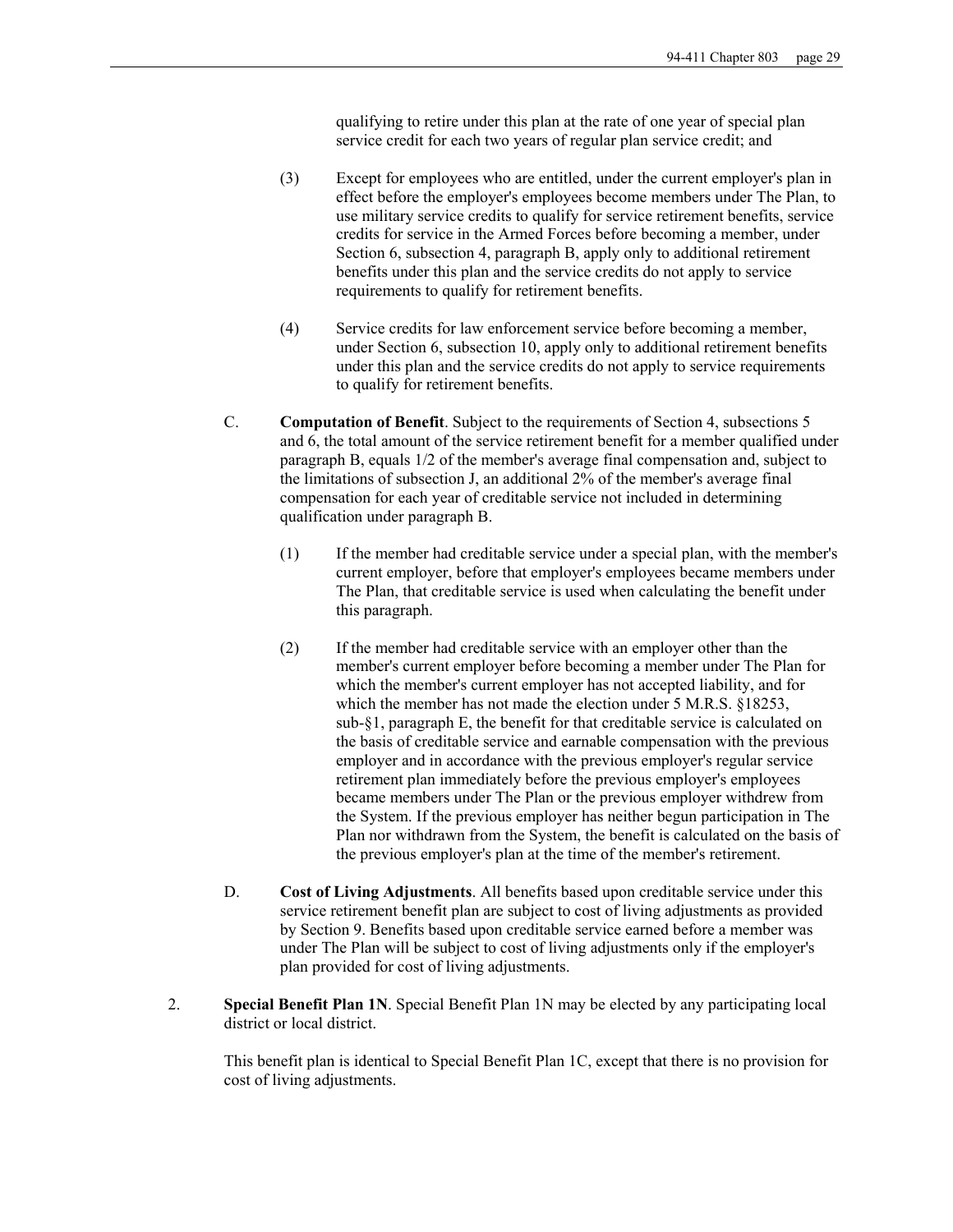- 3. **Special Benefit Plan 2C**. Special Benefit Plan 2C may be elected by any participating local district or local district for police officers, firefighters, sheriffs, full-time deputy sheriffs, county corrections employees who are employed at a county jail and whose duties include contact with prisoners or juvenile detainees, emergency medical services persons as defined in Title 32 M.R.S. §83, sub-§12, including but not limited to first responders, emergency medical technicians, advanced emergency medical technicians and paramedics, and dispatchers as defined in 5 M.R.S. §18313, sub-§1. A district may also elect this plan for all of its employees.
	- A. **Contribution Rate**. Subject to Section  $\frac{1415}{12}$ , subsection 1, and to the rate caps under Section 9, employer and employee contributions shall be set annually by the Board based on the recommendations of the System's actuary in accordance with the following:
		- (1) The Plan's unfunded actuarial liability as of June 30, 2018, shall be paid in an actuarially sound manner and allocated between the employer and employee in a ratio approved by the Board based on the recommendation of the Participating Local District Advisory Committee;
		- (2) Any Plan unfunded actuarial liability created beginning July 1, 2018, shall be paid through employer and employee contributions allocated 58% to the employer and 42% to the employee; and
		- (3) The normal cost shall be paid through employer and employee contributions allocated 58% to the employer and 42% to the employee.

## B. **Qualification for Benefit**

- (1) A member qualifies for a service retirement benefit under this subsection when the member has completed 25 years of creditable service as an employee in one or more of the types of employment specified in this subsection and specified by the district as covered under this plan. If the member had creditable service under a special plan with the member's current employer before that employer's employees became members under The Plan, that creditable service is counted when determining the member's qualification for this benefit; and
- (2) A member who has accrued service credits under a regular service retirement plan before accruing service under this plan, and for whom the regular plan service credits are considered service under The Plan as provided by Section 4, subsection 1, may use those service credits toward qualifying to retire under this plan at the rate of two years of special plan service credit for each three years of regular plan service credit.
- C. **Computation of Benefit**. Subject to the requirements of Section 4, subsections 5 and 6, the total amount of the service retirement benefit for a member qualified under paragraph 2, equals 1/2 of the member's average final compensation and, subject to the limitations of subsection J, an additional 2% of the member's average final compensation for each year of creditable service not included in determining qualification under paragraph B.
	- (1) If the member had creditable service under a special plan, with the member's current employer, before that employer's employees became members under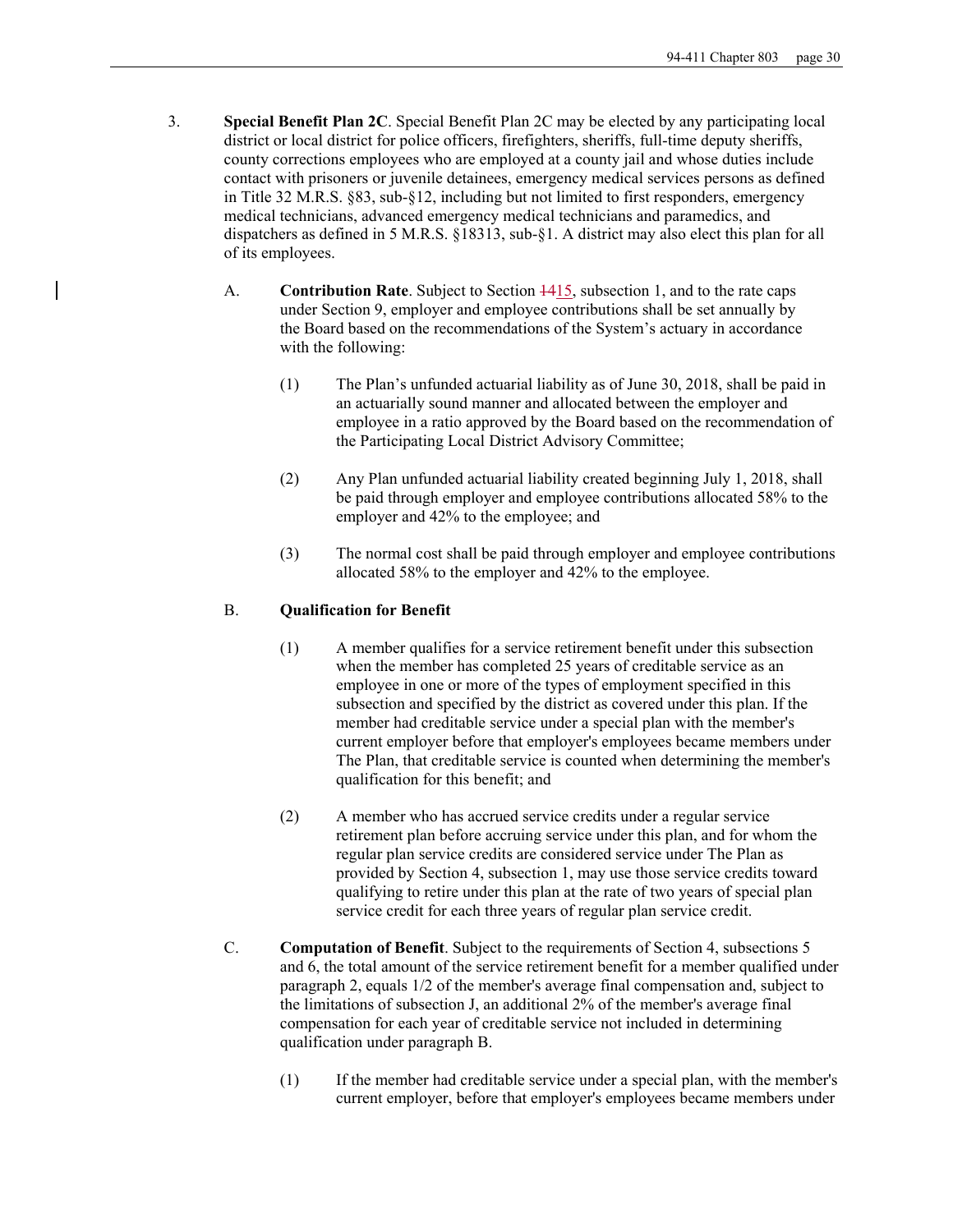The Plan, that creditable service is used when calculating the benefit under this paragraph.

- (2) If the member had creditable service with an employer other than the member's current employer before becoming a member under The Plan for which the member's current employer has not accepted liability, and for which the member has not made the election under 5 M.R.S. §18253, sub-§1, paragraph E, the benefit for that creditable service is calculated on the basis of creditable service and earnable compensation with the previous employer and in accordance with the previous employer's regular service retirement plan immediately before the previous employer's employees became members under The Plan or the previous employer withdrew from the System. If the previous employer has neither begun participation in The Plan nor withdrawn from the System, the benefit is calculated on the basis of the previous employer's plan at the time of the member's retirement.
- D. **Cost of Living Adjustments**. All benefits based upon creditable service under this service retirement benefit plan are subject to cost of living adjustments as provided by Section 9. Benefits based upon creditable service earned before a member was under The Plan will be subject to cost of living adjustments only if the employer's plan provided for cost of living adjustments.
- 4. **Special Benefit Plan 2N**. Special Benefit Plan 2N may be elected by any participating local district or local district.

This benefit plan is identical to Special Benefit Plan 2C, except that there is no provision for cost of living adjustments.

- 5. **Special Benefit Plan 3C**. Special Benefit Plan 3C may be elected by any participating local district or local district for police officers, firefighters, sheriffs, full-time deputy sheriffs, county corrections employees who are employed at a county jail and whose duties include contact with prisoners or juvenile detainees, emergency medical services persons as defined in Title 32 M.R.S. §83, sub-§12, including but not limited to first responders, emergency medical technicians, advanced emergency medical technicians and paramedics, and dispatchers as defined in 5 M.R.S. §18313, sub-§1.
	- A. **Contribution Rate**. The contribution rate for members under Special Benefit Plan 3C is as set out below until the completion of 25 years of creditable service under this special benefit plan, after which the members contribute at the same rate of earnable compensation as paid by members who contribute under Regular Plan AC as set forth in Section 7, subsection 1, paragraph A. Subject to Section 1415, subsection 1, and to the rate caps under Section 9, employer and employee contributions shall be set annually by the Board based on the recommendations of the System's actuary in accordance with the following:
		- (1) The Plan's unfunded actuarial liability as of June 30, 2018, shall be paid in an actuarially sound manner and allocated between the employer and employee in a ratio approved by the Board based on the recommendation of the Participating Local District Advisory Committee;
		- (2) Any Plan unfunded actuarial liability created beginning July 1, 2018, shall be paid through employer and employee contributions allocated 58% to the employer and 42% to the employee; and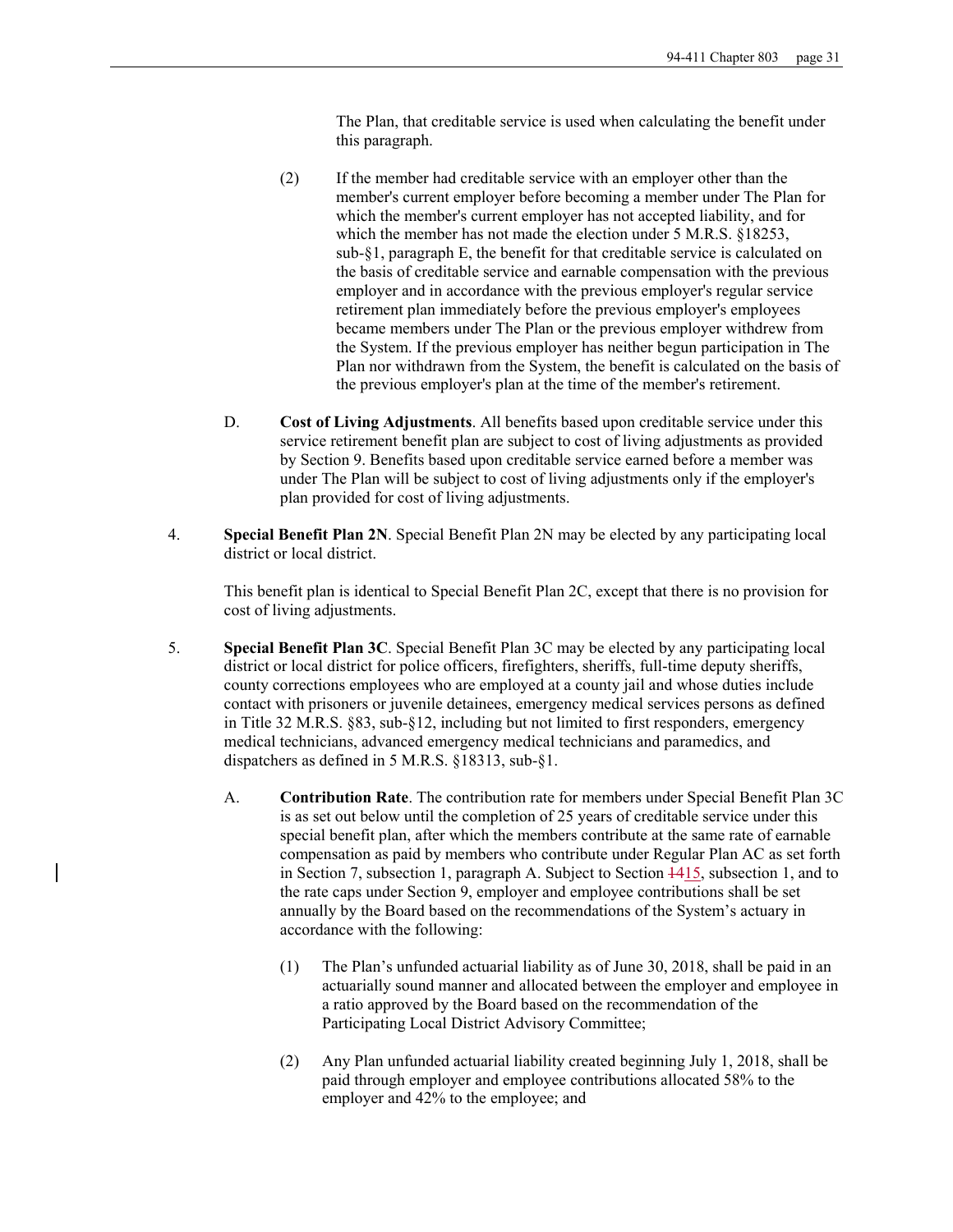(3) The normal cost shall be paid through employer and employee contributions allocated 58% to the employer and 42% to the employee.

#### B. **Qualification for Benefit**

- (1) A member qualifies for a service retirement benefit under this subsection when the member has completed 25 years of creditable service as an employee in one or more of the types of employment specified in this subsection and specified by the district as covered under this plan. If the member had creditable service under a special plan with the member's current employer before that employer's employees became members under The Plan, that creditable service is counted when determining the member's qualification for this benefit; and
- (2) A member who has accrued service credits under a regular service retirement plan before accruing service under this plan, and for whom the regular plan service credits are considered service under The Plan as provided by Section 4, subsection 1, may use those service credits toward qualifying to retire under this plan at the rate of two years of special plan service credit for each three years of regular plan service credit.
- C. **Computation of Benefit**. Subject to the requirements of Section 4, subsections 5 and 6, the total amount of the service retirement benefit for a member qualified under paragraph 2, equals 2/3 of the member's average final compensation and, subject to the limitations of subsection J, an additional 2% of the member's average final compensation for each year of creditable service not included in determining qualification under paragraph B.
	- (1) If the member had creditable service under a special plan, with the member's current employer, before that employer's employees became members under The Plan, that creditable service is used when calculating the benefit under this paragraph.
	- (2) If the member had creditable service with an employer other than the member's current employer before becoming a member under The Plan for which the member's current employer has not accepted liability, and for which the member has not made the election under 5 M.R.S. §18253, sub-§1, paragraph E, the benefit for that creditable service is calculated on the basis of creditable service and earnable compensation with the previous employer and in accordance with the previous employer's regular service retirement plan immediately before the previous employer's employees became members under The Plan or the previous employer withdrew from the System. If the previous employer has neither begun participation in The Plan nor withdrawn from the System, the benefit is calculated on the basis of the previous employer's plan at the time of the member's retirement.
- D. **Cost of Living Adjustments**. All benefits based upon creditable service under this service retirement benefit plan are subject to cost of living adjustments as provided by Section 9. Benefits based upon creditable service earned before a member was under The Plan will be subject to cost of living adjustments only if the employer's plan provided for cost of living adjustments.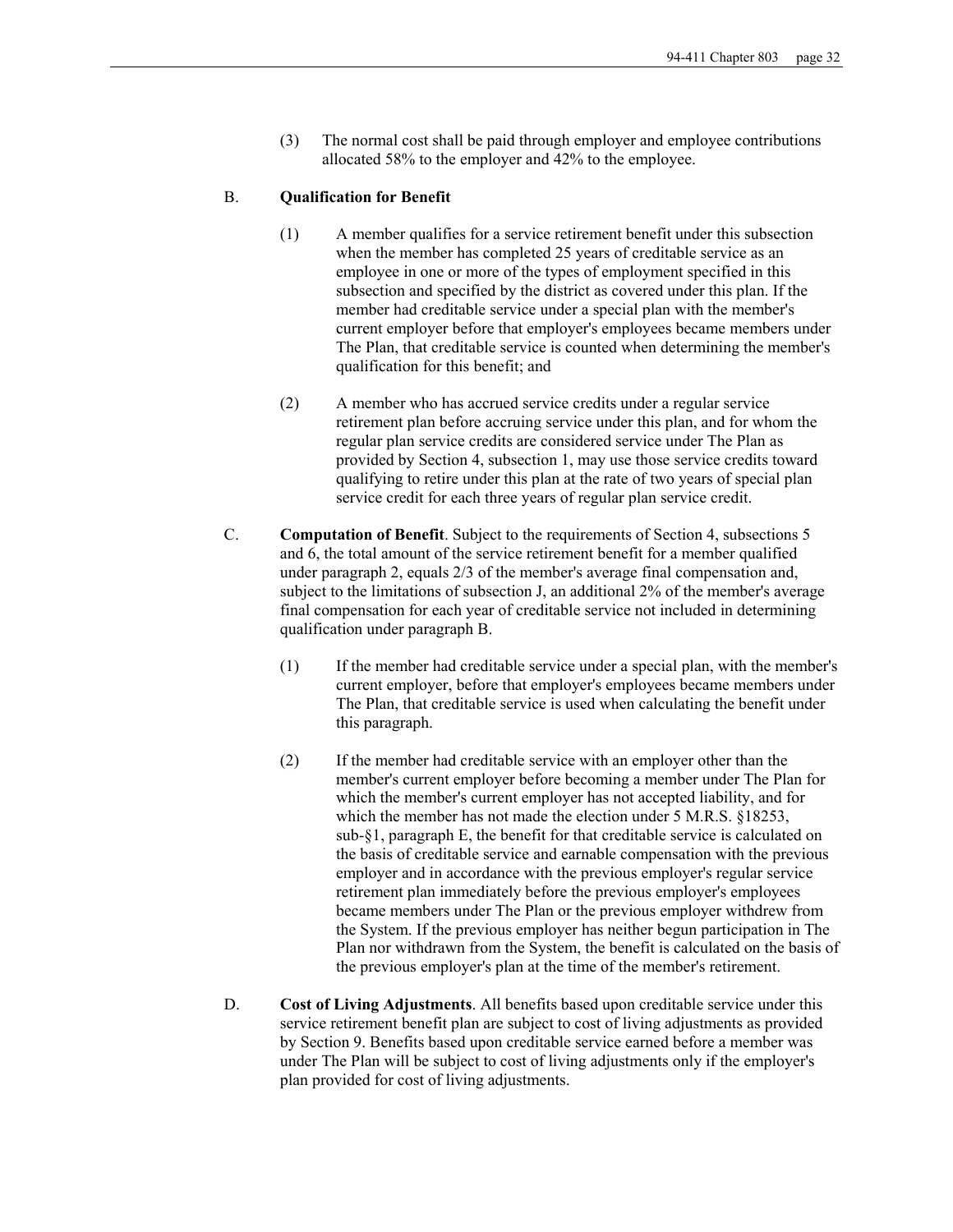6. **Special Benefit Plan 3N**. Special Benefit Plan 3N may be elected by any participating local district or local district.

This benefit plan is identical to Special Benefit Plan 3C, except that there is no provision for cost of living adjustments.

- 7. **Special Benefit Plan 4C**. Special Benefit Plan 4C may be elected by any participating local district or local district for police officers, firefighters, sheriffs, full-time deputy sheriffs, county corrections employees who are employed at a county jail and whose duties include contact with prisoners or juvenile detainees, emergency medical services persons as defined in Title 32 M.R.S. §83, sub-§12, including but not limited to first responders, emergency medical technicians, advanced emergency medical technicians and paramedics, and dispatchers as defined in 5 M.R.S. §18313, sub-§1 .
	- A. **Contribution Rate**. The contribution rate for members under Special Benefit Plan 4C is as set out below until the completion of 25 years of creditable service under this special benefit plan, after which the members contribute at the same rate of earnable compensation as paid by members who contribute under Regular Plan AC as set forth in Section 7, subsection 1, paragraph A. Subject to Section 1415, subsection 1, and to the rate caps under Section 9, employer and employee contributions shall be set annually by the Board based on the recommendations of the System's actuary in accordance with the following:
		- (1) The Plan's unfunded actuarial liability as of June 30, 2018, shall be paid in an actuarially sound manner and allocated between the employer and employee in a ratio approved by the Board based on the recommendation of the Participating Local District Advisory Committee;
		- (2) Any Plan unfunded actuarial liability created beginning July 1, 2018, shall be paid through employer and employee contributions allocated 58% to the employer and 42% to the employee; and
		- (3) The normal cost shall be paid through employer and employee contributions allocated 58% to the employer and 42% to the employee.

## B. **Qualification for Benefit**

- (1) A member qualifies for a service retirement benefit under this subsection when the member has completed 25 years of creditable service as an employee in one or more of the types of employment specified in this subsection and specified by the district as covered under this plan. If the member had creditable service under a special plan with the member's current employer before that employer's employees became members under The Plan, that creditable service is counted when determining the member's qualification for this benefit; and
- (2) A member who has accrued service credits under a regular service retirement plan before accruing service under this plan, and for whom the regular plan service credits are considered service under The Plan as provided by Section 4, subsection 1, may use those service credits toward qualifying to retire under this plan at the rate of two years of special plan service credit for each three years of regular plan service credit.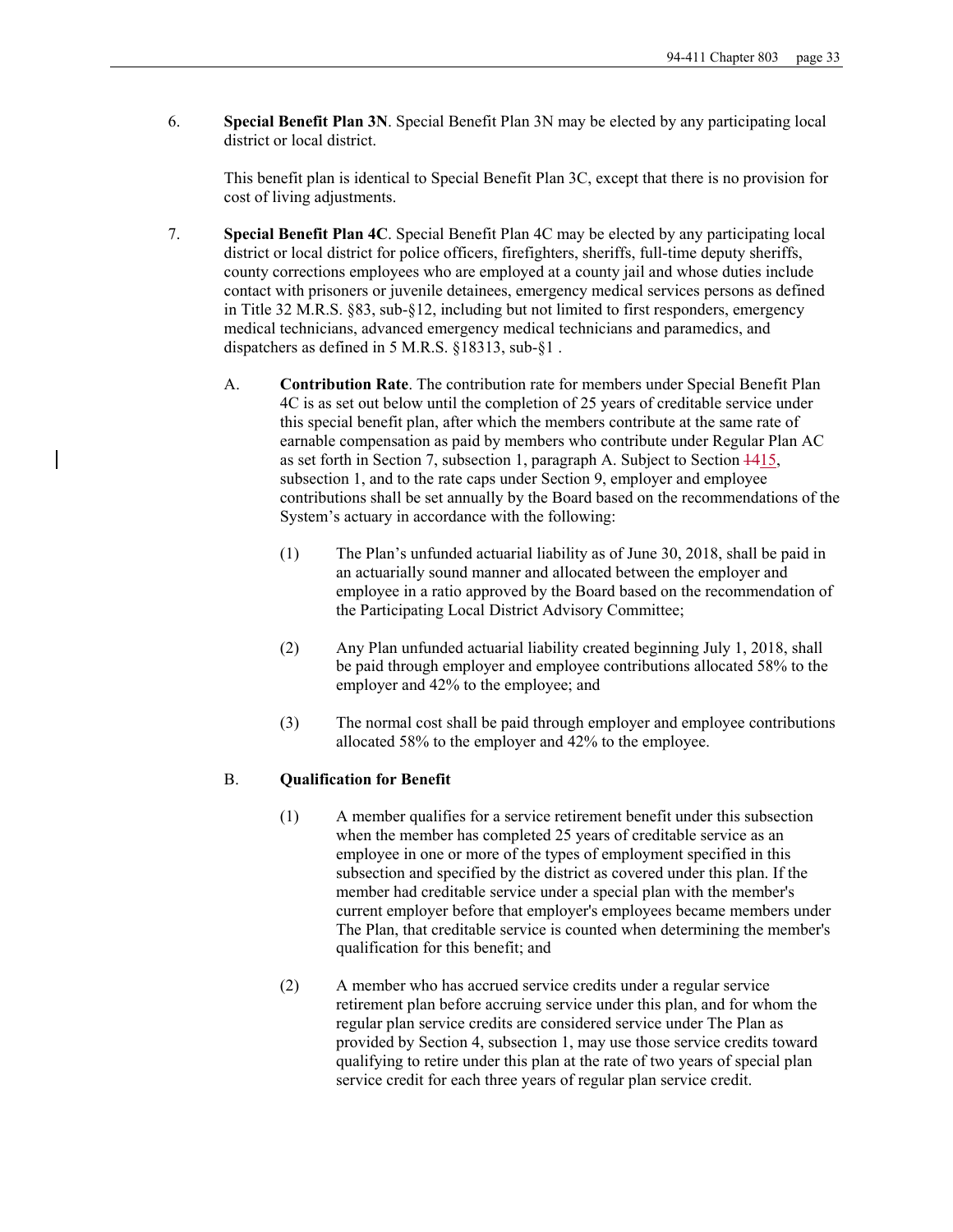- C. **Computation of Benefit**. Subject to the requirements of Section 4, subsections 5 and 6, the total amount of the service retirement benefit for a member qualified under paragraph B, equals:
	- $(1)$  If the member retires after reaching age 55,  $1/50$  of the member's average final compensation multiplied by the number of years of creditable service;
	- (2) If the member retires before reaching age 55, 1/50 of the member's average final compensation multiplied by the number of years of creditable service reduced as follows:
		- (a) For a member who was covered by The Plan prior to July 1, 2014, who has 20 or more years of creditable service under The Plan as of July 1, 2019, the benefit is reduced by applying to that amount the percentage that a life annuity due at age 55 bears to the life annuity due at the age of retirement.
		- (b) For a member who was not covered by The Plan prior to July 1, 2014, but who, pursuant to Title 5, Section 18253, has 20 or more years of creditable service under The Plan as of July 1, 2019, the benefit is reduced by 6% for each year that the member's age precedes 55 years of age.
		- (c) For all other members, the benefit is reduced to reflect the full actuarial impact of the early retirement. At the election of the member, any cost of living adjustments pursuant to Section 9 shall not be applied until the member has reached age 55, and the actuarial impact shall reflect this election.
	- (3) If the member had creditable service under a special plan, with the member's current employer, before that employer's employees became members under The Plan, that creditable service is used when calculating the benefit under this paragraph.
	- (4) If the member had creditable service with an employer other than the member's current employer before becoming a member under The Plan for which the member's current employer has not accepted liability, and for which the member has not made the election under 5 M.R.S. §18253, sub-§1, paragraph E, the benefit for that creditable service is calculated on the basis of creditable service and earnable compensation with the previous employer and in accordance with the previous employer's regular service retirement plan immediately before the previous employer's employees became members under The Plan or the previous employer withdrew from the System. If the previous employer has neither begun participation in The Plan nor withdrawn from the System, the benefit is calculated on the basis of the previous employer's plan at the time of the member's retirement.
- D. **Cost of Living Adjustments**. Subject to paragraph C, subparagraph 2, all benefits based upon creditable service under this service retirement benefit plan are subject to cost of living adjustments as provided by Section 9. Benefits based upon creditable service earned before a member was under The Plan will be subject to cost of living adjustments only if the employer's plan provided for cost of living adjustments.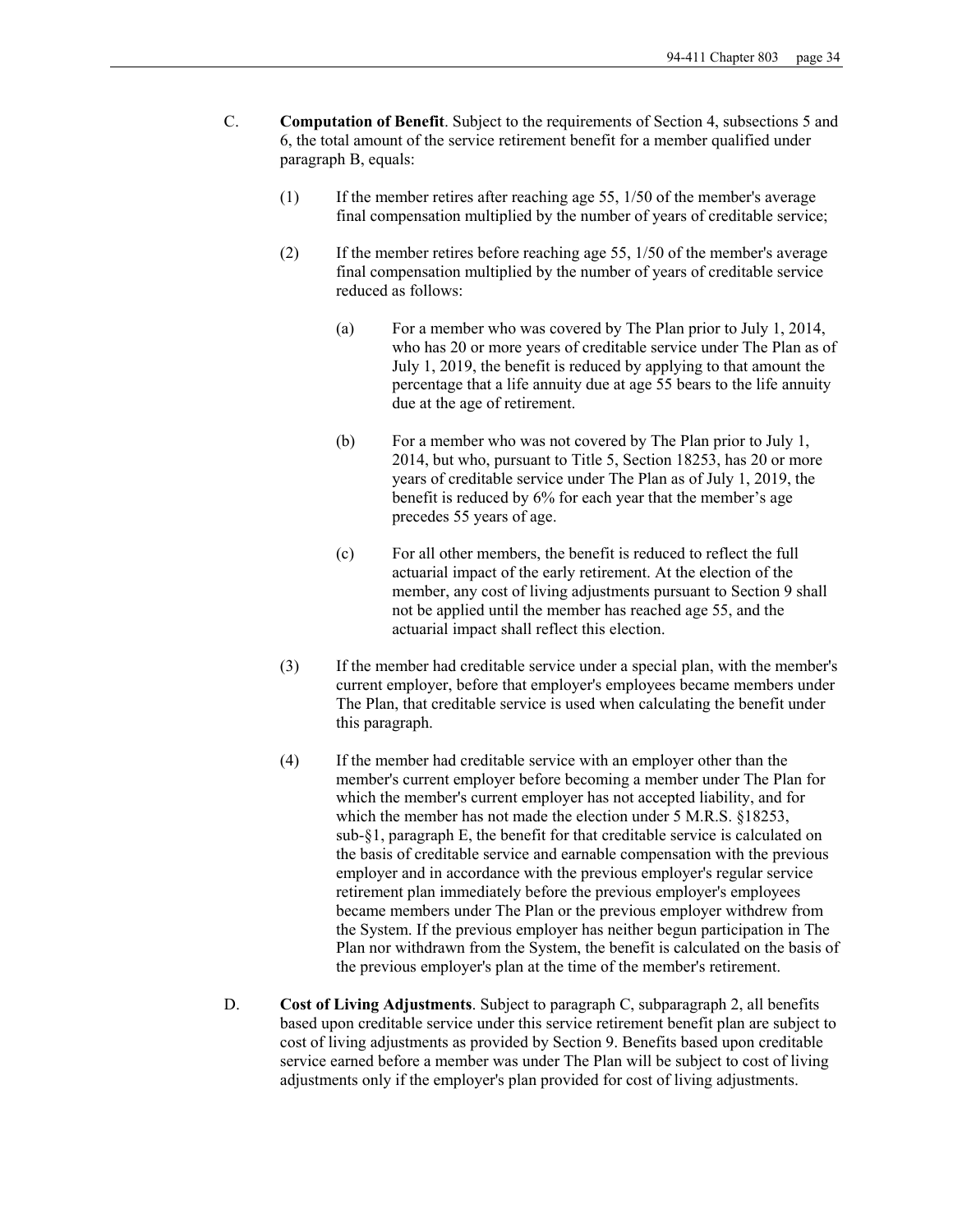8. **Special Benefit Plan 4N**. Special Benefit Plan 4N may be elected by any participating local district or local district.

This benefit plan is identical to Special Benefit Plan 4C, except that there is no provision for cost of living adjustments.

- 9. **Transfer from Special Plan Position to Non-Special Plan Position Due to Disability**. A member who has not completed the service requirements for retirement under a special service retirement benefit plan, upon becoming disabled as defined in section 18521, and upon becoming reemployed in a position not under a special service retirement benefit plan shall upon retirement receive retirement benefits as follows:
	- A. The part of the member's service retirement based upon membership service before becoming disabled shall be computed according to the formula for computing benefits under the member's previous special plan.
	- B. The part of the member's service retirement based upon membership service after becoming reemployed in a position not under a special plan shall be computed according to the formula for computing benefits under the member's previous special plan.
	- C. If the member is found to be no longer disabled, as defined in section 18521, the member may:
		- (1) Return to a position in the member's previous special plan; or
		- (2) Remain in the position which is not under a special plan and have the part of the member's service retirement benefit based upon post-disability service computed in accordance with the applicable regular service retirement benefit plan under Section 7.
	- D. The executive director may require that a member subject to this subsection submit records and undergo medical examinations or tests to determine the member's disability for purposes of paragraph C.
		- (1) If the member refuses to submit records or undergo the examination or tests under this paragraph, the member's retirement benefit shall be based upon the applicable regular service retirement benefit plan under Section 7 until the member withdraws the refusal.
		- (2) If the member's refusal under subparagraph 1 continues for one year, all the member's rights to any further benefit under this subsection shall cease.
- 10. **Additional 2% Benefit**. The additional 2% of average final compensation benefit provided to members under the special service retirement plans in this section is applicable only to service credits earned with relation to service rendered after a member becomes a member under The Plan. A member is also entitled to this benefit for service rendered before becoming a member under The Plan to the extent that the member was entitled to the benefit under the member's current employer's retirement plan that was in effect immediately before the employer's employees became members under The Plan.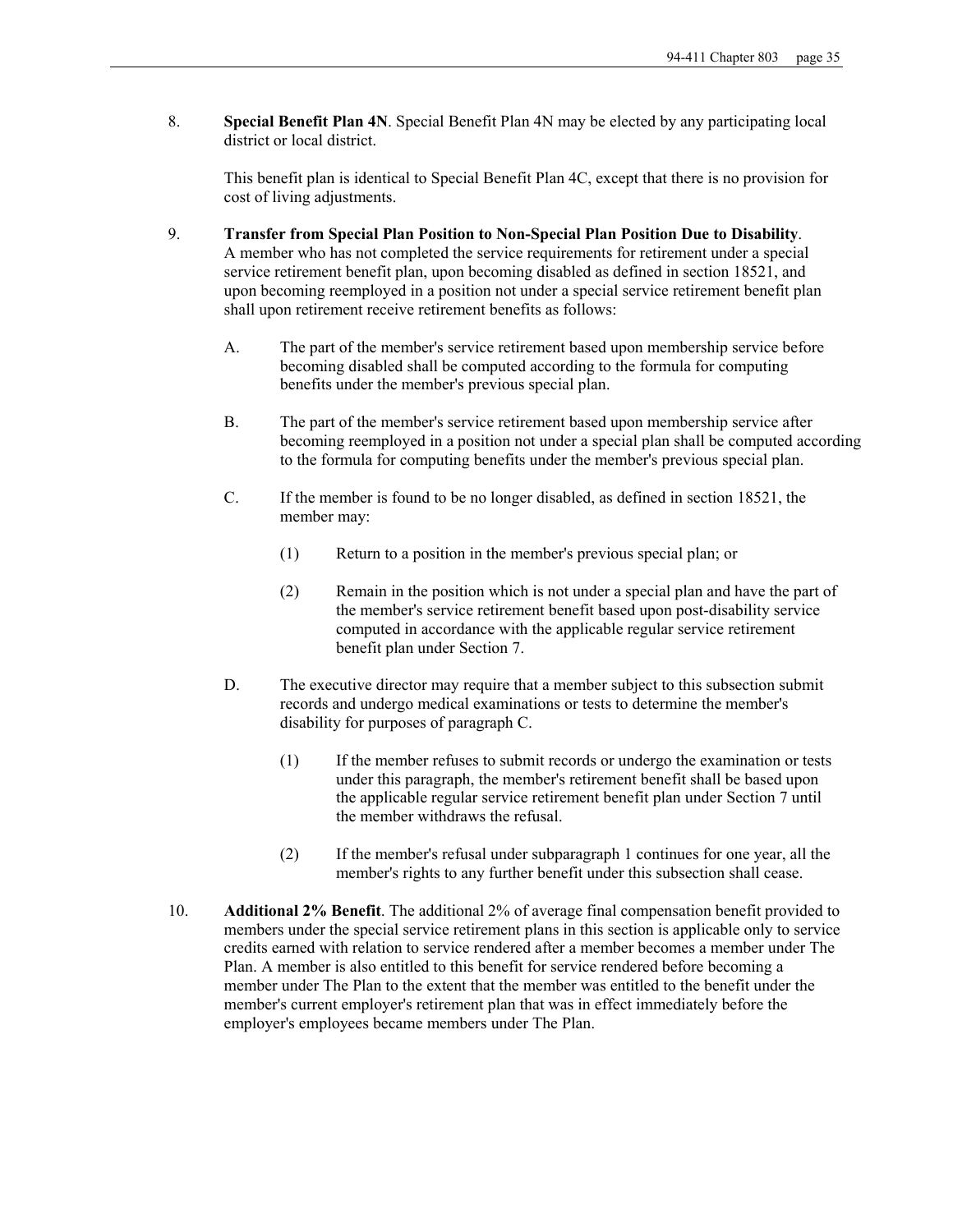## **SECTION 9. COST OF LIVING ADJUSTMENTS; CONTRIBUTION CAPS**

- 1. **Cost of Living Adjustments.** Subject to subsections 2 and 3, the cost-of-living adjustment shall be determined as follows.
	- A. Except as provided in subsection 2 and 3, whenever there is a percentage increase in the Consumer Price Index from July 1 of the previous year to June 30 of the current year, the Board shall automatically make an equal percentage increase in retirement benefits, beginning in September, up to a maximum annual increase of 2.5%.
	- B. If there is a percentage decrease in the Consumer Price Index from July 1st to June 30th, the Board shall set the percentage change at 0% for that September. The adjustment for the following year must be set based on the actuarially compounded Consumer Price Index for both years in a cost-neutral manner. If the Consumer Price Index in the subsequent year or years is not sufficient to allow for the adjustment to be cost-neutral for the 2 years, then the adjustment needed for cost-neutrality must continue to be applied to following years until such time as the cost-neutrality requirement is met.
	- Whenever the annual percentage increase in the Consumer Price Index from July 1st to June 30th exceeds the maximum annual increase under paragraph A, the Board shall make whatever adjustments in the retirement benefits are necessary to reflect an annual increase of the maximum annual increase and shall report that adjustment, the actual increase in the Consumer Price Index, and any reduction under subsection 2 to the Legislature during the month of February of the following year.
	- DC.. The Board shall determine the costs of the adjustments under this Section and shall include those costs in the annual valuation.
	- E.D. Cost-of-living adjustments under this Section shall be applied to the retirement benefits of retirees as follows:
		- (1) For retirees who retire prior to September 1, 2019, a cost-of-living adjustment is applied if the retiree has been retired for at least 12 months before the date that the adjustment becomes payable.
		- (2) For retirees who retire on or after September 1, 2019, a cost-of-living adjustment is applied if the retiree has been retired for at least 24 months before the date that the adjustment becomes payable. Beneficiaries of deceased retirees shall be eligible for the cost-of-living adjustment at the same time the deceased retiree would have become eligible.
- 2. **Contribution Caps.** The employer and employee contribution rates, as calculated in the aggregate across all benefit plans in The Plan, are capped at 12.5% and 9%, respectively. If the rates calculated by the System's actuary would exceed the caps for a particular year, the following shall occur:
	- A. The aggregated employer and employee rates will be reduced to the cap amounts, and the Board will set individual benefit plan rates based on the System's actuary's recommendation for allocating the reductions.
	- B. The cost of living adjustment calculated under subsection 1 shall be reduced to maintain cost-neutrality, but not below zero. If the reduction otherwise would have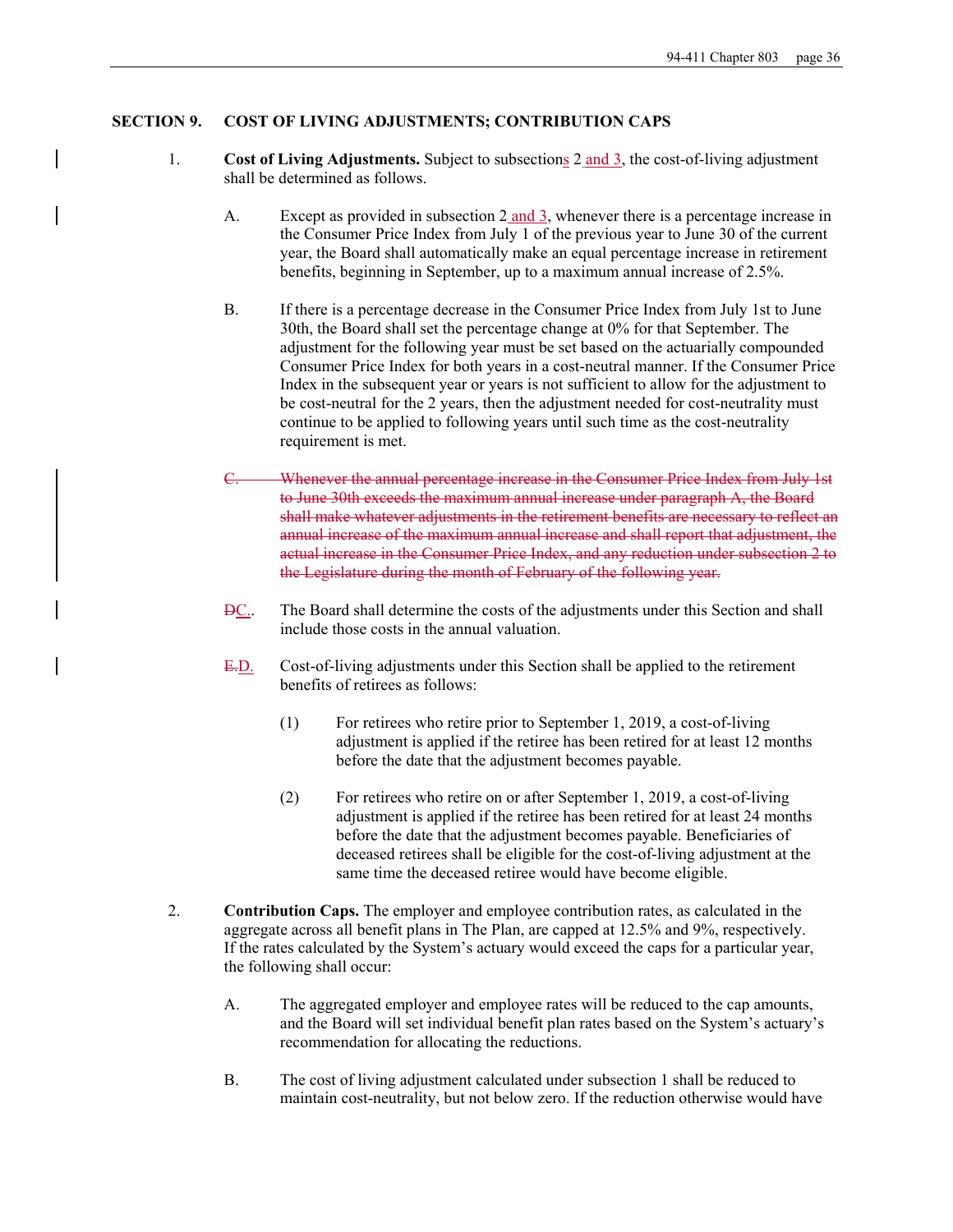been below zero, then an adjustment will be applied to contribution rates, up to the caps set forth in this subsection, and the cost of living adjustment, but not below zero, in following years until such time as cost-neutrality is achieved.

3. Notwithstanding subsection 1, paragraph A, the cost-of-living adjustment for the period from September 1, 2021 through August 31, 2022 shall be 3.5%.

#### **SECTION 10. DISABILITY BENEFITS**

- 1. **Members of The Plan**. Disability retirement benefits for members under The Plan are subject to 5 M.R.S., Chapter 425, subchapter V, *Benefits*, Article 3-A, *Disability Retirement Benefits After September 30, 1989*, except section 18534.
- 2. **Election Regarding Age-limit or No-age-limit Disability**. The election made by each member under PL 1991, c. 887 whether to be covered under age-limit or no-age-limit disability remains in effect after a member's participation in The Plan begins. Depending upon a member's election, the member is covered under the age-limit or no-age-limit version of the disability plan specified in this Section.
- 3. **Current Recipients of Disability Benefits**. After having begun to participate in The Plan, a participating local district which before participating in The Plan did not have as part of its plan 5 M.R.S., Chapter 425, subchapter V, *Benefits*, Article 3-A, *Disability Retirement Benefits After September 30, 1989*, may elect to adopt 5 M.R.S. §18534, thereby allowing its former employees who are recipients of disability retirement benefits under prior law the option of being governed by disability retirement provisions applicable to members under The Plan. Any former employee of a district which adopts §18534 who is a recipient of a disability retirement benefit under 5 M.R.S., Article 3, as in effect immediately before October 1, 1989, or under section 1122 of the former retirement system law, as in effect immediately before July 1, 1977, may elect to be governed by 5 M.R.S., Chapter 425, subchapter V, *Benefits*, Article 3-A, by making written application to the executive director within 6 months after adoption of this provision by the participating local district. If the disability retirement benefit recipient makes the election, Article 3-A shall apply from the date of the recipient's original eligibility for disability retirement, but any increase in benefits may only be granted from the date of election by the recipient. The district's adoption and the recipient's election are irrevocable. The additional liability resulting from the adoption of this provision will be included in the district's Additional Unpooled Unfunded Actuarial Liability.

## **SECTION 11. ORDINARY DEATH BENEFITS**

Ordinary death benefits for members under The Plan are subject to 5 M.R.S., Chapter 425, subchapter V, *Benefits*, Article 4, *Ordinary Death Benefits*.

## **SECTION 12. ACCIDENTAL DEATH BENEFITS**

- 1. **Definitions**. As used in this section, unless the context otherwise indicates, the following terms have the following meanings.
	- A. **Professional firefighter**. "Professional firefighter" means an employee of a municipal fire department who is a member of the Participating Local District Retirement Program or who is a participating member under chapter 425 and who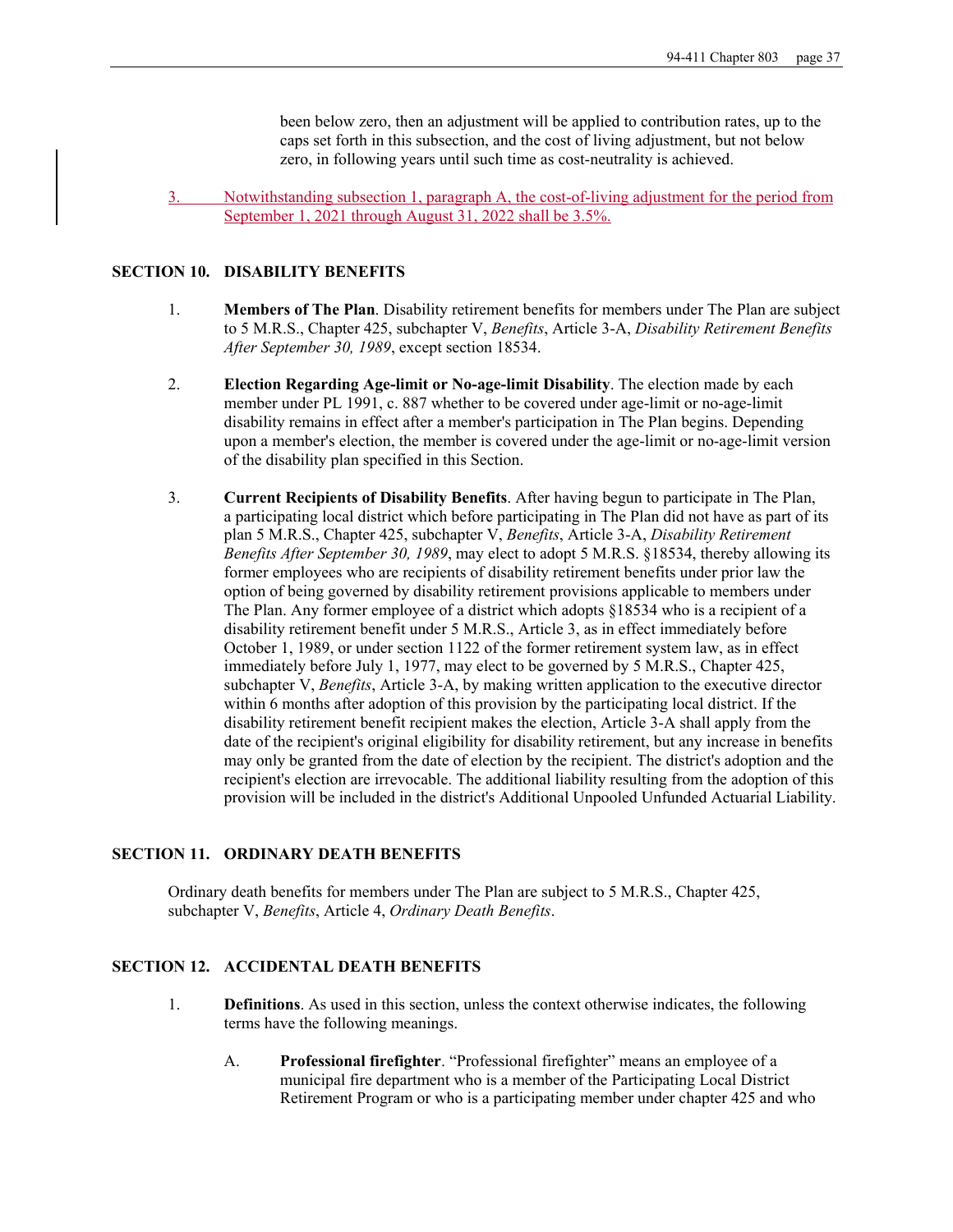aids in the extinguishment of fires, whether or not the employee has other administrative duties.

- B. **Qualifying member**. "Qualifying member" means:
	- (1) A member who dies as a result of an injury arising out of and in the course of employment as an employee;
	- (2) After October 31, 2004, an active member who is a professional firefighter who dies as a result of an injury or disease as described in Title 39-A, section 328 if the injury or disease that causes the death is the result of a condition that develops within 30 days of the active member's participating in firefighting or training or a drill that involves firefighting. If the professional firefighter dies after 30 days but within 6 months of participating in firefighting or training or a drill that involves firefighting, there is a rebuttable presumption that the death is the result of an injury arising out of and in the course of employment as a professional firefighter; or
	- (3) A former member receiving a disability retirement benefit who dies as a result of an injury arising out of and in the course of employment as an employee.
- 2. **Qualification for Benefit**. The beneficiary of a qualifying member shall receive a benefit in accordance with section 18603.
- 3. **Computation of Benefit**. Benefits under this section are determined as follows:
	- A. **Surviving spouse; no dependent children**. If the qualifying member is survived by a spouse and no dependent child, the surviving spouse shall be paid 2/3 of the average final compensation of the qualifying member.
	- B. **Surviving spouse having care of dependent children**. If the qualifying member is survived by a spouse who has the care of the dependent child or dependent children of the qualifying member, the surviving spouse shall be paid an annual sum equal to the average final compensation of the qualifying member.
	- C. **Surviving spouse not having care of dependent children**. If the qualifying member is survived by a spouse who does not have the care of the dependent child or dependent children of the qualifying member, the surviving spouse shall share with the dependent child or dependent children an annual sum equal to the average final compensation of the qualifying member, the benefit to be divided equally among the surviving spouse and the dependent child or dependent children.
	- D. **No surviving spouse**. If no spouse survives the qualifying member, the dependent child or dependent children shall be paid an annual sum equal to the average final compensation of the qualifying member.
- 4. **Method of Payment**. All benefits paid under this section shall be paid in equal monthly installments beginning the first month after the death of the qualifying member.
- 5. **Adjustment of Benefits**. Benefits under this section are subject to the following adjustments: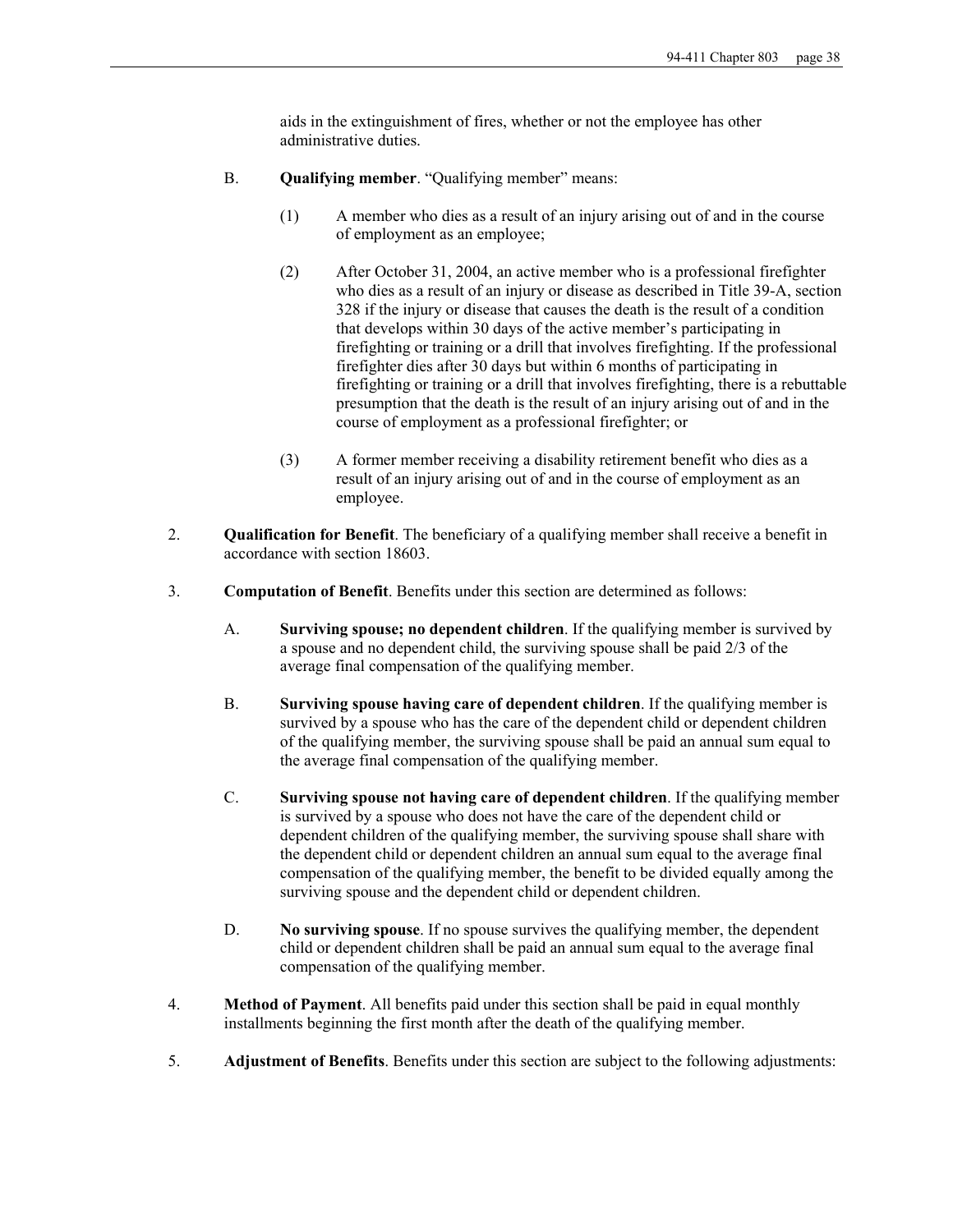- A. **Cessation of eligibility**. When a person sharing benefits under section 18603 ceases to be eligible to receive benefits, the subsequent benefits of the remaining beneficiaries shall be recalculated as if the remaining beneficiaries had been the only beneficiaries to survive the qualifying member.
- B. **Workers' compensation or similar law**. The amount payable under this section must be reduced by any amount received by the surviving spouse and dependent child or dependent children under former Title 39, the *Workers' Compensation Act* or Title 39-A, Part 1, the *Maine Workers' Compensation Act of 1992*, or a similar law.
	- (1) Lump-sum settlements of benefits that would reduce the accidental death benefits under this subsection must be prorated on a monthly basis in an equitable manner prescribed by the board.
	- (2) The prorated lump-sum settlement amounts must reduce the accidental death benefits payable monthly under this section.
- C. **Cost-of-living adjustments**. Benefits under this section are subject to adjustment as provided in section 9.
- 6. **Termination of Benefits**. The benefits under this section shall be paid to:
	- A. **Surviving spouse**. The surviving spouse until the spouse dies; and
	- B. **Dependent children**. The dependent child or dependent children until they die or until they no longer meet the definition of "dependent child" under section 17001, subsection 12.

## **SECTION 13. DEFINED CONTRIBUTION/DEFERRED COMPENSATION PLANS**

- 1. **Defined Contribution/Deferred Compensation Plans**. A participating local district may provide for the participation of its employees in a defined contribution and/or deferred compensation plan or plans for which the System is The Plan Sponsor. To provide for its employees' participation, the participating local district employer must comply with the procedure for adoption set out in paragraph 6.
- 2. **District is Employer**. For all purposes related to such a plan or plans, the participating local district is the employer of its employees who participate in the plan or plans.
- 3. **Federal Law Requirements**. The plan or plans for which the System is Plan Sponsor must meet all applicable federal law requirements.
- 4. **Terms and Requirements of Plan**. The rights, obligations, conditions and terms of each plan or plans for which the System is Plan Sponsor are those provided in the relevant Plan Document, as revised or amended from time to time.
- 5 **Plan under 5 MRSA Section 18252-B**. Adoption of a plan or plans under this section does not by itself satisfy the requirements of 5 M.R.S. §18252-B. A participating local district that intends a plan or plans that it adopts under this section to comply with 5 M.R.S. §18252-B must also meet that section's requirements.
- 6. **Procedure for Adoption**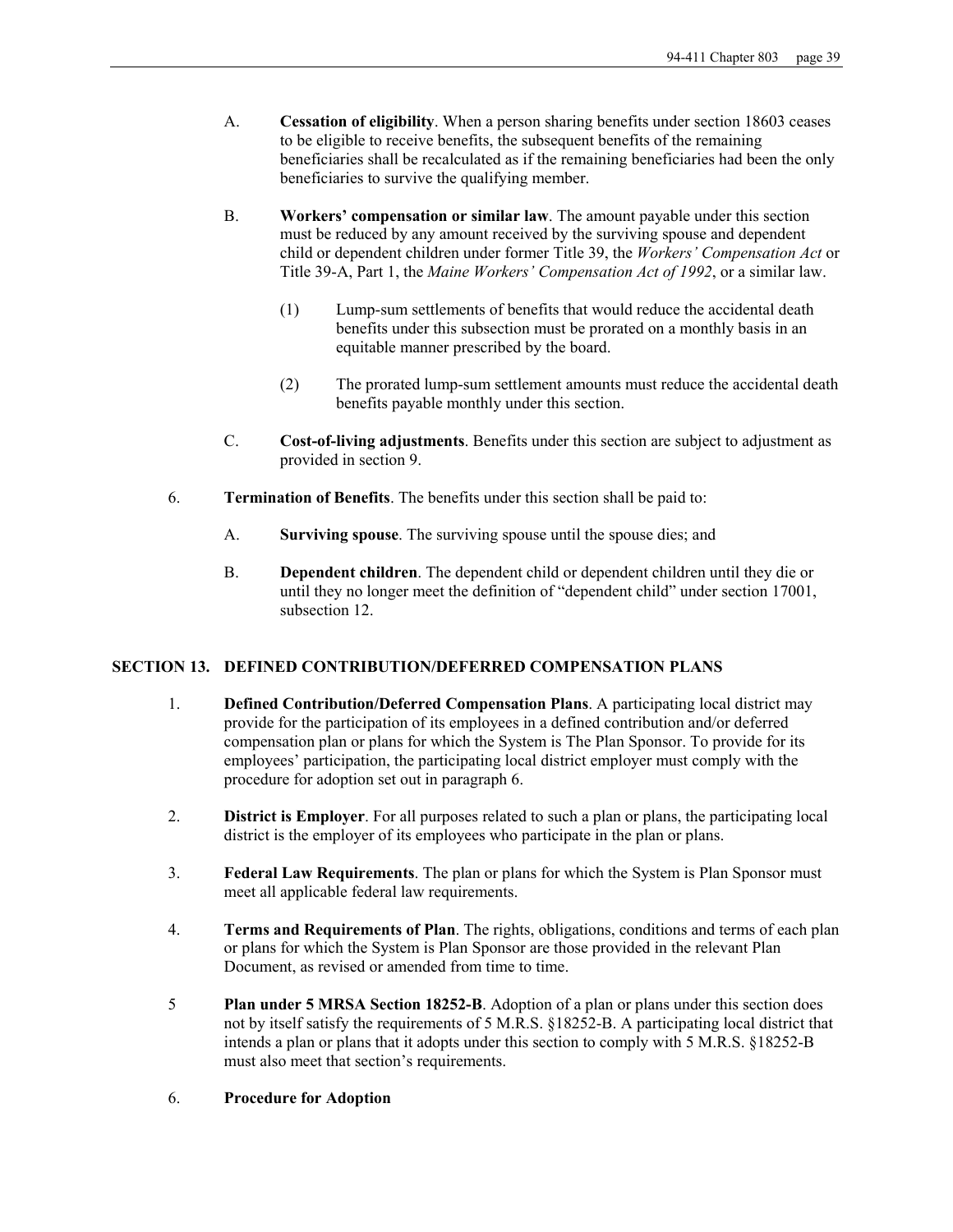- A. **Adoption Agreement**. A participating local district that acts to adopt a plan or plans under this section must complete the relevant Adoption Agreement or Agreements in a form provided or authorized by the System. An Adoption Agreement constitutes documentation of the participating local district's decision to adopt the plan to which the Agreement applies and signifies its understanding and acceptance of the provisions of the plan as set out in The Plan Document.
- B. **401(a) Plan: Contribution Rates**. In the case of a plan established in accordance with the requirements of Section 401(a) of the United States Internal Revenue Code of 1986, as amended,
	- (1) the Adoption Agreement must specify the required employee contribution as established by the participating local district employer and the employer contribution, if any; and
	- (2) the participating local district may change the amount of the required employee contribution annually, effective July 1 immediately following its decision to change the amount. The participating local district must document the change by amending its Adoption Agreement to state the new required employee contribution amount. An employee already participating in the district's 401(a) plan at the time the required employee contribution amount is changed has the right to continue his/her employee contribution in the amount previously required or to change to the new required contribution amount.

## 7. **Disability Retirement Benefits: Participants in a 401(a) Plan who are Not Members under The Plan**

- A. **Applicability**. Employees who are participants in a 401(a) plan under this section and who are not members under The Plan are covered in the event of disability as set out in paragraph B.
- B. **Disability Retirement Program**. The disability retirement program established under this paragraph is that established by section18521 *et seq*. and implemented by the System's related rules and policies, including but not limited to the disability application, determination and review processes, and standards for benefit eligibility and standards for continuation of benefits.
	- (1) Title 5 M.R.S. §18524, sub-§2, applies to an employee with fewer than 5 years of participation in the 401(a) plan.
	- (2) Except as provided in subparagraph 3, the amount of the disability retirement benefit is 60% of the participant's annual compensation being paid at the time the participant became disabled, subject to adjustment as provided by 5 M.R.S. §18407 and this chapter.
	- (3) A participant who is found eligible for a disability retirement benefit and who terminates employment may elect to withdraw the balance of the participant's 401(a) account. If such a withdrawal includes employer contributions made on behalf of the participant, the disability retirement benefit will be actuarially adjusted so that the participant receives a disability retirement benefit of not more than the amount specified in subparagraph 2.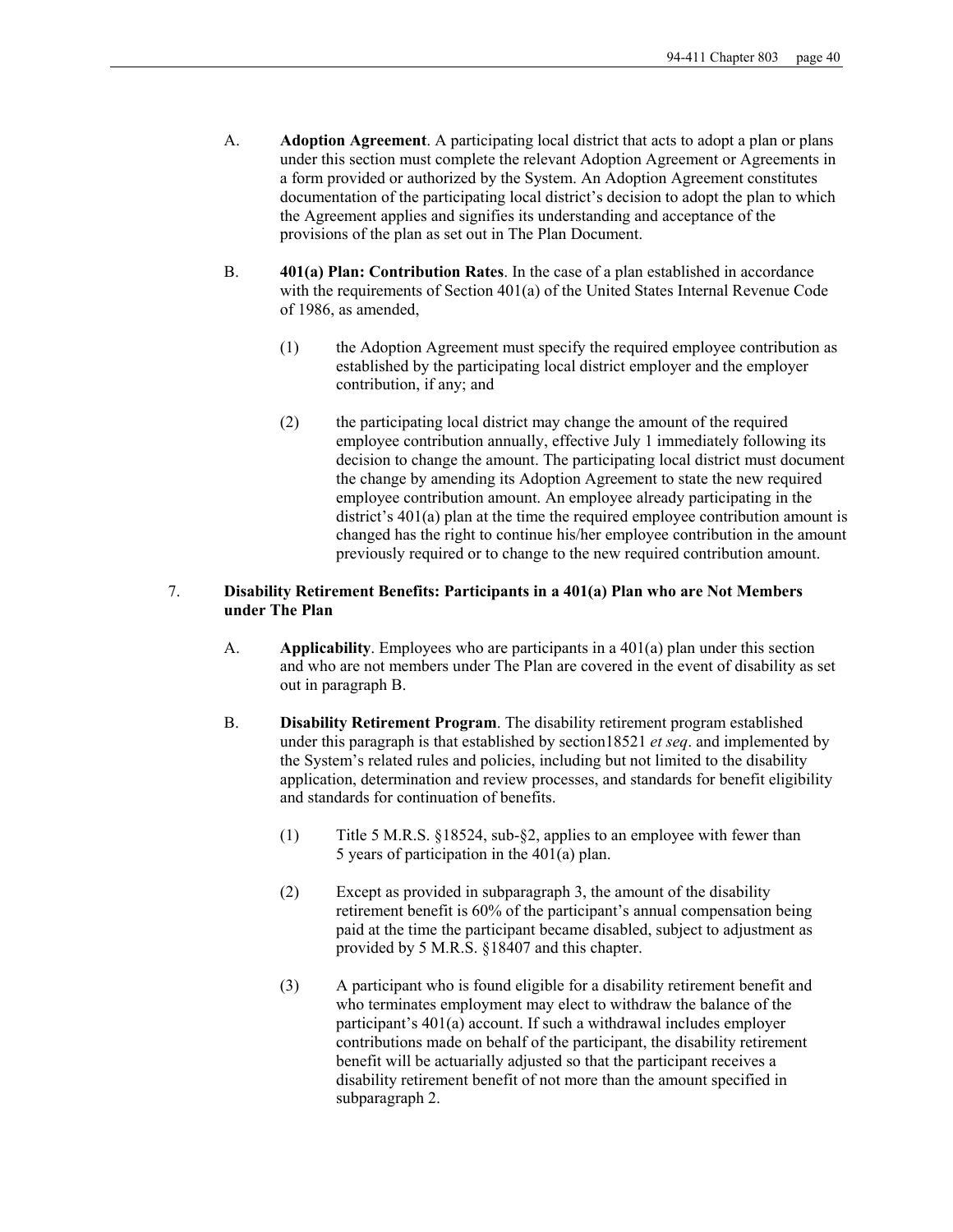(4) Benefits cease if the participant is found no longer eligible under the applicable statute, or on the date that the participant is required to receive a Required Minimum Distribution under federal law, whichever is earlier.

### **SECTION 14. RETIRING AND RETURNING TO WORK**

If a person who is a recipient of a service retirement benefit under The Plan returns to employment by a participating local district of The Plan in a position for which membership would be mandatory or optional for a new hire, the person continues to receive the service retirement benefit and does not reenter The Plan as a member. During the period that a retiree is returned to employment, contributions must be remitted to the System by the participating local district in the amount of the greater of (i) 5% of the person's earnable compensation, or (ii) the equivalent of employer and employee unfunded actuarial liability contributions at the aggregate rate on the person's earnable compensation. For purposes of this section, earnable compensation does not include Workers' Compensation earnings paid to the person.

## **SECTION 15. TRANSITION**

- 1. **Rates.** Employer and employee rates for July 1, 2018, through June 30, 2019, shall be the rates set under this Rule prior to the amendment effective July 1, 2018. The transition from those rates to the rates calculated pursuant to Sections 7 and 8 shall be accomplished by smoothing in the new rates over an actuarially sound period.
- 2. **Unused Sick Leave or Vacation Leave.** Section 6, subsection 7, applies to those with a retirement effectiveness date on or after August 1, 2019.
- 3. **Retiring and Returning to Work.** Section 14 does not apply to a retiree employed by a participating local district on October 1, 2018, until the earlier of termination of employment or June 30, 2021.
- 4. **Membership Election.** The one-time election to join The Plan by November 1, 2021 under PL 2021, c. 286, § 6 applies only to employees of participating local districts who specifically adopt that provision in their participation agreement prior to November 1, 2021, or at the next meeting of the participating local district's executive or legislative body, whichever is later. For participating local districts adopting the provision on or after November 1, 2021, the onetime election date shall be such later date stated in the amended participation agreement.

## STATUTORY AUTHORITY:

5 M.R.S. §§ 17103(4), 18200 *et seq*., 18801 *et seq*.

# EFFECTIVE DATE:

May 11, 1993

#### AMENDED:

 July 20, 1993 May 6, 1995 April 1, 2001 September 28, 2002